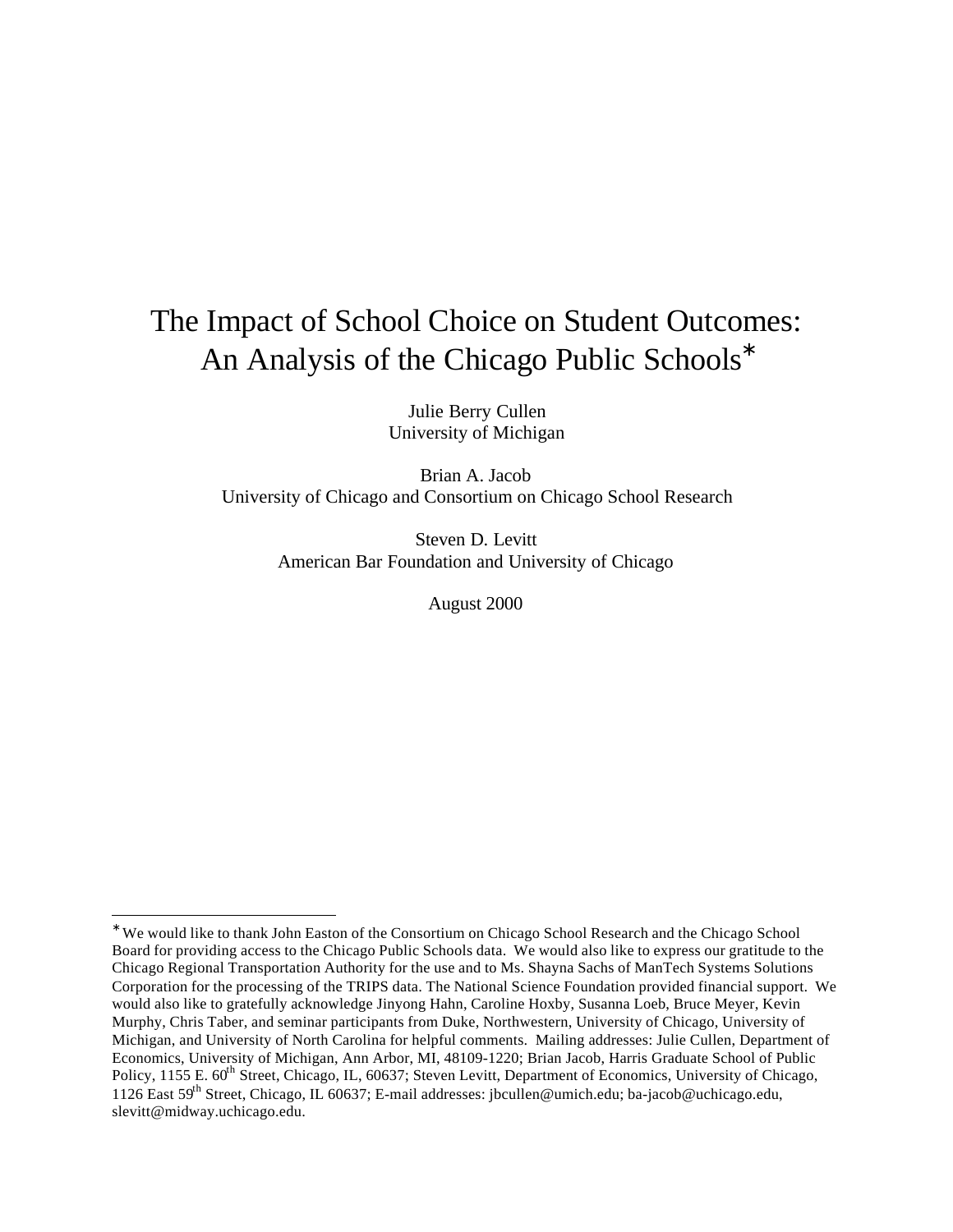#### Abstract

Current education reform proposals involve improving educational outcomes through forms of market-based competition and expanded parental choice. In this paper, we explore the impact of choice through open enrollment within the Chicago Public Schools (CPS). Roughly half of the students within CPS opt out of their assigned high school to attend other neighborhood schools or special career academies and magnet schools. Access to school choice dramatically increases student sorting by ability relative to neighborhood assignment. Students who opt out are more likely to graduate than observationally similar students who remain at their assigned schools. However, with the exception of those attending career academies, the gains appear to be largely spurious − driven by the fact that more motivated students are disproportionately likely to opt out. Students with easy geographical access to a range of schools other than career academies (who presumably have a greater degree of school choice) are no more likely to graduate on average than students in more isolated areas. We find no evidence that this finding can be explained by negative spillovers to those who remain that mask gains to those who travel. Open enrollment apparently benefits those students who take advantage of having access to vocational programs without harming those who do not.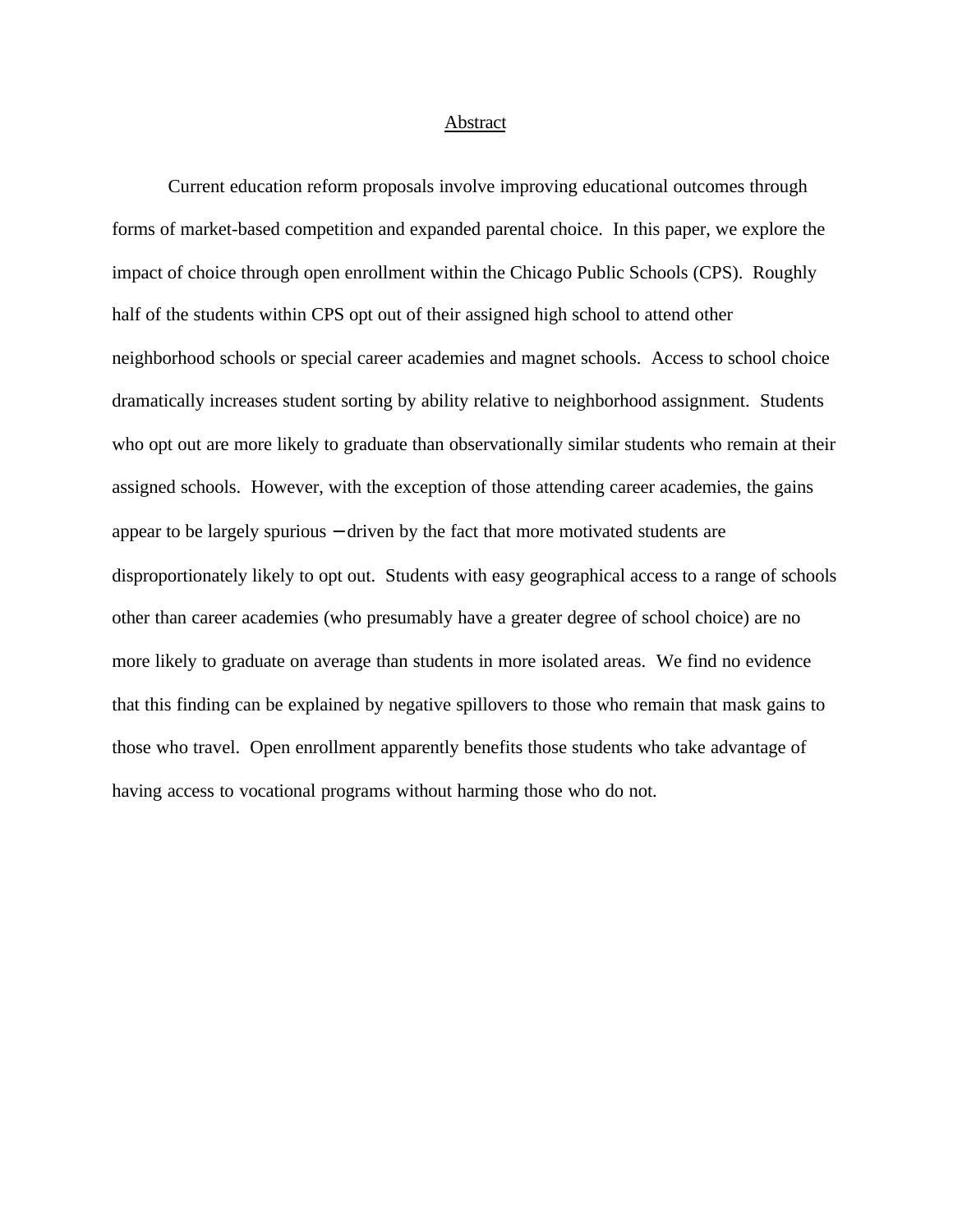## **1. Introduction**

The current leading elementary and secondary education reform proposals involve introducing accountability through forms of market-based competition and expanded parental choice. Proponents claim that increased choice will force the current system of local monopolies to become more responsive and efficient. Critics worry that increased choice will isolate the most disadvantaged students in the worst schools and that parents may not be informed enough to make choices in the best interests of their children.<sup>1</sup> There is a growing body of theoretical and empirical work that presents a mixed picture of the net impact of various forms of choice.

This paper examines public school choice within the Chicago Public School system (hereafter abbreviated CPS). CPS has a number of important features that make it an excellent case for analysis. First, it is the nation's third largest school district, with roughly 400,000 students currently enrolled. Second, parents have an enormous degree of flexibility in choosing which of the more than 60 CPS high schools their child will attend. For the cohorts we examine (those entering  $9<sup>th</sup>$  grade in the Fall of 1993, 1994, or 1995), there were few restrictions on what school a child could attend within CPS. Third, take-up rates are extremely high relative to other types of choice programs. Roughly half of the students in CPS opt out of the neighborhood school to which they are assigned. Fourth, detailed longitudinal data on student educational outcomes is available for CPS students. Finally, because minority and disadvantaged students are disproportionately represented in Chicago public schools, we are able to explore the impact of choice within an environment about which there is heightened concern.

There are, however, three important weaknesses associated with the Chicago data that limit the scope of the study. The first is that we know very little about student outcomes for those students who leave CPS. In many cases we know their stated reason for leaving the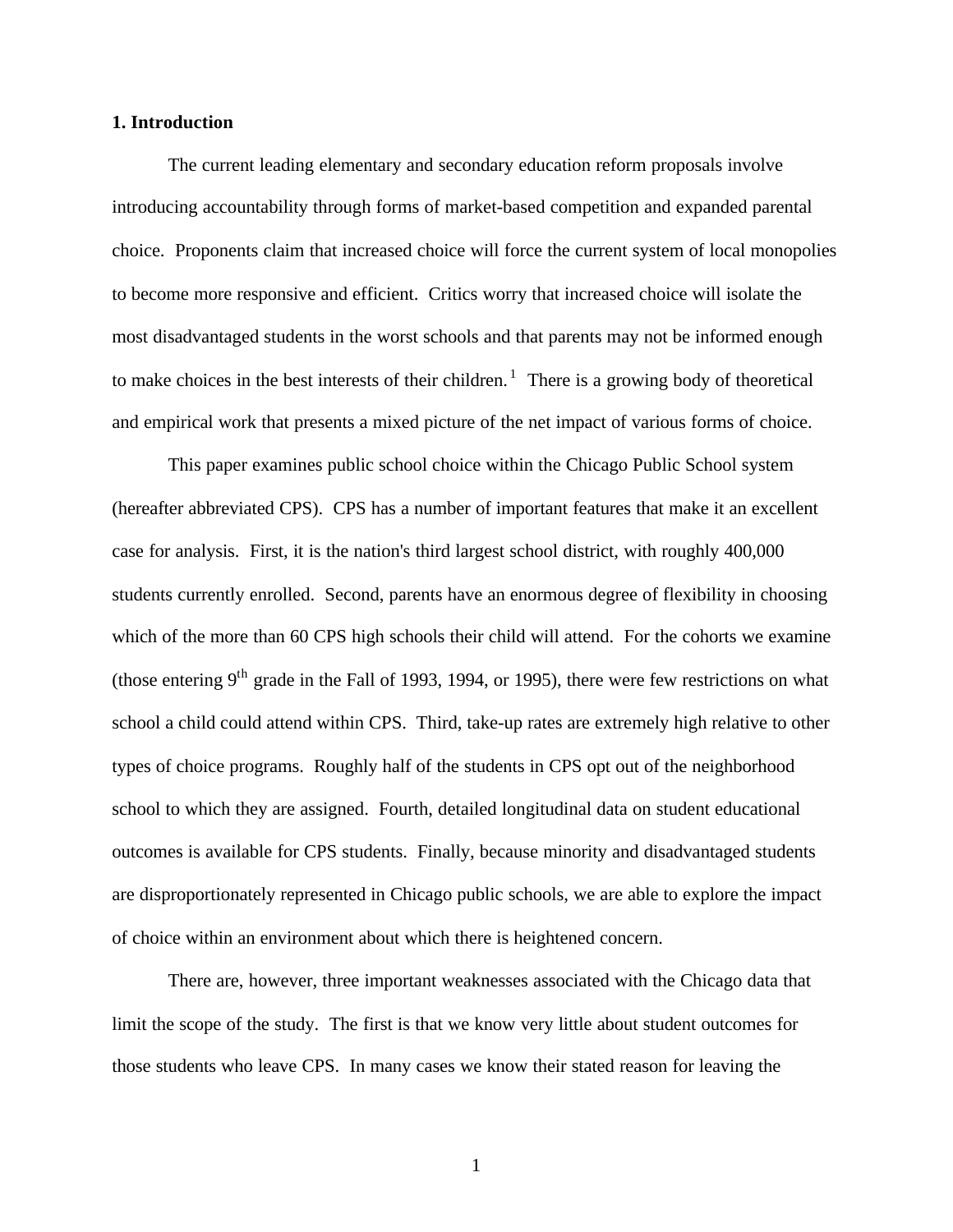system, but we do not observe subsequent educational decisions or performance. Second, even for those students who remain in CPS, the only outcome measures in our data are those directly related to their high school performance: whether a student is enrolled, standardized test scores, and high school graduation. We have no information about labor market outcomes or college attendance. The final and most important limitation of our data set is that we only observe students in a regime where school choice has already been introduced. We do not observe the introduction of open enrollment, which would allow us to gain a better understanding of any general equilibrium effects. For instance, students who previously would have elected to attend private school may instead remain within CPS once school choice is available, or the competition induced by school choice might improve overall school quality. Also, school choice may also have important implications for where a family elects to live, since the schooling and residential decisions are de-coupled when school choice is introduced.

Bearing in mind these important limitations, we analyze three cohorts of students entering public high school in the city of Chicago between 1993 and 1995 − over 60,000 students in total. In spite of the fact that the open enrollment program emerged as part of a desegregation program, we find that school choice has little impact on the degree of racial segregation in Chicago schools compared to a partial equilibrium counterfactual in which all children attend their assigned neighborhood school. School choice, however, leads to dramatically increased sorting by ability. High ability students are much more likely to opt out of their neighborhood schools and virtually all travel involves attending a school with higher-ability peers. In our sample, the cross-school variance in  $8<sup>th</sup>$  grade math and reading test scores (i.e. test scores prior to entering high school) is four times greater than the hypothetical scenario in which all students attend their neighborhood school.

<sup>&</sup>lt;sup>1</sup> See Chubb and Moe (1990) for a detailed discussion of the pros and cons of choice.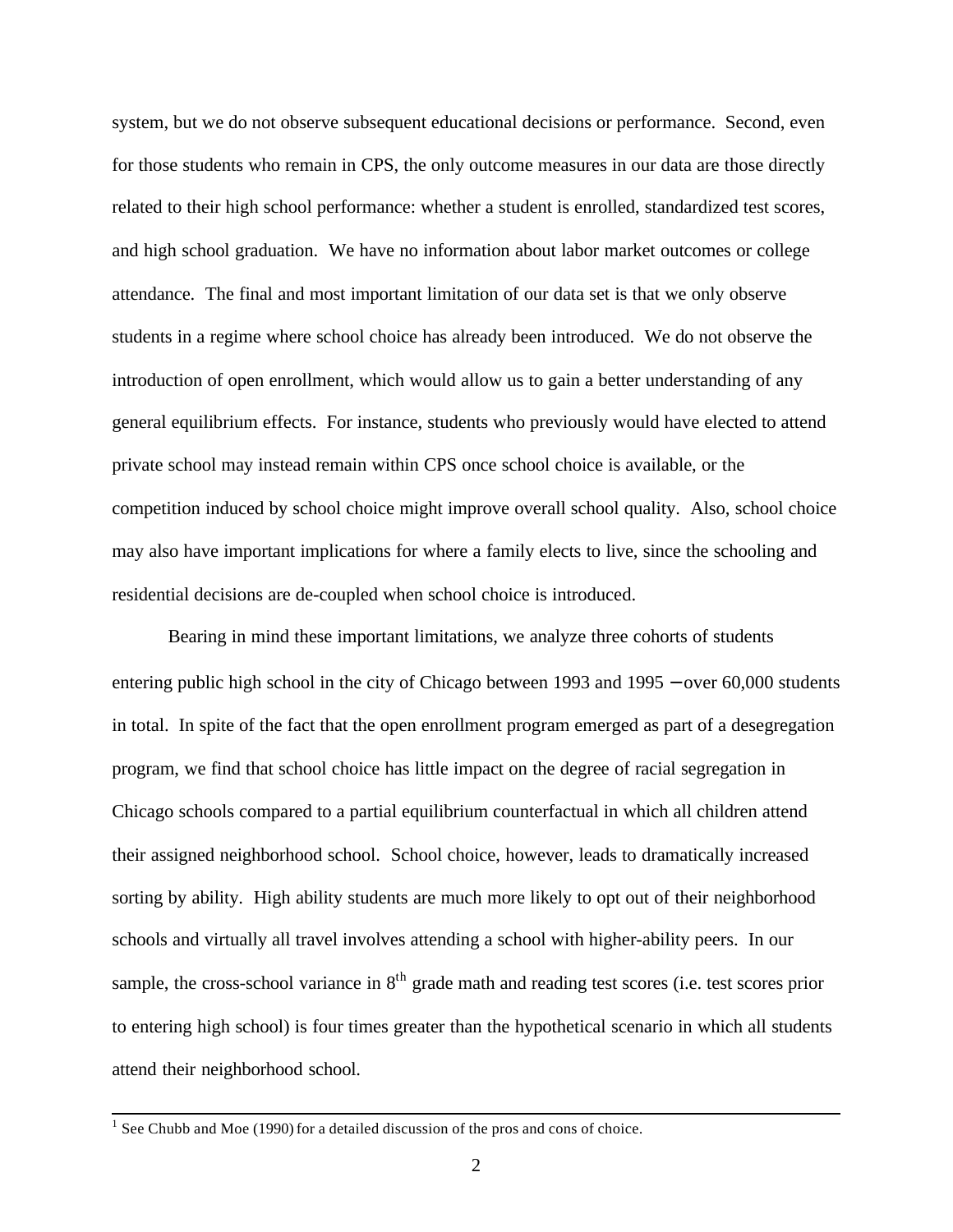Students who choose to opt out of their assigned neighborhood school are 7.5 percentage points more likely to graduate from high school than peers who are observationally equivalent in  $8<sup>th</sup>$  grade, off of a baseline graduation rate of 50 percent.<sup>2</sup> There are several competing explanations for why students who opt out of their assigned school outperform those who stay. If the higher graduation rates among these students are due either to access to higher quality schools or to better student-program matches, then open enrollment confers real benefits. Alternatively, the apparent benefits may be spurious if the better outcomes among travelers reflect either unobserved differences in motivation or negative spillovers to those who are left behind.

We begin our attempt to determine the source of the measured benefit to opting out by examining whether students who have greater access to a wide variety of schools do better on average. We demonstrate that distance to nearby schools is a good predictor of the likelihood a student opts out of the assigned school.<sup>3</sup> If school choice has real effects on student outcomes, those children who happen to live in areas with many nearby schools should on average derive the greatest benefit from the availability of choice.<sup>4</sup> Living close to a career academy does increase the probability of graduating, especially for students in the middle of the ability distribution who are most likely to attend career academies. Living near to schools other than career academies, including near to high-achieving schools, is not consistently associated with higher graduation rates.

For schools other than career academies, the finding that students who opt out are more

<sup>&</sup>lt;sup>2</sup> We focus on graduation rates rather than test scores because of extreme sample selection in the latter (i.e. when a student drops out, we do not observe any further test scores). Even among the quartile of students with the highest test scores in  $8<sup>th</sup>$  grade, graduation rates are less than 75 percent.

 $3$  Distance is especially important since no busing is provided. All students must make their own accommodations for getting to and from school.

<sup>&</sup>lt;sup>4</sup> As we show, the distance to nearby schools appears to be uncorrelated with a student's measured ability, which is critical to our identification strategy.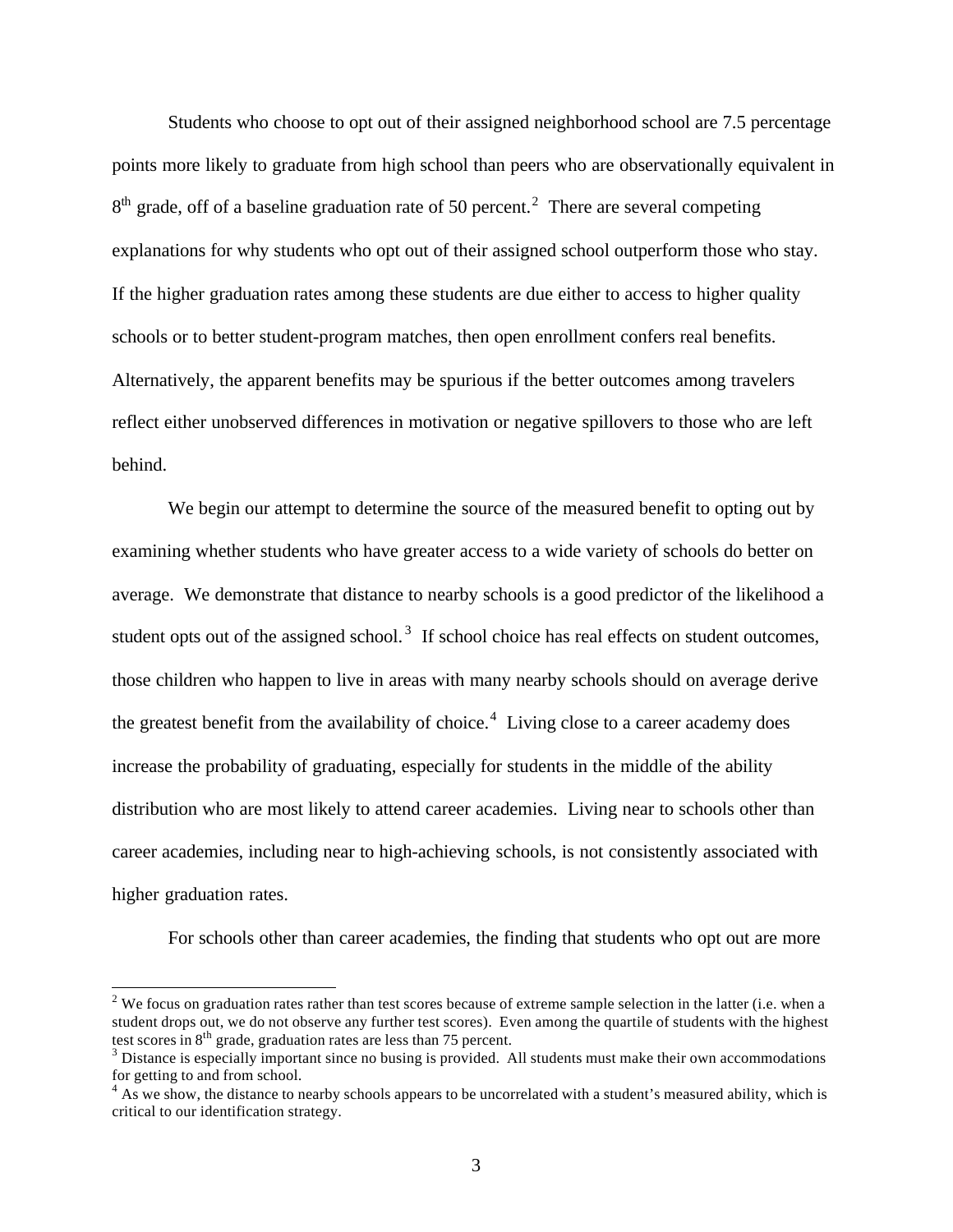likely to graduate but that greater access to these schools provides no average benefit is consistent with two stories. Students who opt out to these schools may be better on unobservable dimensions, leading to a spurious positive correlation between travelling and performance. Or, these students may indeed derive benefits from opting out, but at the same time impose negative externalities of an equal magnitude on the students who remain behind. Our analysis suggests that the first scenario has more merit. First, we find that mean peer quality has little influence on graduation rates, calling into question the importance of spillovers. We then examine student outcomes *within* schools, comparing those who attend because they opt in and those who attend because they were assigned to the school. At high-achieving schools, those who opt in outperform the other students. Presumably, these two groups experience similar peers, resources and teacher quality, so it appears that those who take advantage of choice at these schools systematically differ from other students.

For career academies, in contrast, those who opt in do no better than those who are assigned. This suggests that it is something about the school itself (e.g. teachers, curriculum, etc.), rather than the type of students who select in that accounts for the higher graduation rates. Thus, school fixed effects analyses reinforce that career academies have real effects on students' graduation, though other schools do not. Whatever it is about career academies that improves graduation rates is not captured by traditional measures of school quality, such as teacher-pupil ratios or teacher credentials, which are actually lower than at other schools.

The pattern of results in this study suggests that open enrollment benefits some students in CPS while it does not apparently hurt others. This is true despite very strong associated sorting by ability. And, though we find that travelling improves graduation outcomes for students only if they opt out to career academies, it is important to remember that students who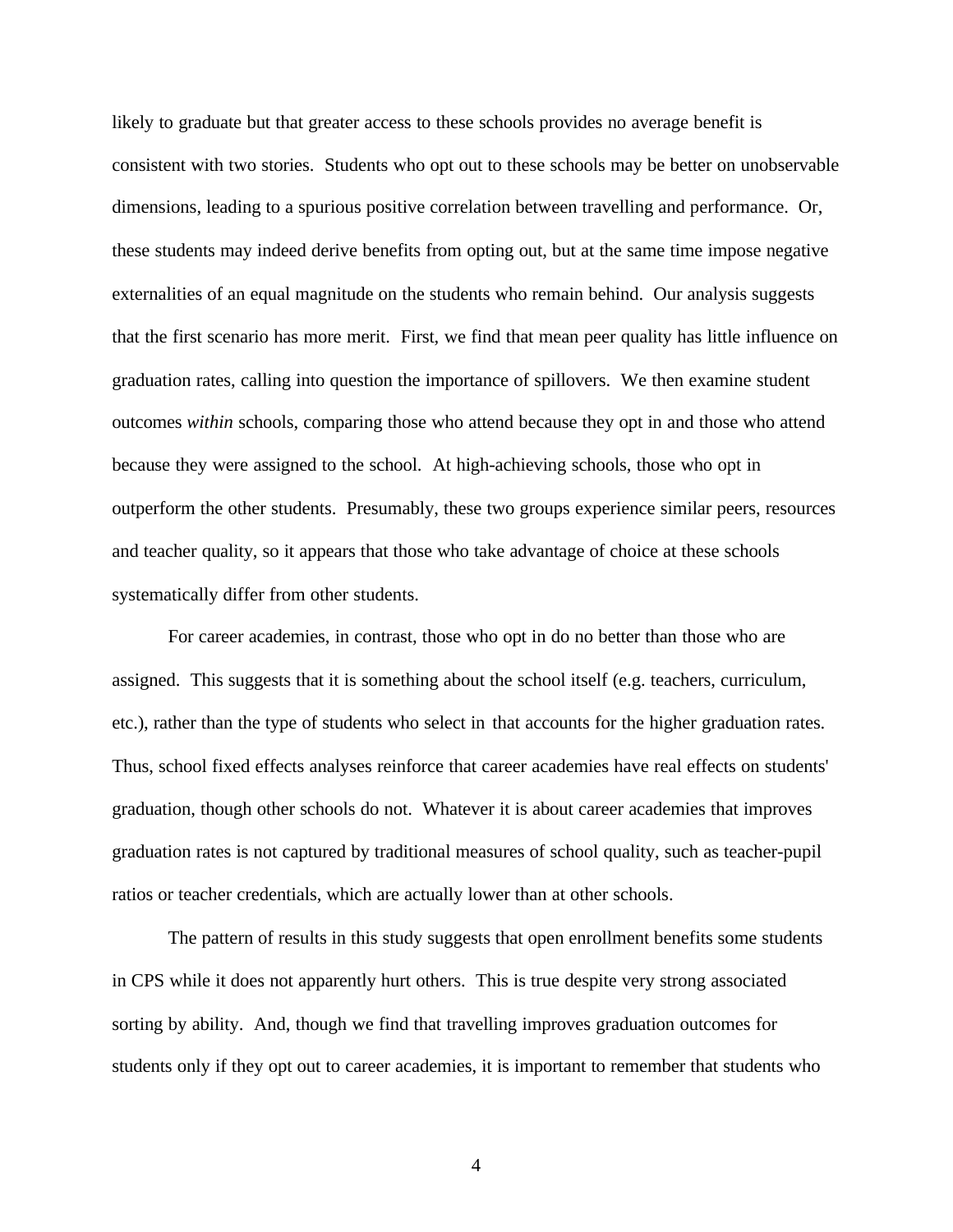travel to other schools may gain other than through improved schooling outcomes, such as through improved safety. <sup>5</sup>

In interpreting our results, the partial equilibrium nature of our analysis cannot be stressed strongly enough. Throughout the paper, we take as our counterfactual a situation in which, absent school choice, the same set of kids would attend CPS and the same set of residential choices would have been made. We also assume that the introduction of increased competitive pressure due to school choice does not affect average school quality. The partial equilibrium analysis introduces two countervailing biases. The effects of school choice we describe above may be overstated if in its absence families would have substituted other strategies for achieving similar educational goals, such as moving to neighborhoods with good schools or taking their children out of CPS entirely. On the other hand, if school choice leads to increased competition and better schools (Hoxby 1994), then our estimates of the impact of school choice understate the true benefits.

The remainder of this paper is structured as follows. Section 2 describes the implementation of the school choice program in the Chicago Public School system and establishes how our study relates to the existing literature on school choice. Section 3 introduces our data set. Section 4 analyzes which students take advantage of school choice and the implications that this has for the composition of schools within CPS. Section 5 estimates the cross-sectional relationship between opting out and graduation rates, while Section 6 explores potential explanations for the observed improved educational outcomes. Section 7 concludes.

## **2. Background on School Choice**

 $<sup>5</sup>$  Peterson et al (1998) find in parent interviews that safety is one of the leading criteria parents consider when</sup> choosing whether to participate in the New York City voucher program.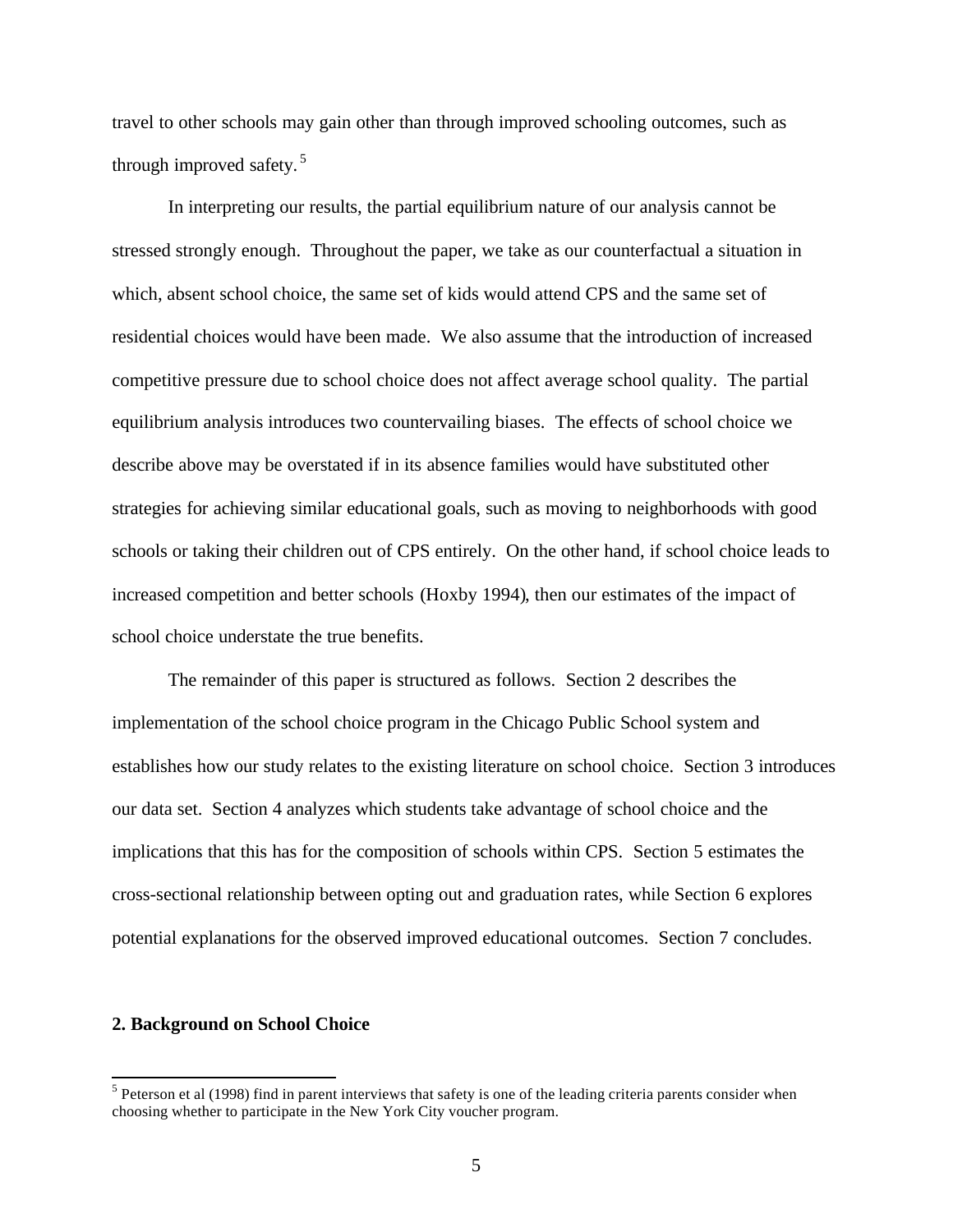## *School Choice within the Chicago Public School System*

Over 400,000 students are enrolled in CPS in grades K-12. The district comprises 20 percent of Illinois elementary and secondary enrollment and 1 percent of the national total. With a budget of over \$2.5 billion in 1995, CPS ranked third nationally among school districts, trailing only New York City and Los Angeles. As in most urban districts, students in the system are disproportionately minority (more than two-thirds) and poverty rates are well above those for the nation as a whole. Given the high rates of disadvantage and poor overall performance relative to national norms, our analysis provides evidence on the net benefits of providing choice to students with otherwise limited opportunities.

CPS introduced public school choice as a part of efforts to achieve racial desegregation. In September 1980, the Chicago Board of Education signed a consent decree with the United States Department of Justice that required the Board to develop a comprehensive desegregation plan to alleviate the effects of historic segregation on Black and Hispanic students. The decree established two primary objectives: (1) to create the greatest number of persistently desegregated schools and (2) to provide compensatory programs to ensure equity of educational outcomes between white and minority students in schools that could not be desegregated. The resulting plan outlined a variety of strategies aimed at meeting these objectives, including the development of magnet schools and magnet programs within neighborhood schools as well as the voluntary transfer of students. These programs are collectively referred to as the "Options for Knowledge Program."

Prior to the development of the desegregation plan, several high schools were open to students throughout the city, including a school for gifted students (Whitney Young Magnet High School) and several technical high schools. However, the implementation of the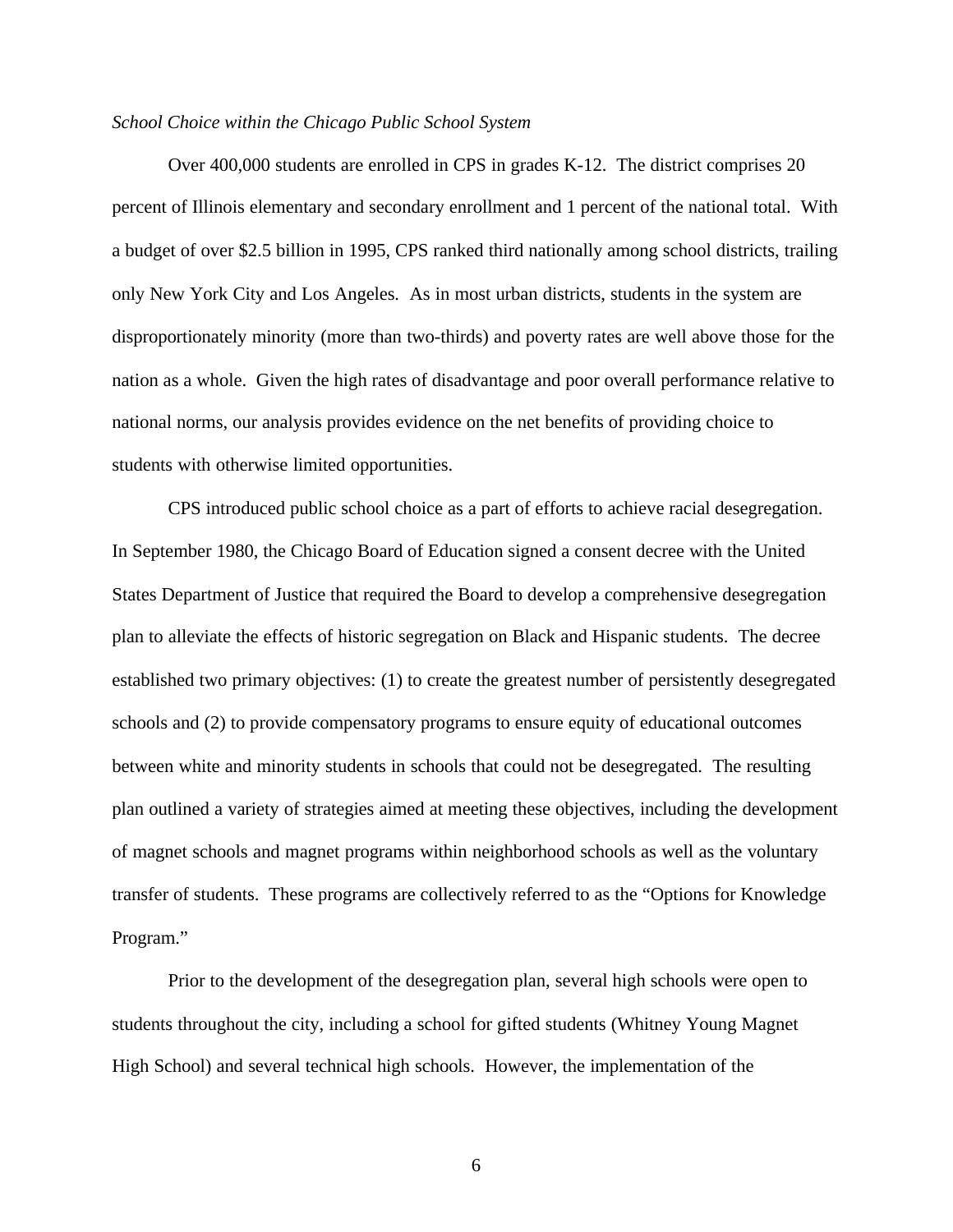desegregation plan significantly expanded the system of school choice in Chicago and forms the basis of the system that exists today. Now, students are guaranteed a spot in a pre-assigned neighborhood school, known as the "attendance area" school, determined by a student's place of residence. At the time of our sample, students were also free to apply to any other high school in the Chicago Public School system without limit on the number of concurrent applications. While admissions criteria vary by school, with some requiring written examinations or student interviews, many hold lotteries if they are oversubscribed. The state of Minnesota and individual school districts in more than half of the states have similar programs that allow students to select among public schools.

## *Previous Literature*

l

Open enrollment is only one of a variety of initiatives, including private school vouchers, charter schools, and magnet schools, that fall under the umbrella of school choice. While these programs differ in their implications for school financing, the extent to which they involve the private sector, and in scope, they share the goal of breaking the traditional link between neighborhood and schooling. In breaking this link, these programs have the potential to increase the degree of competition faced by local public schools and, thereby, to improve school performance.<sup>6</sup> From this perspective, school choice can improve all students' opportunities. However, another potential consequence of school choice is increased student sorting. If choice leads to a higher degree of sorting by ability and peer effects matter, then the distribution of educational benefits is likely to be quite unequal (Epple and Romano 1998). The impact of school choice depends on which students take advantage of choice, the types of options that

 $6$  Hoxby (1994) demonstrates that increased Tiebout-style school choice is associated with more efficient public schools.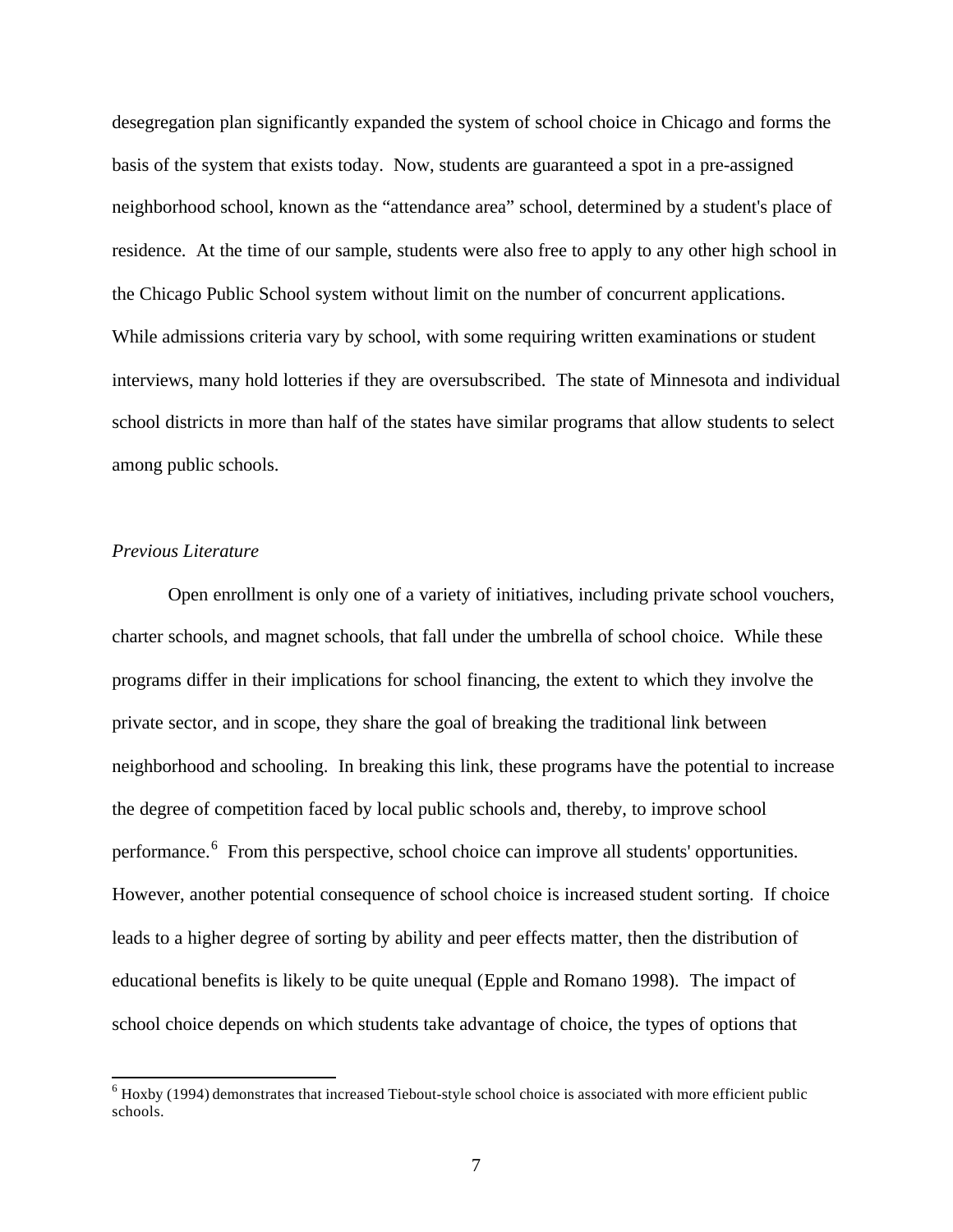these students have, and what happens to the students who are left behind.

There is a fairly large body of evidence about the types of students who take advantage of choice. A series of studies of different types of programs, including public and private alternatives, have found that children who participate are both more able and more advantaged (Coleman, Schiller et al. 1993; Witte 1993; Lankford, Lee et al. 1995; Buddin, Cordes et al. 1998; Goldhaber, Brewer et al. 1999). These studies suggest that choice schools increase social class and ability segregation across schools by siphoning off higher achieving and higher income students. Yet, other studies find evidence of participation that is more neutral with respect to background and even skewed toward minorities and low-income families (Duax 1988; Lee, Croninger et al. 1994; Schneider, Schiller et al. 1996).

Evidence on the impact of school choice on the students who participate is also mixed. The Milwaukee voucher program is perhaps the most researched school choice program in the country. Beginning in the Fall of 1990, the Milwaukee public school district offered a limited number of low-income students vouchers to attend one of three private, nonsectarian schools in the district. Voucher recipients were selected from a pool of eligible applicants by a random lottery. Using a variety of methods to identify valid control groups, analyses of this program find anywhere from no achievement gains to large advantages (Witte, Sterr et al. 1995; Green, Peterson et al. 1997; Witte 1997; Rouse 1998).<sup>7</sup> Public school choice through the presence of magnet schools has been more consistently associated with improved outcomes for students (Blank 1983; Metz 1986; Crain et al. 1992; Gamoran 1996), but the ability of these studies to account for student selection is often more restricted.

 $<sup>7</sup>$  While in theory randomization provides an ideal context for the evaluation of school choice, in this case the control</sup> group was contaminated by selective attrition (Witte 1997). Over half of the unsuccessful applicants never returned to the public schools and those who did return were from less educated, lower income families. More recent studies of publicly and privately funded voucher experiments in other cities that have been more carefully designed from the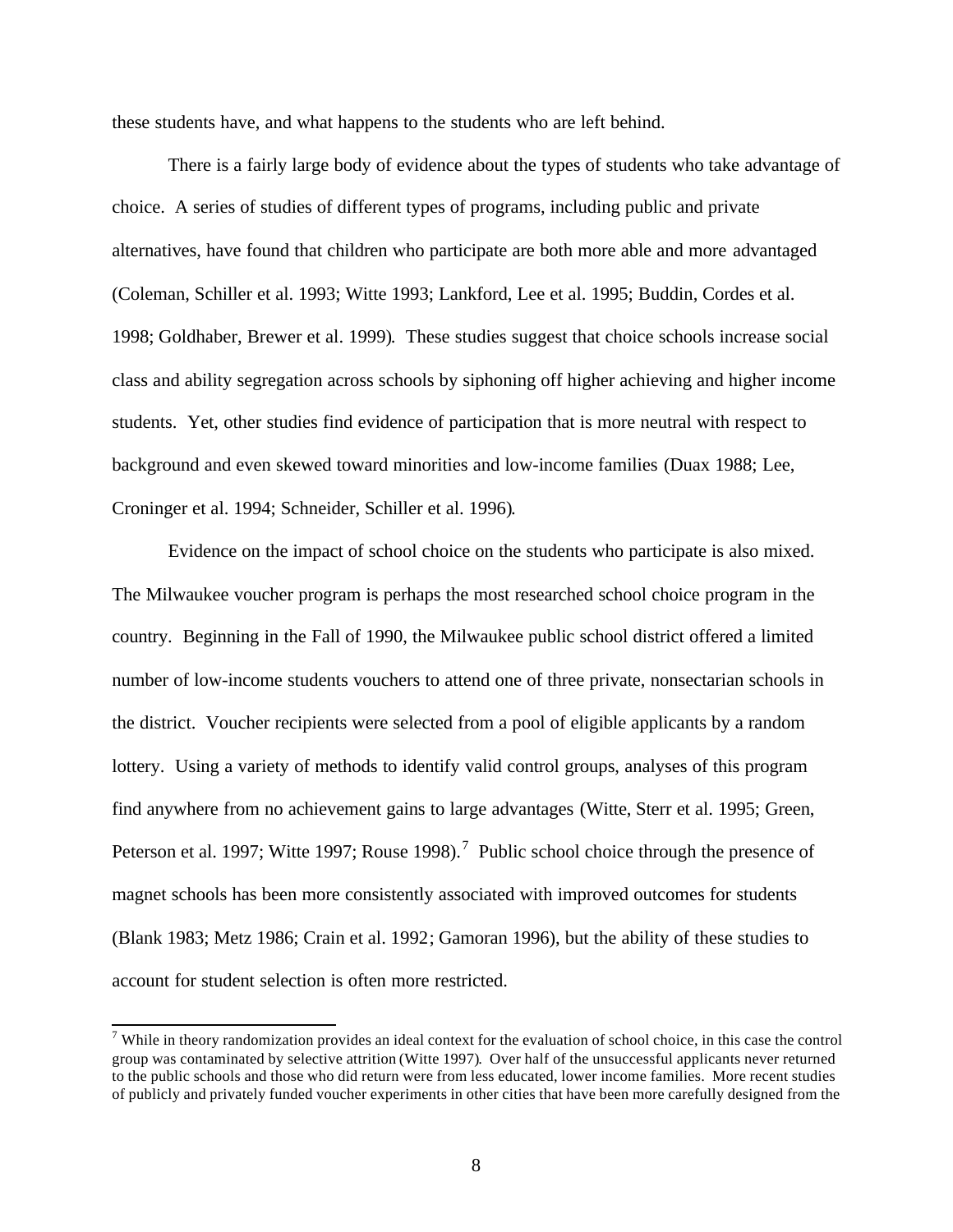An aspect that limits what can be learned from studies of voucher and magnet school programs is that these programs, as they have been implemented, typically affect only a small percentage of students in the district. It is thus difficult to learn anything about either the degree of sorting or the gains and potential spillover effects associated with more systemic choice.<sup>8</sup> Open enrollment programs provide an opportunity to explore these questions, as well as to revisit the basic questions of whether and why participants benefit. Most of the evidence on the impact of open enrollment is anecdotal or from case studies. An exception, O'Brien and Murdoch (2000), examines a district-wide public school choice program in Texas that, similar to the CPS experience, began with a court desegregation order. While the authors find that academic performance in the choice district is higher than in similar non-choice districts in the state, they do not examine student level achievement data or compare the achievement of those who do and do not opt out of their zone school.

## *Our Framework*

l

In this paper, we attempt to shed light on some of the remaining questions about the distribution and source of the benefits of school choice within the context of the CPS open enrollment system. As highlighted in the introduction, our approach is explicitly partial equilibrium. We take the residential decisions, private schooling decisions, and productivity of CPS schools as given. Holding these factors constant, we explore how giving public school students the choice to opt out of their neighborhood school to another public school within the district affects student outcomes.

onset continue to present a wide range of estimated program effects (e.g. Peterson, Myers et al. 1998). <sup>8</sup> International policy experiments have involved more expansive systems of school choice. However, the lessons are somewhat limited by the lack of individual-level data. For example, New Zealand introduced unrestricted choice among all public and religious schools in 1991. Ladd and Fiske (2000) find that the gap between successful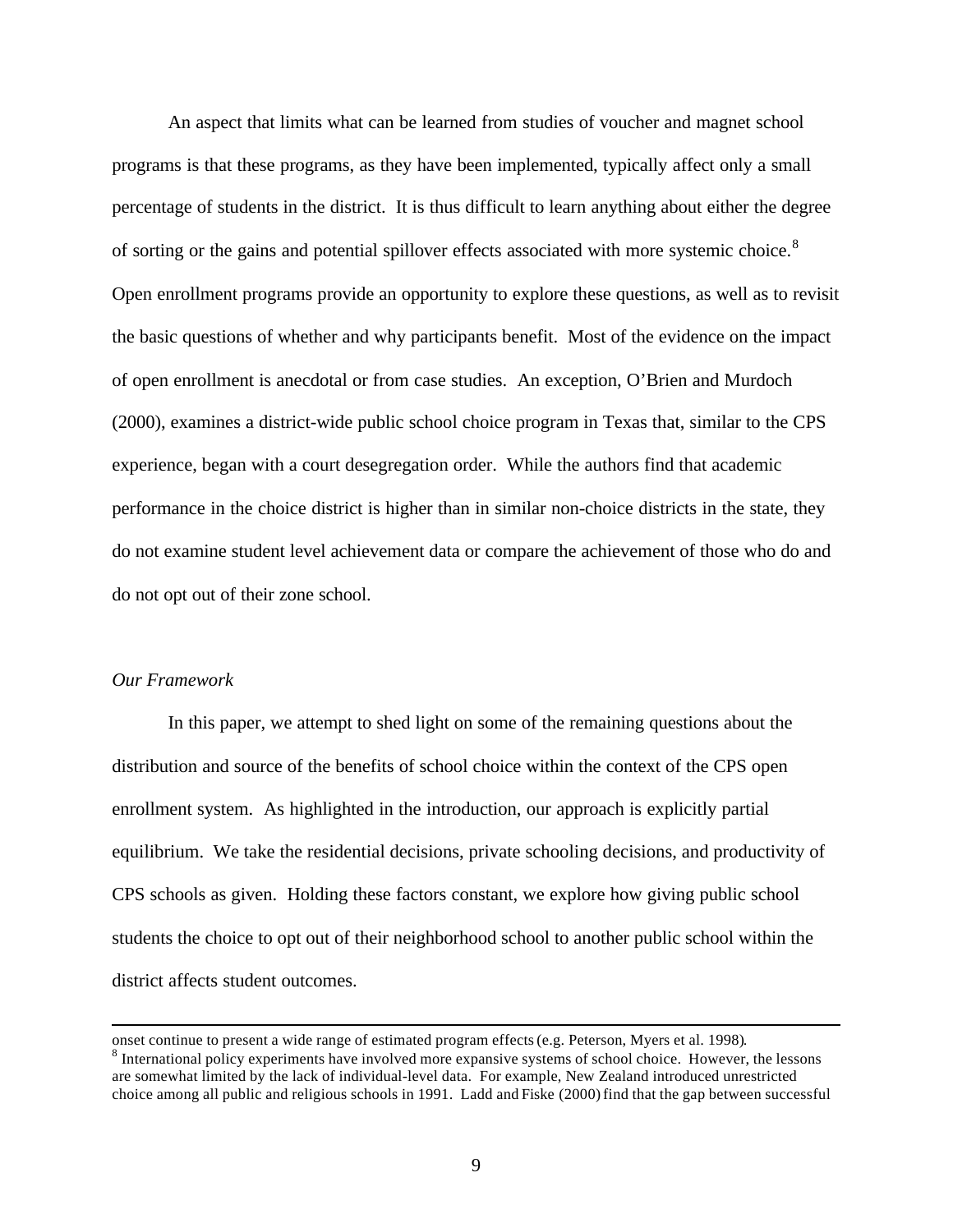Although we do not develop a formal model of school choice, our empirical analysis is motivated by the following set of assumptions. Students differ along both observable dimensions (e.g., past test scores, neighborhood of residence, race, gender, etc.) and unobservable dimensions (e.g., motivation to excel in school and tastes/skills that may interact with school characteristics in the production of educational outcomes). Schools vary according to teacher quality, the composition of peers, and idiosyncratic components that make a particular school more or less attractive to a given student (e.g., the presence of a specialized program). Students maximize utility, of which the educational outcome is just one component. Holding educational outcome constant, students prefer schools that are good matches for them on nonacademic dimensions, and also presumably prefer schools that are closer to home in order to minimize travel costs.

Within such a framework, we would generally, but not categorically, expect students who opt of out local schools to fare better academically for a number of reasons. First, holding student motivation and non-academic components of a student-school match constant, those who opt out of the neighborhood school pay a greater travel cost and thus will be willing to travel only if compensated by an academic benefit.<sup>9</sup> This academic gain may arise from better teachers, better peers, or a better match. Second, highly motivated students are presumably more likely to opt out of local schools and also likely to do better academically than observationally equivalent students with lower motivation. Thus, even if the link between opting out and attainment is not causal (in the sense that motivation drives both of them), opting out may still be correlated with higher attainment.

and unsuccessful schools has widened since then. However, because the researchers only have access to aggregate data, whether this is due to real effects of choice or to changes in school composition cannot be determined.  $9$  It is possible that opting out is associated with lower academic achievement if the primary reasons for attending schools other than neighborhood schools are not academically driven.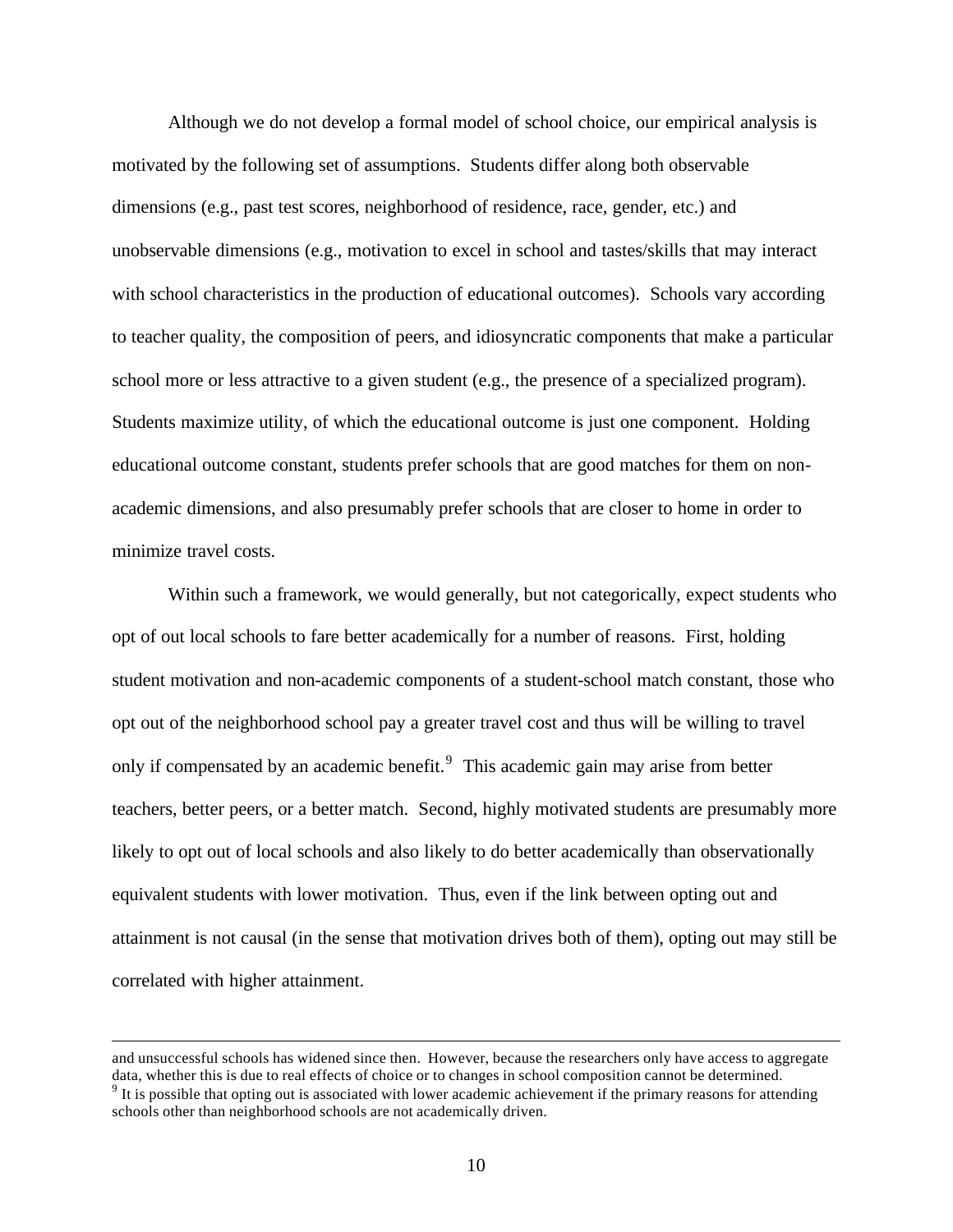Whether the observed correlation between traveling and outcomes can be explained by unobserved qualities of the students who travel, by improved matches, or through differential peer and school quality has very different implications for the distributional impact of choice. If the link is purely spurious – driven by unobserved differences in motivation – then school choice provides no real benefit. If peer quality is important, then school choice will benefit those who opt out, but hurt those who remain behind. To the extent that school choice leads to better matches between students and schools, then the benefit to those who opt out represent true social gains.

## **3. Data Description and Summary Statistics**

l

In this study, we follow three cohorts of CPS students – those entering  $9<sup>th</sup>$  grade for the first time in the Fall of 1993, 1994, and 1995 – through their high school years. There are a total of 76,563 students in these cohorts.<sup>10</sup> Because we condition on  $8<sup>th</sup>$  grade math and reading achievement scores as proxies for baseline academic performance levels, those students lacking such test scores are dropped from the sample (a total of 6,446 or 8.4 percent of the full sample). Test scores may be missing either because the student was absent the day the test was given, because the student was exempted from the test, or because the student transferred in from a different school district in  $9<sup>th</sup>$  grade. In addition, 1,089 students are dropped due to other missing data, primarily home address (which we use for the purpose of measuring distance to schools and linking to census-tract-level neighborhood characteristics). Thus, our final sample includes 69,028 students.

We have compiled data from a variety of sources for this analysis. The core data sources

 $10$  This does not include students who attend schools that exclusively serve special needs populations or juvenile detention centers. Those schools operate outside the standard of open enrollment.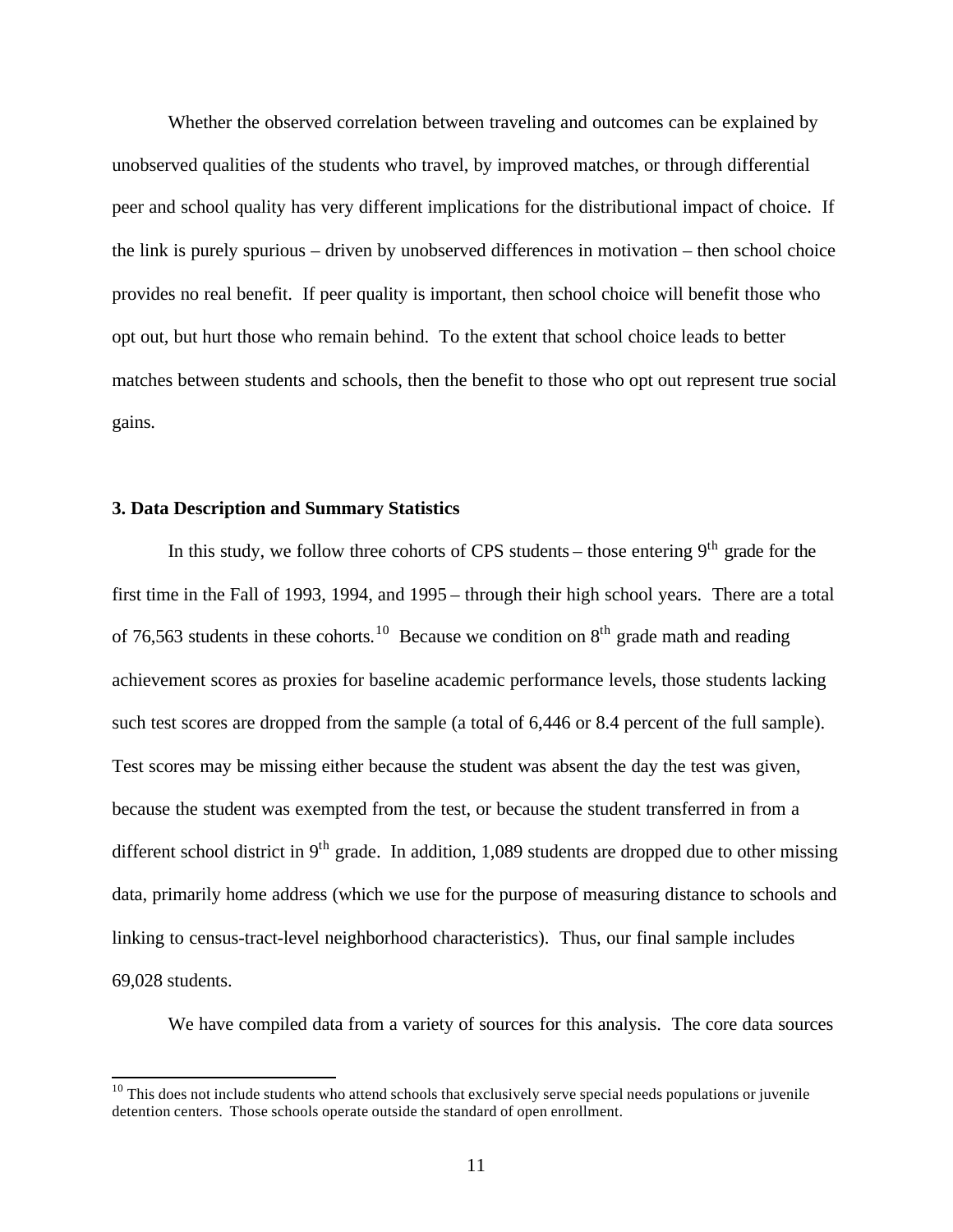are administrative student record and test score files for students in the Chicago Public Schools (CPS). These files provide a complete record of each student's history in CPS, including which schools they attended each semester and records of any standardized test taken starting in first grade. These records include home and school addresses, which allow us to link census data to students and schools, and also to track any residential moves or school transfers. For each high school, we also have data on school capacity, teacher characteristics, financial resources and other school characteristics such as percentage of students receiving free or reduced lunches as well as racial composition of the school. Finally, for a random sub-sample of students in the 1994  $9<sup>th</sup>$ -grade cohort, we have survey data from their  $8<sup>th</sup>$  grade that includes questions on family background as well as attitudes toward and experiences in school.

Summary statistics for the students in our sample are presented Table 1. Column 1 includes all students in the sample. Columns 2 and 3 divide the sample into two groups. Column 2 includes all students in our sample who enroll in CPS in  $9<sup>th</sup>$  grade, but later exit CPS due either to transferring to a private school or moving out of the city of Chicago. Column 3 encompasses all other students – those who graduate from CPS or drop out of school after last attending a CPS school. Because we do not observe subsequent educational outcomes for the roughly 8,000 students in Column 2 who leave CPS sometime after September of their 9<sup>th</sup> grade to attend school elsewhere, we exclude these students from our individual-level regressions. They are, however, included in the analysis of initial patterns of school choice and in computing average school peer characteristics. The students leaving CPS are primarily moving out of the area, with fewer than 1 out of 5 leaving to attend private schools. They generally appear similar to those who remain with respect to  $8<sup>th</sup>$  grade test scores, but are more likely to enroll in their assigned school, more likely to be male, and less likely to be Black.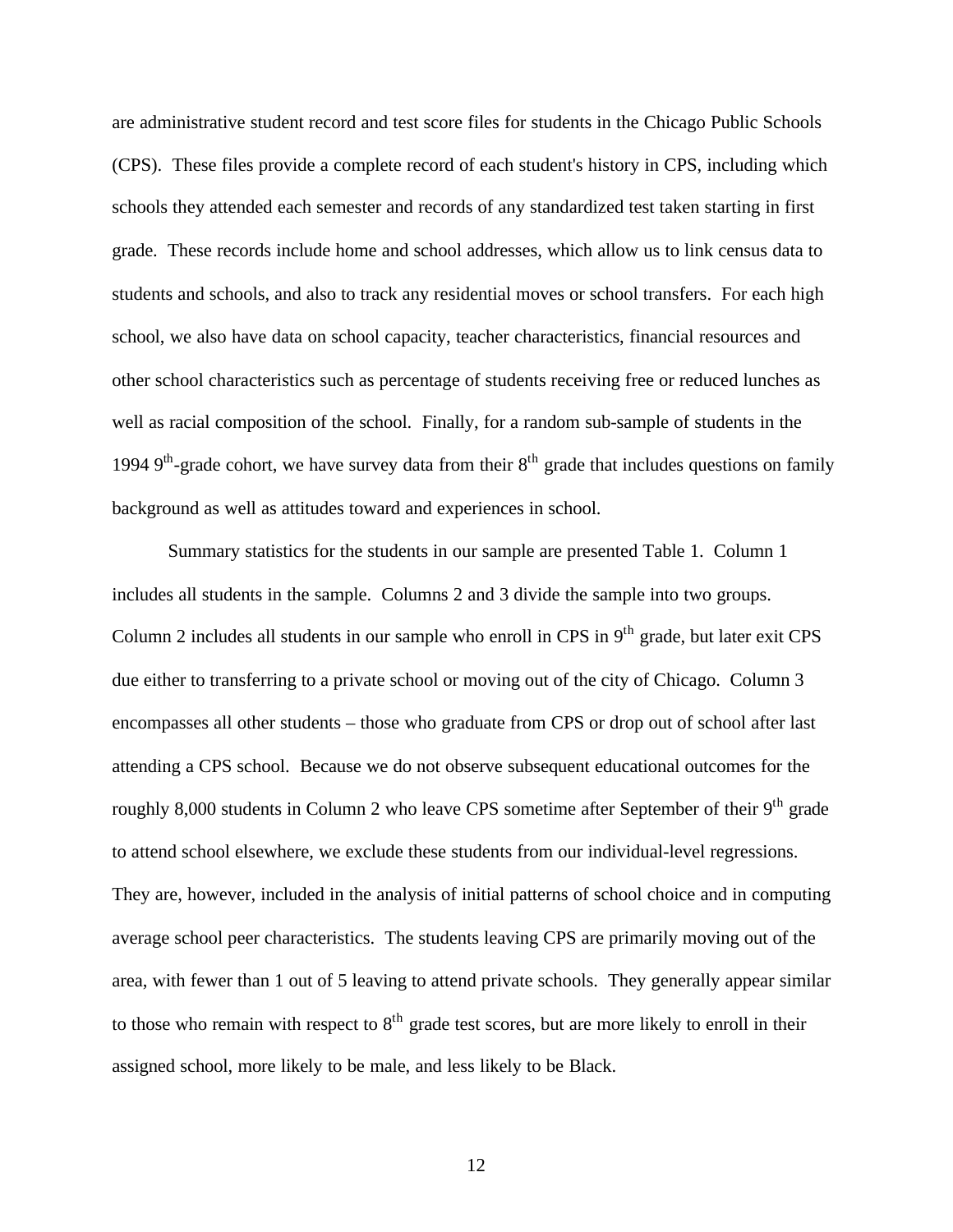Columns 4-6 of the table categorize the students in column 3 by race. More than 60 percent of the entering students are Black and roughly 25 percent are Hispanic. Mean student achievement prior to entering high school, as measured by math and reading achievement ITBS test scores taken in the Spring term of 8<sup>th</sup> grade, is well below the national average. The national mean test scores (measured in grade equivalents) are 8.8, implying that CPS students on average test more than a grade-level behind the national average. White students test near the national norms. The number of students with standardized test scores falls rapidly in the high school years as a consequence of dropouts. Only half of the students graduate in four years and most others will never graduate.

One reason for the overwhelming minority representation and low achievement for incoming CPS high school attendees is that many Chicago residents elect to send their children to private schools. Based on data from the 1990 Census, the average student who resides in Chicago lives in a tract in which nearly 20 percent of students enrolled in high school attend private schools. Many of the students who attend private high schools also attend private junior high schools. For these students, we have no additional information. We do, however, have information on students who attended CPS in  $8<sup>th</sup>$  grade, but switched sectors in  $9<sup>th</sup>$  grade. Students who exit CPS test an average of a grade equivalent higher in  $8<sup>th</sup>$  grade than those who remain in the Chicago schools. Almost 40 percent of the students who leave are White, compared to only 12 percent of the students who stay.

The middle panel of Table 1 presents Census-tract level characteristics based on student residences. Students in our sample are spread across 814 tracts. White students tend to live in neighborhoods with less poverty, more homeowners, and fewer female-headed households. Living circumstances of Black students, for the most part, are worse than for Hispanics. There is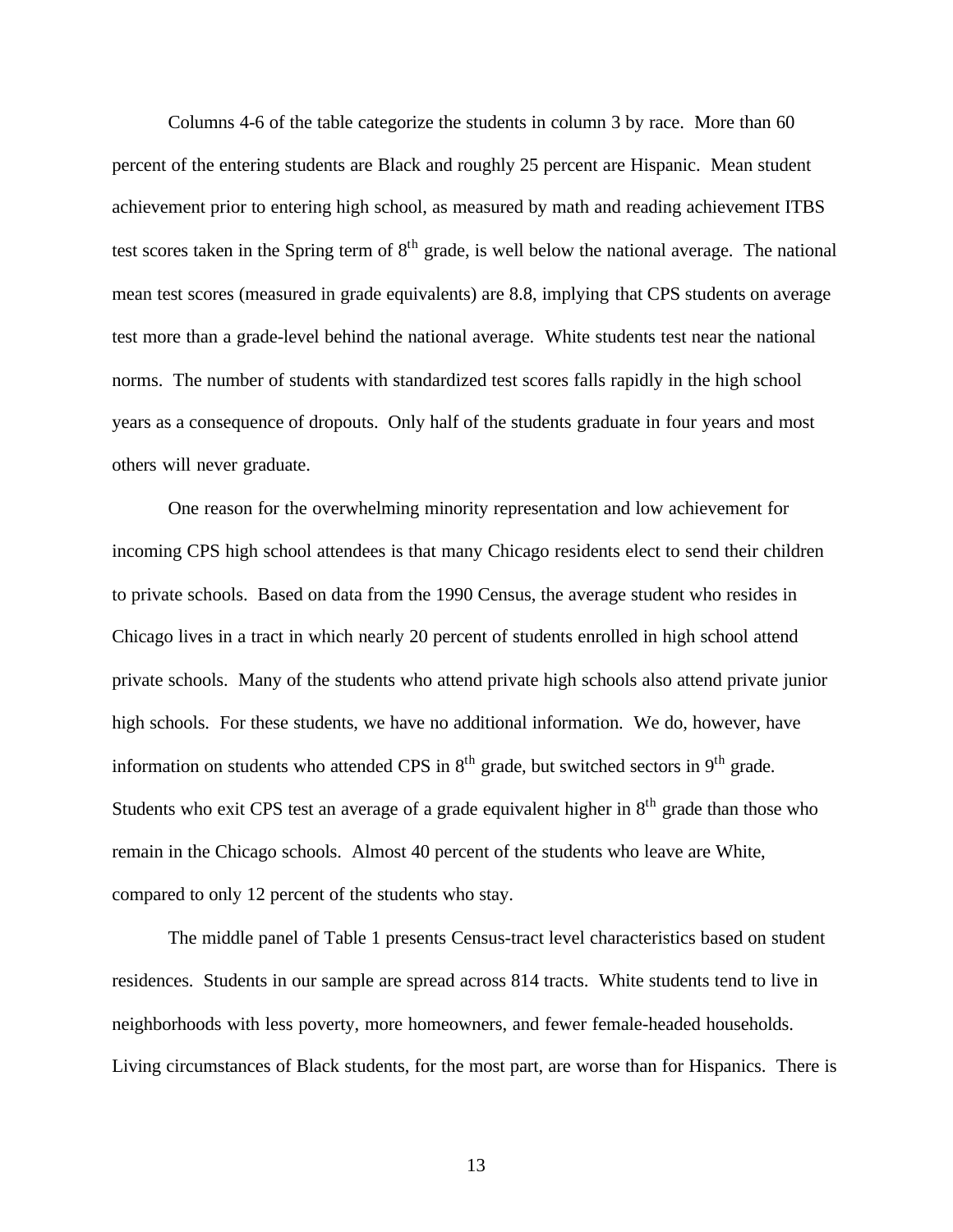a striking degree of racial/ethnic residential segregation. Black students live in tracts that are on average more than 85 percent Black, and White students live in areas that are more than 70 percent White. Hispanics tend to reside in more integrated communities, with the population split about equally between Hispanics and non-Hispanics.

During our sample period, there were 61 regular high schools in CPS system.<sup>11</sup> Of these schools, 47 are attendance area schools. Students are assigned to one of these 47 schools depending on the student's place of residence. As noted above, this is the default school that a student will attend unless he or she submits an application to attend another school. A student's attendance area school is generally close to his or her house (on average within two miles), but is not necessarily the very closest school. Empirically, for 64 percent of the students in our sample, the attendance area school is the closest school, and for 93 percent of the students it is one of the three closest schools. Some students live closer to career academies or magnet/technical schools that are not assigned to any students as an attendance area school – all students who attend do so by virtue of applying. We refer to these schools as "choice" schools, though students may also apply to attend attendance area schools other than the one assigned to them. Among magnets, three of the schools (Lane, Lindblom, and Young) base admissions on test scores. Enrollment in other schools is not based on test scores. At the time of our sample, there were no geographic restrictions on which school students could attend.<sup>12</sup>

In our analysis, we use an alternative system to classify schools. There is a great deal of variation across choice schools that fall under the rubric of magnet schools, and many attendance area schools also offer magnet programs. And, there are both choice and attendance area schools that are designated as career academies. Therefore, we instead categorize schools into three

 $11$  Since that time, charter schools have opened. At the time of our sample, however, charter schools were not yet operational in Chicago.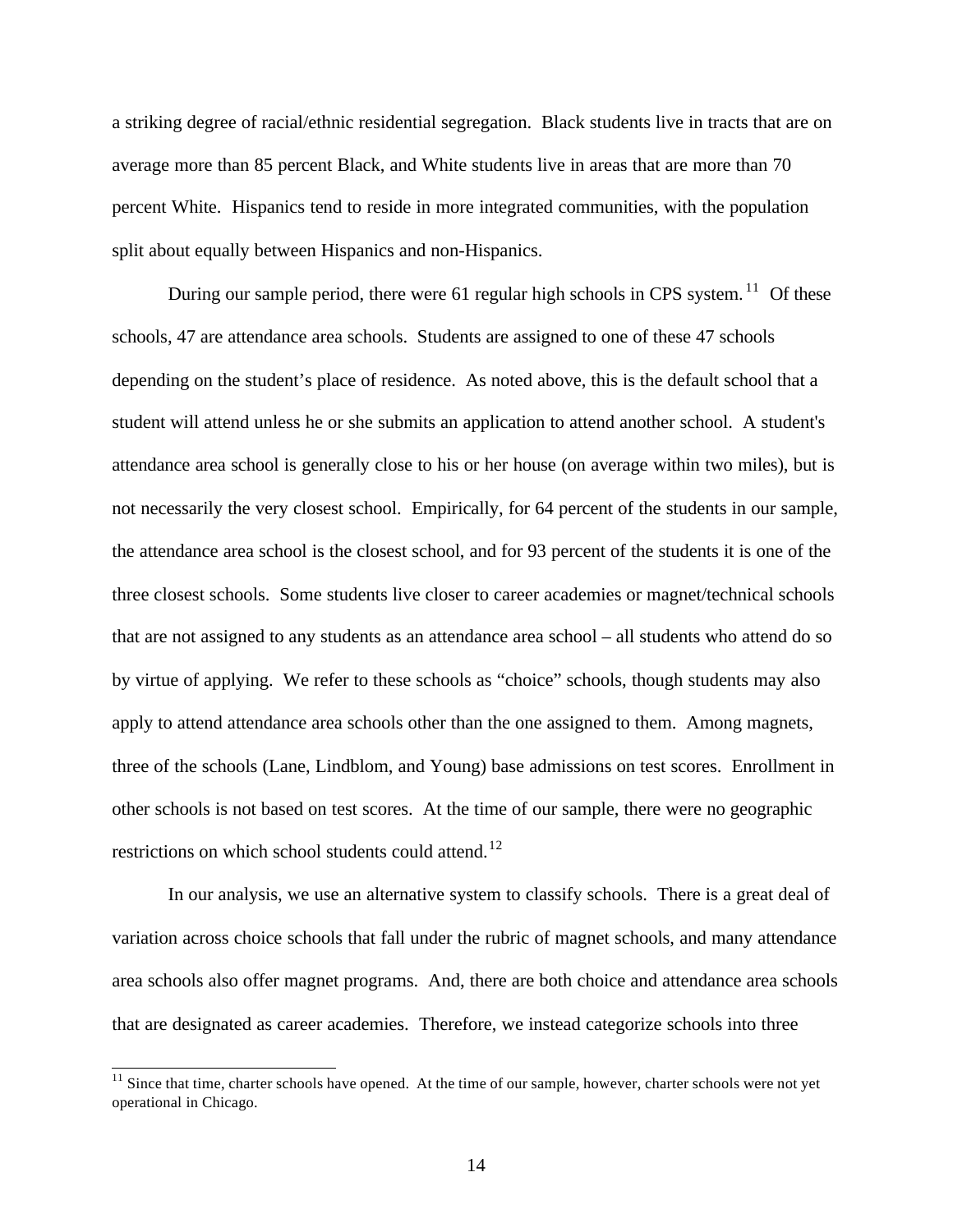mutually exclusive groups: high-achieving, non-high achieving regular/magnet schools, and career academies. High-achieving schools correspond to the top quintile of schools by average 8<sup>th</sup> grade test scores of the incoming students. The high-achieving schools include all three test schools, most but not all of the magnet schools that are by application only, one career academy that is by application only, and a handful of attendance area schools, most of which are located in affluent areas. The results in the paper are not particularly sensitive to the categorization that we use.

Figure 1 displays a map of Chicago with the location of each public high school, the category to which it is assigned, and median incomes by neighborhood. A number of points are worth highlighting in the map. First, schools are not located uniformly across the city. In some areas, a number of schools are clumped close together, whereas other schools are relatively geographically isolated. This dispersion of schools is important to the strategy we employ to determine the net benefits of choice. Second, while high-achieving schools tend to be in wealthy neighborhoods, there appears to have been a conscious effort on the part of the Chicago School Board to locate choice schools in areas with high proportions of poor and minority students as part of the desegregation project. Finally, note that the three test-based schools (Lane, Lindblom, and Young) are located so as to make at least one of them accessible from all parts of the city.

The bottom panel of Table 1 presents attendance patterns by school type. Overall, less than half of all students actually enroll in their assigned attendance area school. Thus, in contrast to previous studies of school choice in which take-up rates for students are quite low, in Chicago there is an enormous amount of student reallocation due to school choice. The students who opt out of their assigned school are split about equally between high-achieving schools, lowachieving schools, and career academies. There are stark racial differences in the patterns of

 $12$  The system has changed to have zones of eligibility since then.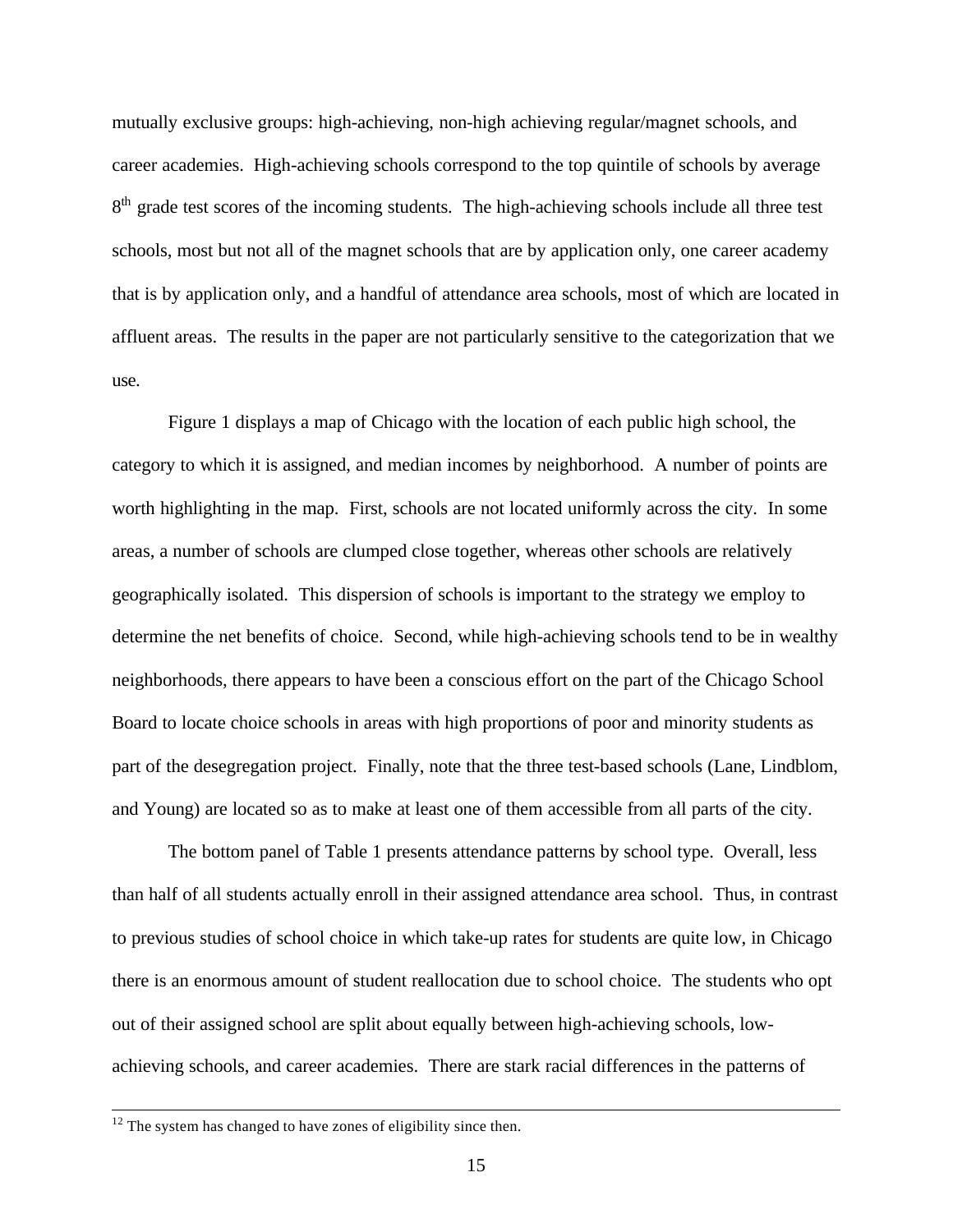school choice. Although White and Black students opt out of their local schools with similar frequencies, Whites are much more likely to travel to attend high-achieving schools than Blacks (41.1 percent vs. 12.3 percent of all students). These ratios are reversed for career academies. Hispanics are substantially less likely to opt out of their local schools; when they do, their attendance patterns are generally intermediate between Whites and Blacks.

Table 2 further explores the characteristics of Chicago schools by type of school. Average 8<sup>th</sup> grade test scores are by definition highest at high-achieving schools, over one grade equivalent higher than at career academies and other schools and approximately at national norms. Living circumstances, as measured by either living with at least one parent or by a blockgroup level measure of social status (higher numbers imply better living conditions), are also better for students attending high-achieving schools. Finally, students tend to travel further to attend these schools. Career academies and other lower-achieving schools are not very different according to family background and peer quality measures, though career academies are disproportionately Black.

#### **4. The Impact of School Choice on the Allocation of Students across Schools**

Because high ability students are more likely to opt out of local schools, school choice substantially changes the peer group with which a student of a given ability level can expect to interact. Figure 2 plots the predicted peer group achievement level (based on average  $8<sup>th</sup>$  grade math test scores) as a function of a student's  $8<sup>th</sup>$  grade math test score under two different scenarios. The first scenario is the actual distribution of students under the current school choice plan. The second scenario assumes that all students attend their assigned local school, representing the counterfactual distribution in the absence of choice. In order to compare sorting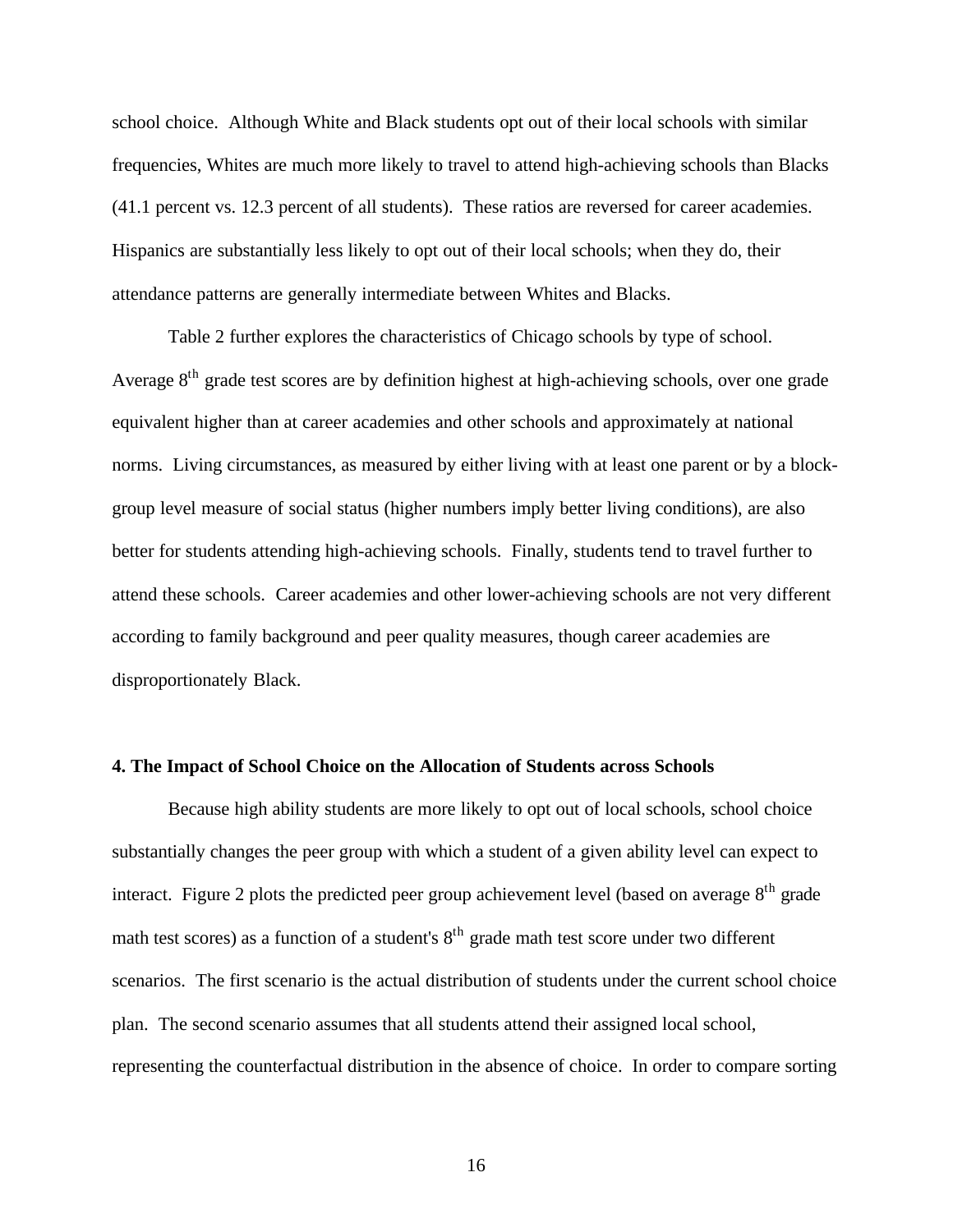by ability across these two scenarios, we parameterize the relationship between a student's own achievement and peer achievement under each scenario. We run a regression of the average peer 8<sup>th</sup> grade math score among 9<sup>th</sup> grade peers in either the school the student attends or the assigned school on a quartic in the student's  $8<sup>th</sup>$  grade math test score.<sup>13</sup> If there were perfect sorting on ability, then the empirical distribution would mirror the 45-degree line.

In Figure 2, without choice there is an extremely weak and virtually linear relationship between a student's own test scores and the set of peers he or she expects to interact with. A student performing at the  $4<sup>th</sup>$  grade level would expect to attend a school with average test scores only about one-fourth of a grade equivalent lower than a student performing at the  $10<sup>th</sup>$  grade level. There is much more sorting based on ability with school choice, particularly for highachieving students. Students with test scores below the  $8<sup>th</sup>$  grade level on average attend schools with lower performing peers under school choice. The very highest performing students are segregated in schools with average test scores more than a grade-equivalent higher than would have been expected without school choice. To the extent that there are positive peer effects, high ability students gain with school choice whereas low ability students may be hurt, a topic to which we return in Section 6.

Table 3 provides alternative views of sorting due to school choice. In each instance, we compare a hypothetical counterfactual in which all students attend their assigned school to the actual attendance patterns. We also present results excluding the three test-based magnet schools to provide a sense of how much of the sorting is due to the concentration of the brightest students in these schools.

The top panel of the table reports the total variance in student test scores within-school

<sup>&</sup>lt;sup>13</sup> Note that this analysis is based on  $8^{th}$  *grade* test scores, i.e. the year preceding high school. Thus, we do not have to be concerned about reverse causality.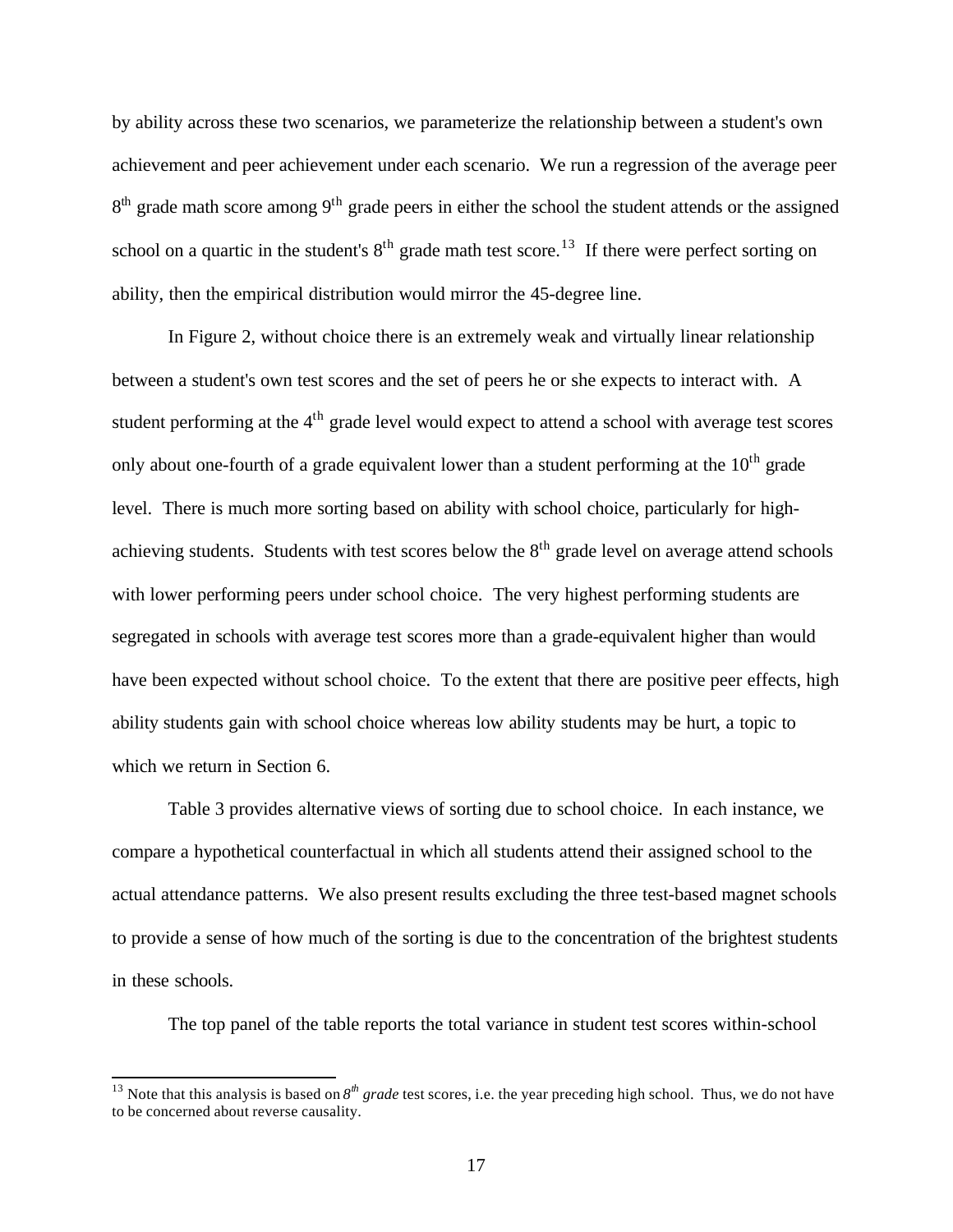and between-school. Within-school variance falls by approximately 25 percent with school choice, revealing that students within a school are more similar after school choice than before. The between-school variance, on the other hand, nearly quadruples if the three test-based magnets are included, and more than doubles even when those schools are excluded.

Another means of representing the impact of school choice on ability-based sorting is presented in the middle panel of Table 3. CPS schools in which less than 15 percent of students demonstrate achievement at or above the national average are subject to probationary measures.<sup>14</sup> Under the current system, 39.5 percent of the high schools have incoming student bodies that meet this criterion in math; for reading the parallel figure is 57.9 percent. If every student attended his or her assigned school, the fraction of schools above this threshold would rise to 65.6 percent for math and, remarkably, 95.7 percent for reading.

One of the original and still frequently stated objectives of school choice, and an explicit component of the CPS school choice program, is to achieve racially integrated schools. In Chicago, however, there is little evidence that school choice contributes to this goal. If all students attended their assigned schools, 47.9 percent of students would attend a school that was either at least 85 percent Black *or* 85 percent Hispanic.<sup>15</sup> With school choice, the figure is actually *higher* – 49.0 percent. If one includes schools that have a combined Black *and* Hispanic population of 85 percent, the fractions are 69.1 percent without school choice and 67.5 percent with school choice. When a more stringent definition of integration is used – less than 70 percent Black and Hispanic – the percentage of students in integrated schools increases from 16.1 percent without school choice to 20.0 percent with school choice. Thus, the evidence on the

 $14$  Probation was instituted in the CPS in the 1996-97 school year and in 1999-2000 the standard was raised to 20 percent of students at or above national norms.

<sup>&</sup>lt;sup>15</sup> We use the cutoff values of 85 percent and 70 percent because these are ranges employed by CPS itself in determining the extent to which a school is segregated.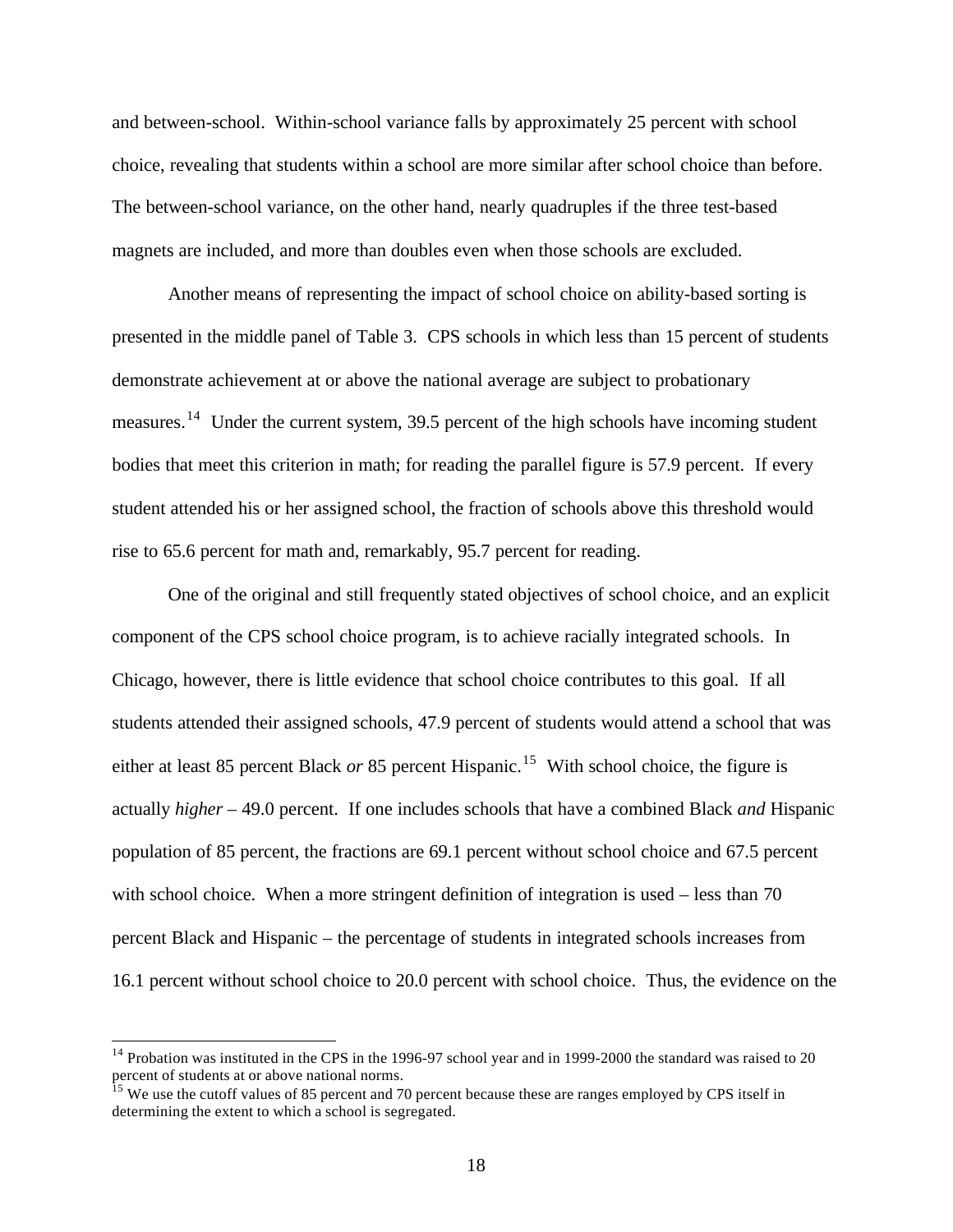impact of school choice on sorting by race is mixed.

l

An important caveat to these findings is the partial equilibrium nature of our counterfactual. Introducing within-district choice in Chicago may have encouraged high ability students to remain in the public sector and/or have reduced the degree of residential sorting relative to a system with residence-based attendance. Therefore, the degree of sorting in the absence of choice may be understated.

## **5. The Academic Benefit Associated with Opting Out of the Assigned School**

In this section, we quantify the relationship between opting out and attainment. We focus our analysis exclusively on attainment, even though we do have achievement measures such as test scores available to us. Our rationale for doing so is the extreme sample selection that arises due to high dropout rates.<sup>16</sup> We begin with linear probability models based on the full sample and a single measure for opting out, and then investigate the extent to which the benefits of opting out vary along observable dimensions. We do not attempt to determine the underlying reasons for the higher relative outcomes for travelers in this section, instead deferring that discussion to the next section.

The basic estimates of the effect of opting out on student educational attainment are presented in Table 4. The specifications reported are from ordinary least squares regressions; probit models yield similar results evaluated at the mean. Standard errors, corrected for heteroskedasticity due to clustering by Census tract, are in parentheses.

<sup>&</sup>lt;sup>16</sup> In our initial analysis of test score data, we found the results to be quite sensitive to different sample selection corrections. Especially problematic is the fact that, controlling for prior test scores and other observable student characteristics, traveling is positively associated with remaining in school and, by default, taking the exams. Thus, students who take advantage of choice are more likely to take the exams than observably similar students who attend their assigned school. If students who learn less in school are those who are more likely not to take the exams, as seems likely, travelers will appear to learn less than they actually do relative to non-travelers due to differential testtaking.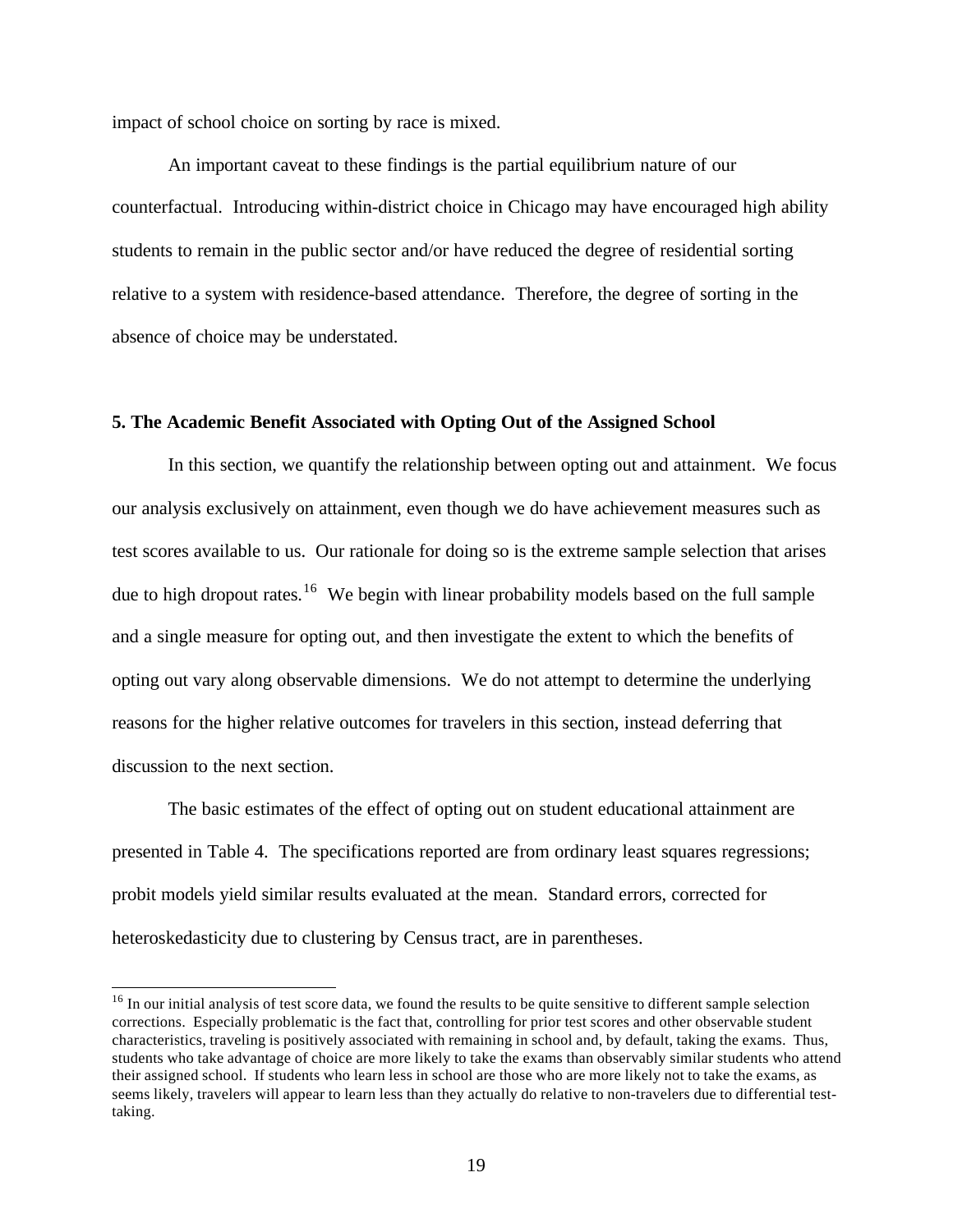The top row of the table presents the coefficients associated with an indicator variable for whether a student opts out of his or her assigned school. Controlling for a wide range of other observables – most importantly the student's own test scores in  $8<sup>th</sup>$  grade – opting out is associated with close to an 8 percentage point increase in completion of  $10^{th}$  grade,  $11^{th}$  grade, and graduation on time.<sup>17</sup> The results imply that all of the effect of traveling on attainment occurs by  $11<sup>th</sup>$  grade, i.e., conditional on completing  $11<sup>th</sup>$  grade, opting out is not associated with higher graduation rates. All of these estimates are highly statistically significant. Compared to other educational interventions in the literature, opting out is associated with a large increase in years of schooling.

The other variables in the regressions are also of interest. Test scores from  $8<sup>th</sup>$  grade are extremely good predictors of later attainment. Controlling for other factors, males are less likely to graduate than females. There are relatively small differences in graduation rates across races. There is some evidence of positive effects of living with at least one parent and living in a neighborhood with higher socio-economic status. Moving between census tracts in the year prior to  $9<sup>th</sup>$  grade is associated with lower graduation rates. Students assigned to special education in 8<sup>th</sup> grade, controlling for other factors including 8<sup>th</sup> grade achievement are more likely to graduate. Note that the inclusion of the wide range of covariates slightly increases the coefficient on opting out relative to the model that includes only  $8<sup>th</sup>$  grade test scores.<sup>18</sup>

Table 5 analyzes cross-sectional variation in the measured value of opting out. The top two panels stratify the sample according to observable student characteristics. Dividing students

<sup>&</sup>lt;sup>17</sup> In our sample, 75.2 percent of students complete  $10^{th}$  grade, 59.9 percent complete  $11^{th}$  grade, and 50.3 percent graduate on time.

 $\frac{18}{18}$  In our specifications in Table 4,  $8^{\text{th}}$  grade test scores are constrained to affect attainment in a linear fashion. Given the importance of these variables, we have thoroughly investigated the relationship between past test scores and future attainment. Including four-part splines in both 8<sup>th</sup> grade math and reading scores to allow for non-linearity in the impact of lagged test scores has little impact. Adding  $7<sup>th</sup>$  grade test scores, either linearly or in a four-part spline, also has little impact on the coefficient for opting out.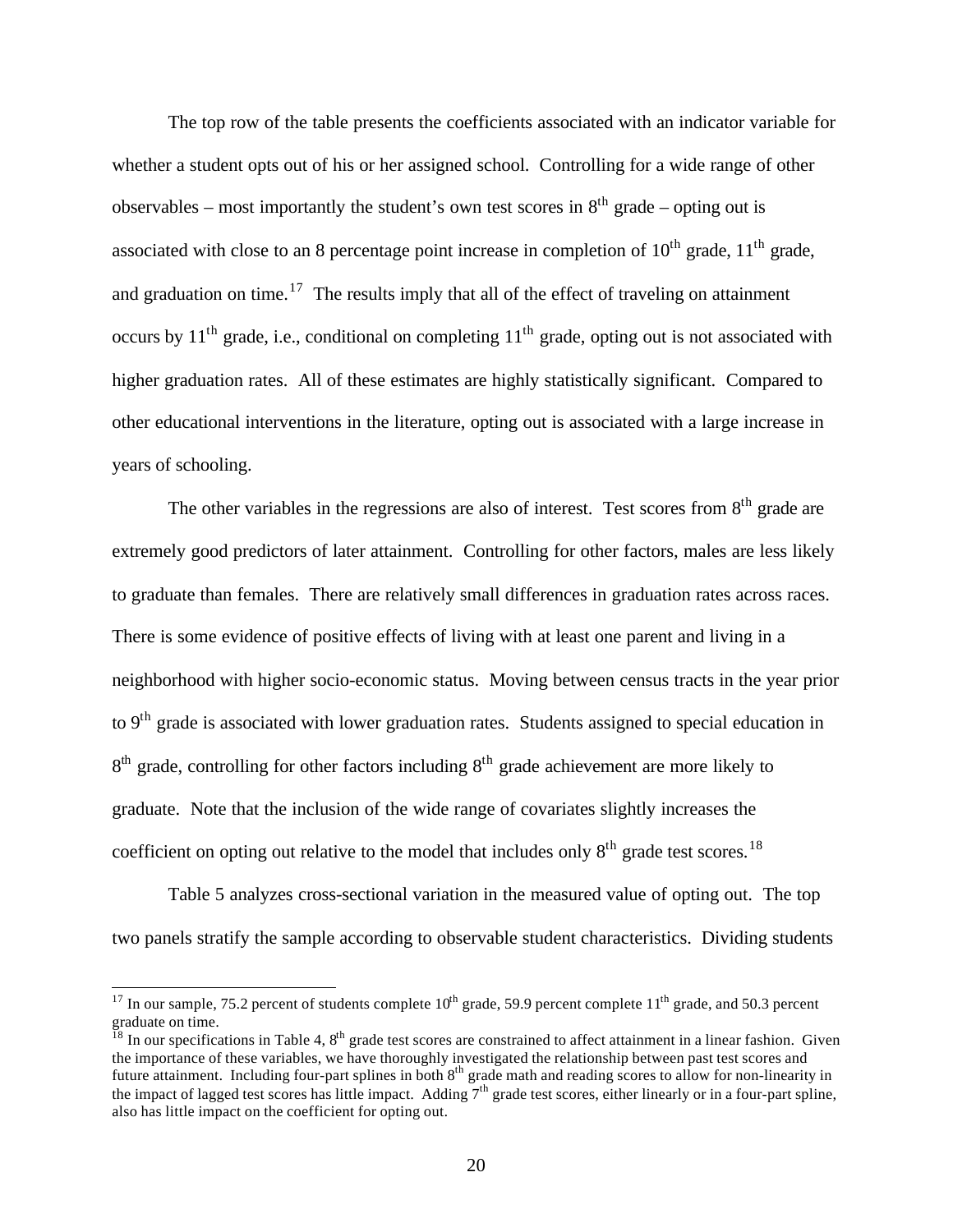by quartile based on their combined  $8<sup>th</sup>$  grade math and reading scores reveals little systematic difference across the attainment measures. Categorizing students by race, Hispanic students obtain somewhat smaller attainment gains.

The next three panels explore how the benefits to opting out vary by the types of choices that travelers make. Grouping students according to average  $8<sup>th</sup>$  grade test score in the school that they attend relative to their assigned school yields striking results. Those students who attend schools in which the peers have combined math and reading test scores that are two grade equivalents higher than the school the student was originally assigned to gain the most. The impact of travel on all of the attainment measures declines monotonically with the relative quality of peers. Even those students who opt to attend schools with lower-achieving peers than the school they were assigned to have positive (but statistically insignificant) effects of traveling. Of the three school types, opting out to a high-achieving school is associated with the greatest gains. Career academies have coefficients about half as large, while other schools yield the lowest benefits. Finally, there is little relationship between the distance traveled and gain in attainment. While this finding suggests students are not compensated for incurring higher travel costs, the patterns of measured effects across types of travel are consistent with real benefits from opting out of neighborhood schools to "better" schools.

## **6. Disentangling the Reasons Why Students who Opt Out Perform Better**

Having established a link between opting out of the assigned school and higher educational attainment and test scores, we turn our attention to trying to understand the source of those gains. We focus on four main hypotheses as to why travelers might do better: (1) they are more motivated, (2) they are on average traveling to "better" schools, (3) by traveling they find a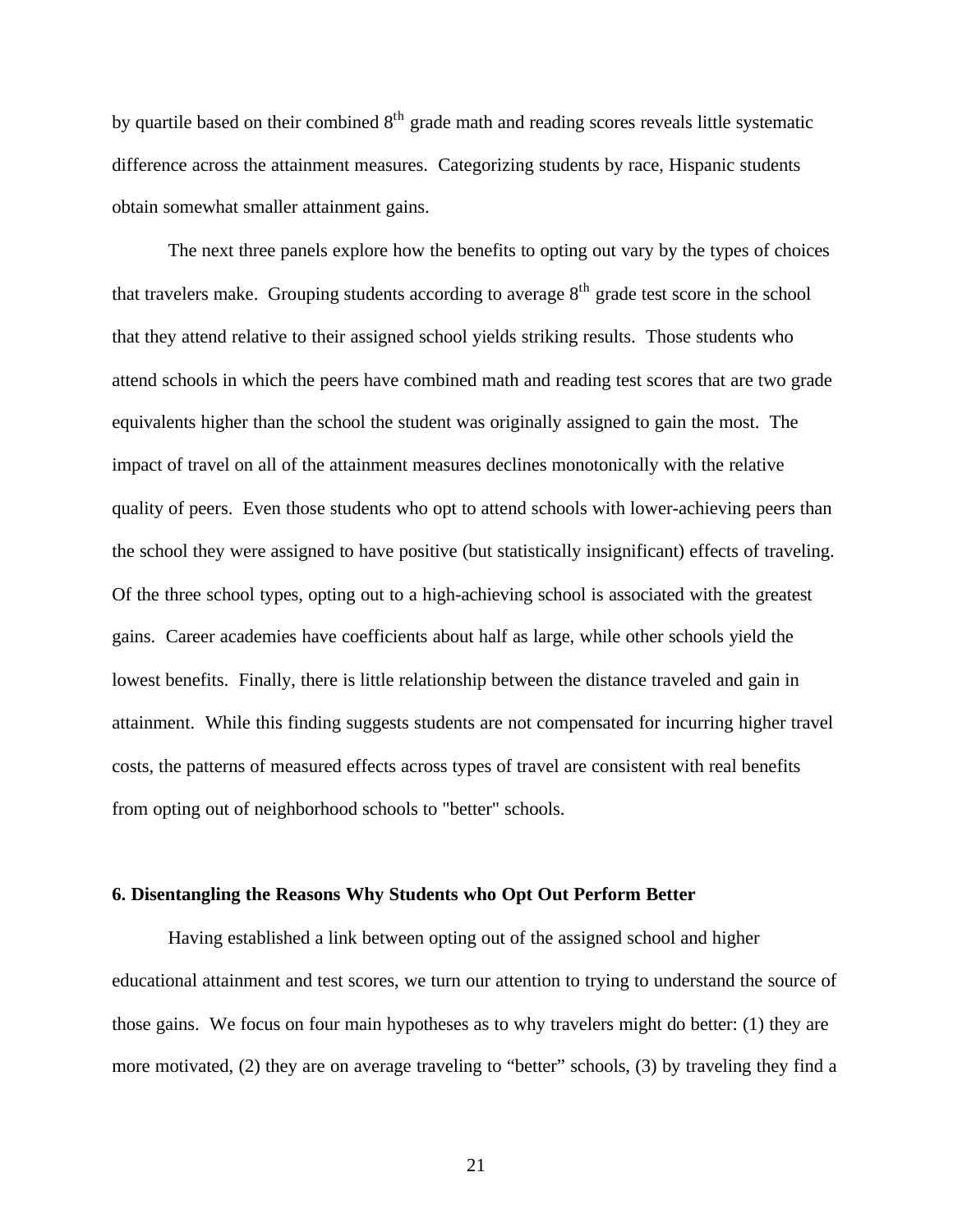school which better matches their educational needs for idiosyncratic reasons, or (4) by opting out of their neighborhood school, they impose a negative externality on those who remain behind. Regarding (4), the coefficients in the OLS regression capture the gap between the performance of two observationally similar students, one who travels and one who does not. If school choice hurts those who do not travel, then the gains to travelers will be exaggerated

Ideally, we would like to adopt an empirical strategy that neatly parses the impact of traveling into these various categories. In practice, what we are able to do is far cruder because of the role of unobservables like motivation and match quality. Our approach is as follows. We begin by analyzing whether students *on average* benefit from greater access to school choice (as reflected in shorter distances to schools other than their assigned school). Under the assumption that student motivation is uncorrelated with these distance measures, this approach will purge the estimates of any influence of motivation. These estimates, however, measure the *net* benefit to students in areas with more choice, and thus incorporate any negative externalities as well as any direct benefits. We test for negative externalities by looking for a relationship between predicted peer quality and individual attainment. We provide complementary evidence by analyzing whether the performance of students who opt *into* a school systematically differs from the performance of students who are assigned to that same school. These two sets of students experience similar peers and school resources. Thus, to the extent that peers or resources are important determinants of educational outcomes, looking within schools should reduce the measured benefit of travel.

## *Do Students Benefit on Average From Greater Access to School Choice?*

If it is the case that school choice provides real benefits to students, then it seems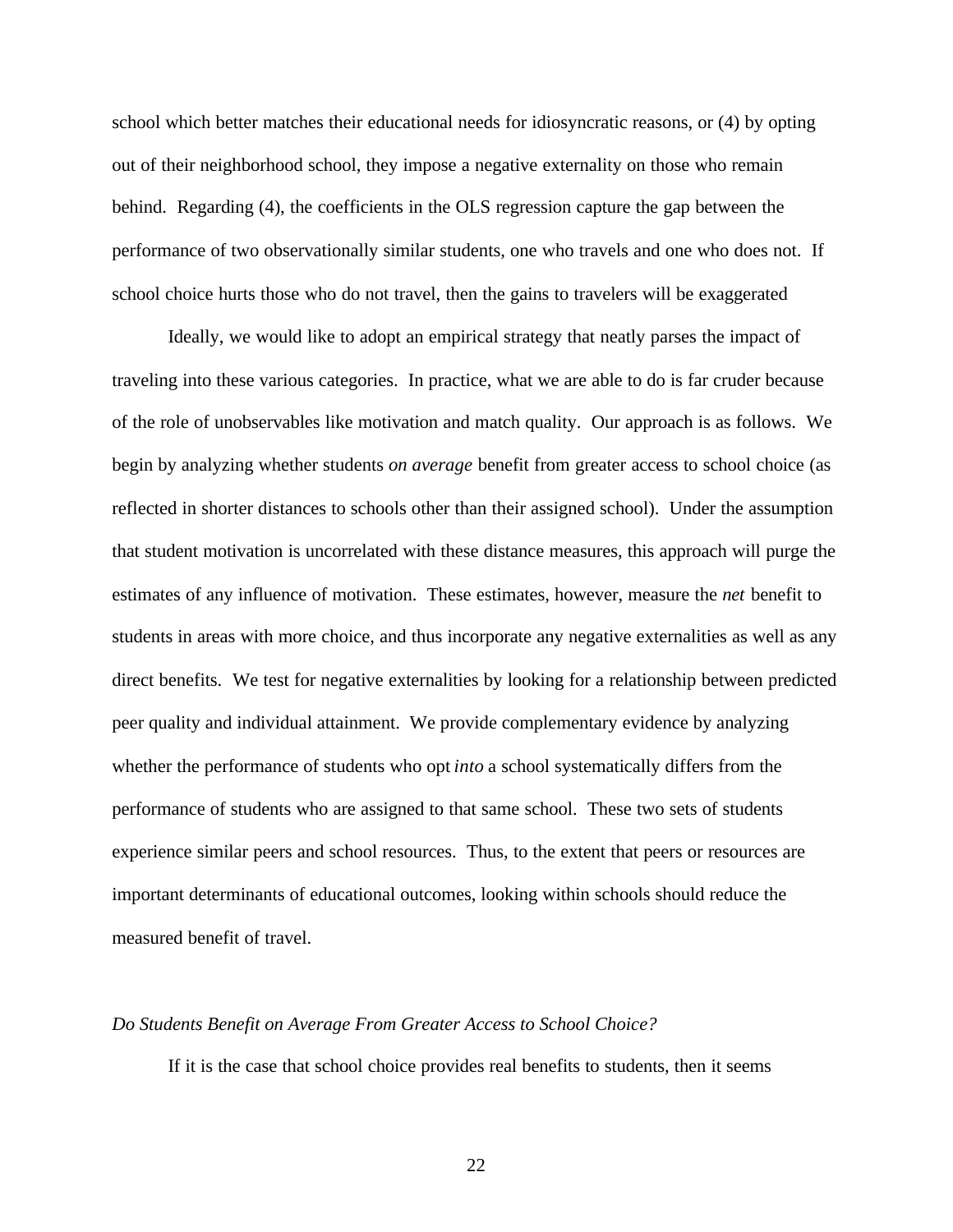plausible that those students with the greatest access to a wide range of schools should benefit the most. Although technically any student could attend any school, in practice there are important travel costs associated with attending schools far from home. This is especially true since each student must provide his or her own transportation to and from school. As a consequence, distance to other schools is an important factor in determining the school in which a student enrolls.

To provide intuition for the type of experiment that we have in mind, Figure 3 depicts two similar attendance area schools surrounded by very different patterns of outside opportunities. Students assigned to the Hyde Park Career Academy have fewer, more distant, and less attractive neighboring schools than students at Robeson. Both schools are very similar demographically and are equally low-performing. However, students assigned to Robeson are nearly 4 times as likely to opt out.<sup>19</sup>

The top panel of Table 6 demonstrates the importance of distance in the decision to opt out in a regression context, controlling for the full set of covariates utilized in the earlier tables. The specifications include four separate distance measures corresponding to the log distance from the centroid of a student's census tract to the assigned school, the nearest career academy, the nearest high-achieving school, and the nearest school that does not fall into either of these categories.<sup>20</sup> Unlike the other distance measures, distance to one's own attendance area school cannot be interpreted as an indicator of the degree of choice. Given its empirical importance –

<sup>&</sup>lt;sup>19</sup> Allensworth and Rosenkranz (2000) examined access to magnet schools in Chicago. Based on geographic clustering, they concluded that certain students have considerably greater access to magnet schools than others. For example, roughly half of the students in the CPS do not live within a 1.5 mile radius of any magnet elementary school. They also found that magnet high schools are located in economically diverse areas of the cities. <sup>20</sup> Distance from the census-tract centroid to the schools is a proxy for the distance from the student's house to the schools. Because of our sample size and the large number of CPS schools, geocoding individual addresses proved infeasible. Census tracts in Chicago average .23 square miles and the distance from a typical student's house to the tract centroid is less than .20. For a student who lives on the edge of a census-tract, the distance to the centroid is rarely more than .50 miles.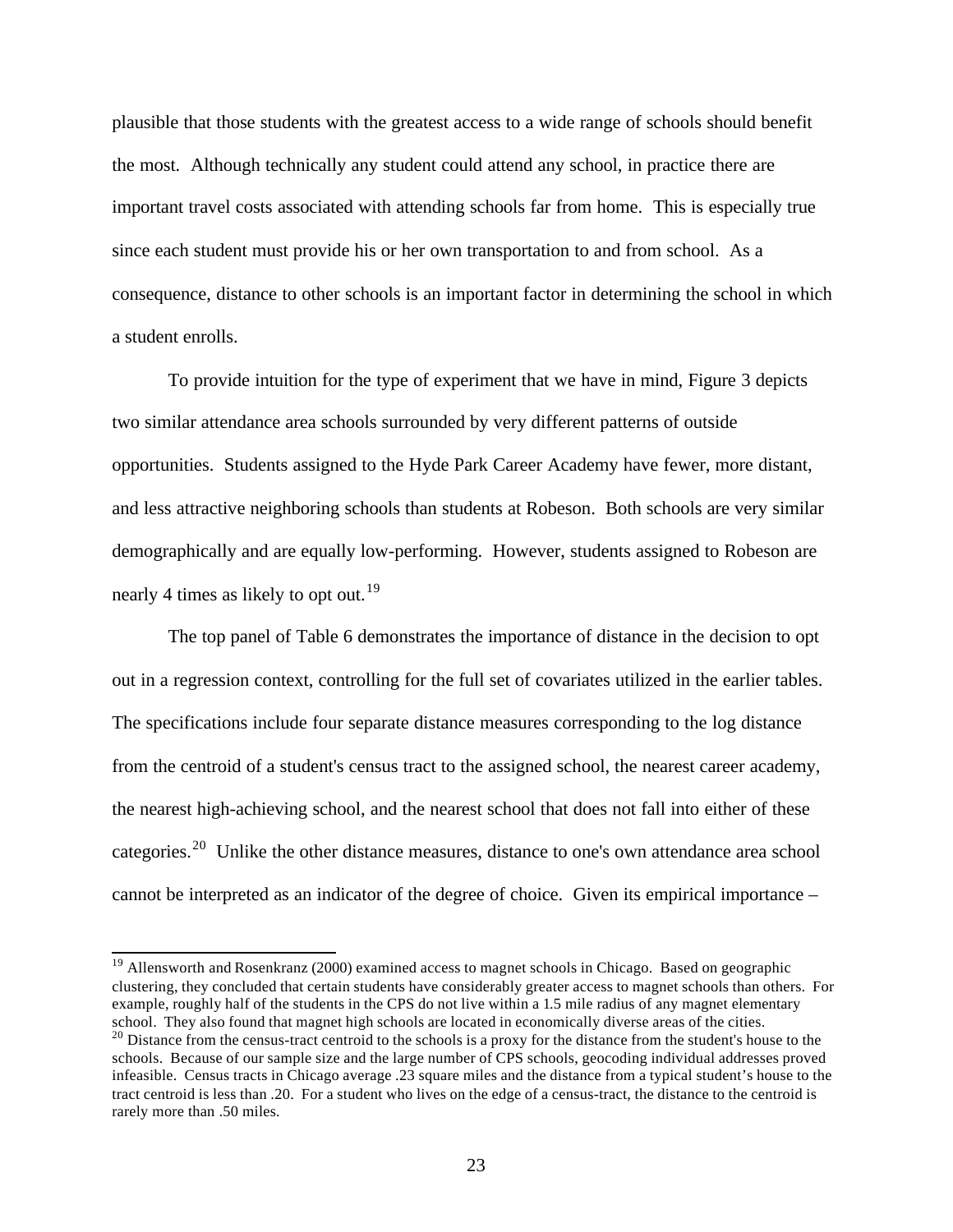distance from one's assigned school is highly positively related to the likelihood of opting out – we use this distance later to help predict peer quality. We include it here to be consistent, though we do not focus on it in the discussion.

The impact of the distance variables on opting out vary substantially across the ability distribution, so we present separate estimates by  $8<sup>th</sup>$ -grade test score quartile, as well as overall estimates constraining students from all quartiles to have the same parameters. The coefficient on log distance to the nearest career academy is negative for all ability quartiles, but has the greatest impact on students in the middle quartiles. This result is consistent with the fact that students in these quartiles are most likely to attend career academies. Access to high-achieving schools does not have a statistically significant impact on the behavior of low-ability students, but has a substantial impact on the highest achievers. For the highest-quartile children, distance to high-achieving schools is the most important of the three distance measures. Distance to other nearby schools that are neither career academies nor high-achieving has the biggest impact on students at the bottom of the ability distribution, again consistent with actual travel patterns.

If these distance measures are as good as randomly assigned, conditional on other observable characteristics, then the distances can be used to evaluate whether greater access to school choice provides educational benefits. The primary concern is that the distance measures may be correlated with unobserved measures of ability or motivation.<sup>21</sup> While there is no direct test of the relationship between distance and these unobservables, it is possible to test for a correlation between distance and observed measures of lagged ability, namely 8<sup>th</sup> grade test scores. These results are shown in Table 7. The four columns of the table correspond to the different distance measures used in the analysis. In addition to  $8<sup>th</sup>$  grade test scores, all of the

 $21$  For instance, families that care the most about education may choose to reside in an area with many nearby schools.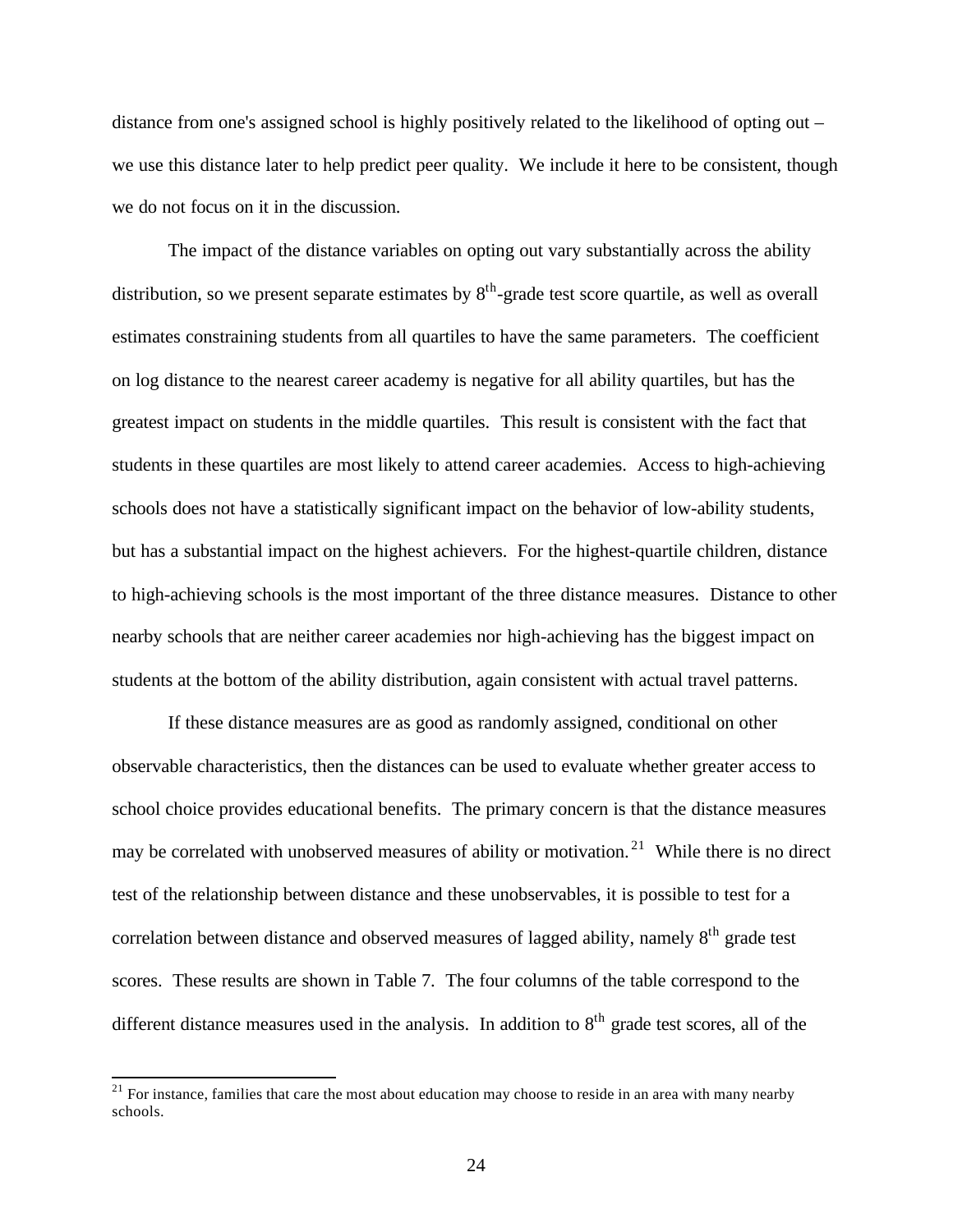other covariates included in the earlier regressions are included. In none of the cases can the null hypothesis that the test score variables are jointly insignificant be rejected at the .05 level. Thus, there does not appear to be a systematic relationship between observable measures of ability and the distance measures, increasing our confidence that the distance measures are as good as randomly assigned.<sup>22</sup> If this is the case, then our estimates of the impact of increased choice on future school outcomes will not be contaminated by bias due to unobserved factors such as motivation – unlike the estimates of the value of opting out from the previous section.

The impact of distance on graduation probabilities is presented in the bottom panel of Table 6. In addition to the distance measures reported in the table, these regressions include the full set of covariates. If greater access to school choice (proxied by shorter travel distance) benefits students on average, then the coefficients on the last three distance measures in this panel should be negative. The strongest results emerge for career academies, where for each quartile of the ability distribution, being farther away from the nearest career academy reduces the likelihood of graduation. The largest effects are in the middle of the ability distribution, consistent with the earlier finding that these students are most likely to opt out to career academies. Based on the estimates in Table 6, a student between the  $25<sup>th</sup>$  and  $50<sup>th</sup>$  percentiles of the ability distribution who lives 2 miles closer to a career academy (roughly one standard deviation) will be 2.1 percentage points – about 5 percent – more likely to graduate high school than a comparable peer.

Surprisingly, proximity to high-achieving schools provides no apparent benefit to students in the highest ability quartile – the students most likely to opt out to attend such schools.

 $^{22}$  As further evidence on this point, we relied on reports of expectations provided by students who participated in a survey administered to one of the cohorts in our data set in  $8<sup>th</sup>$  grade. Adding an indicator for a student believing that he or she is likely to graduate high school reveals no significant relationship between this variable and the distance measures.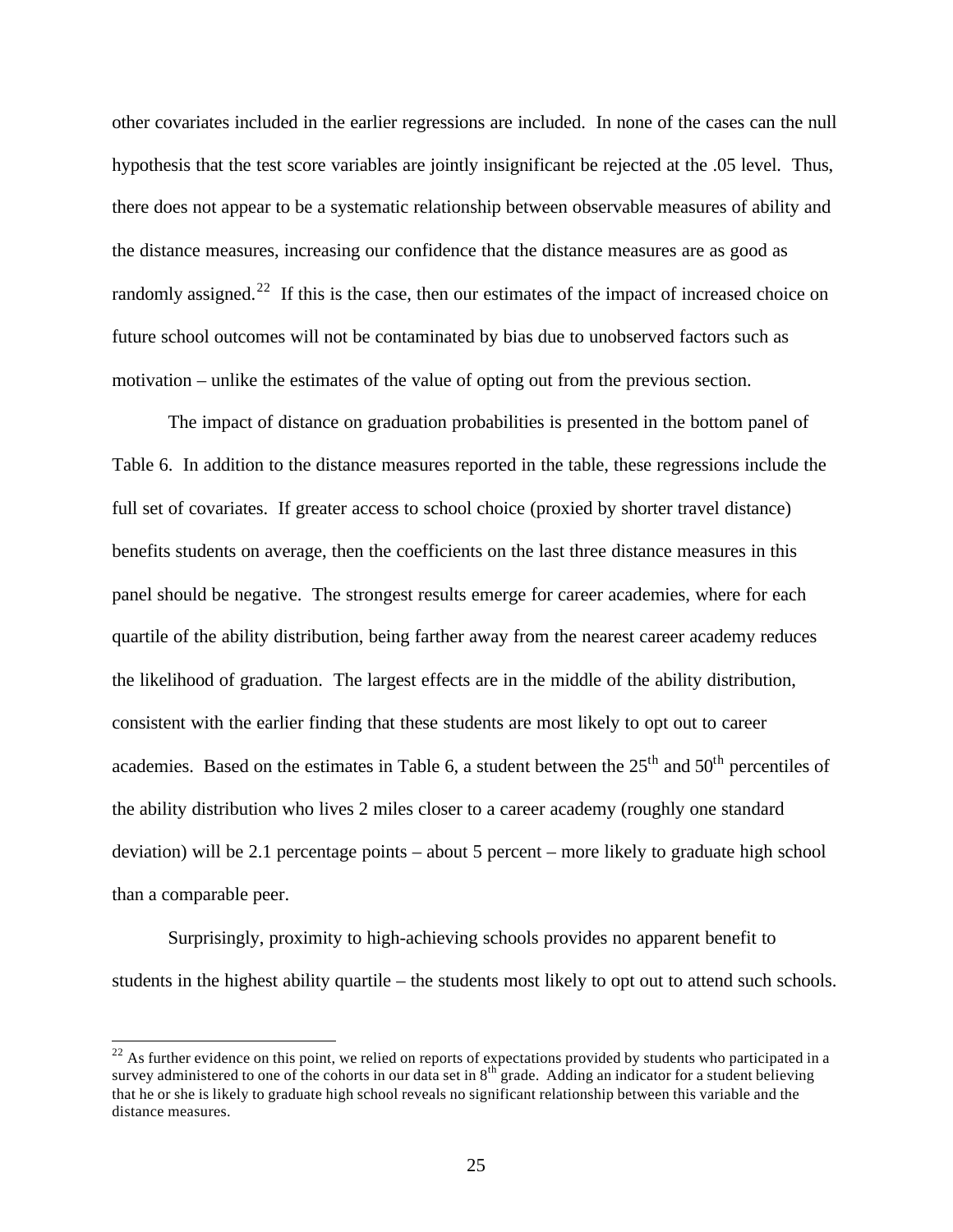This is in stark contrast to the baseline results, which implied that going to a high-achieving school had an enormous (15 percentage point) impact on graduation. These conflicting results are consistent with students who choose to attend high-achieving schools being systematically different from observationally equivalent students who do not select (or are not selected by) such schools.

The distance to schools that are neither career academies nor high-achieving has no systematic impact on graduation rates. Thus, the results in Table 6 confirm an important effect of access to career academies on graduation, but provide little convincing evidence for other types of schools.

## *Do Students Who Opt Out Impose Negative Externalities on Those Who Remain Behind?*

The results of Table 6 above tell us only whether closer proximity to schools other than the neighborhood school help students *on average*. It is possible, however, that some students are helped by access to choice and others are made worse off. This would mean that the findings of no apparent benefit for schools other than vocational schools may actually mask real benefits to those who opt out offset by losses to those who stay at neighborhood schools. The standard story is one in which those who remain behind are hurt by the exodus of top students.

The results for high-achieving schools from Table 6 provide some insight into this question. Most of the students opting out to attend high-achieving schools are in the top ability quartile. As discussed above, there is little evidence that such students benefit from greater access to high-achieving schools. Note, however, that students in the bottom three ability quartiles appear to do somewhat *better* when high-achieving schools are nearby, even though they are unlikely to themselves attend such schools.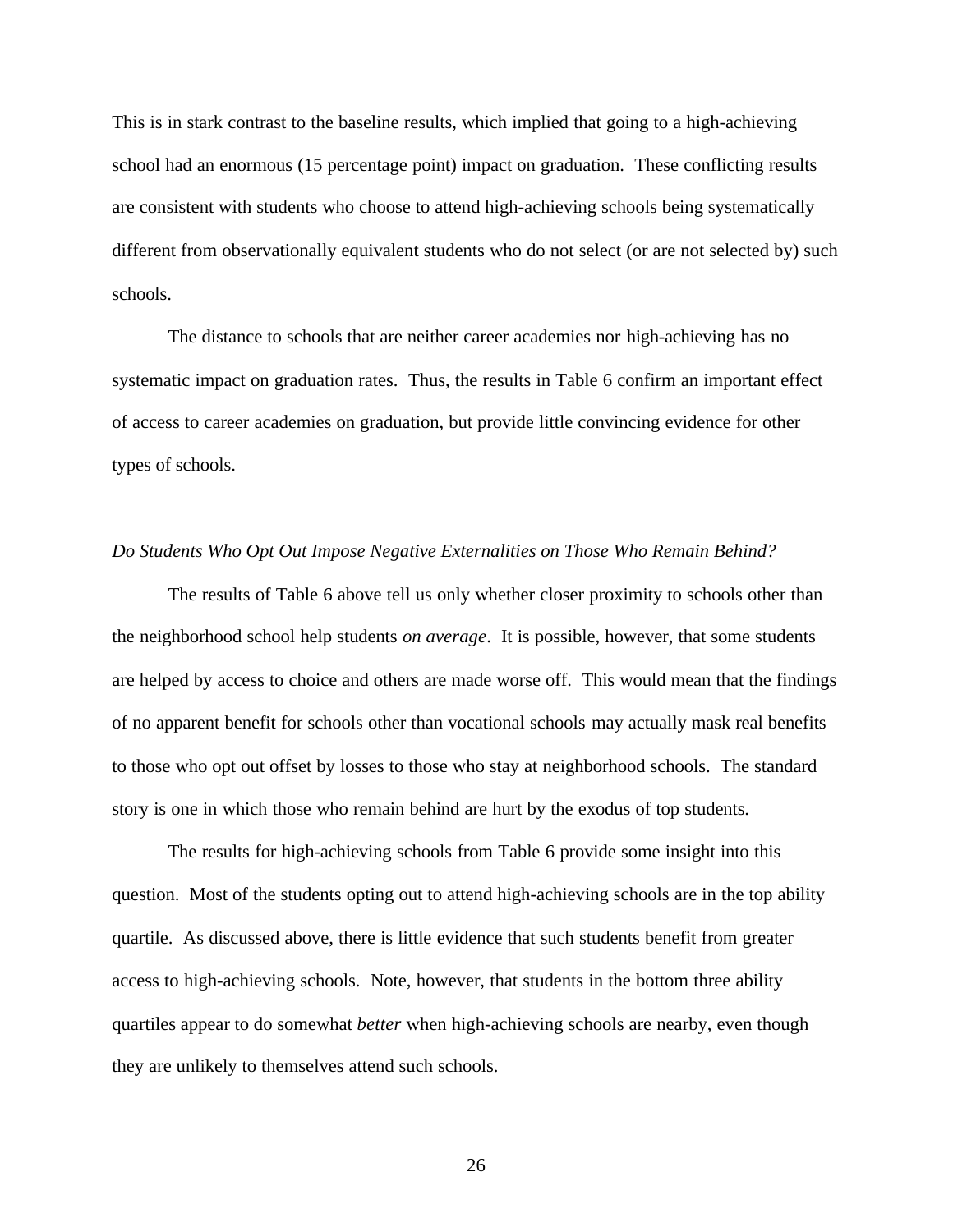To further explore the potential distributional consequences operating through peer effects, we add average peer quality (as proxied by  $8<sup>th</sup>$  grade combined math and reading test scores) to the regressions.<sup>23</sup> Actual peer quality at the school a student attends, however, is likely to be endogenous. It reflects the student's decision to either attend or opt out of the assigned school, and if the student opts out, the decision of which of the 61 high schools to attend. Therefore, we also predict peer quality for each student.

For each student, the probability of staying at the attendance area school and the probability of opting out to each category of school (e.g. high-achieving) are estimated using specifications similar to those in the top panel of Table 6. Expected peer quality is predicted as a weighted average of quality at the attendance area school, nearest high-achieving school, career academy, and other school, with the weights corresponding to these probabilities. As a further safeguard against endogeneity, rather than using actual quality at the attendance area school in this calculation, we generate a predicted value for attendance area peer quality based on the probability that each child assigned to that school actually attends. Our predicted measure for expected peer quality is highly correlated with the peer quality that a student actually experiences (*r*= 0.61), but does not depend at all on a student's actual choice of schools.

Table 8 presents OLS estimates of the impact of actual and predicted peer quality on graduation rates. Actual peer quality appears to have a significant positive impact on graduation rates, as is typically found in the literature. A one grade-level equivalent increase in average peer combined test scores is associated with a 2-3 percentage point increase in graduation likelihood. For purposes of comparison, a one grade-level equivalent increase in a student's *own* 8<sup>th</sup> grade test scores (included in the regression, but not shown in the table), is associated with

 $^{23}$  We have experimented with more complicated approaches to modeling peer effects, e.g. including average test scores by quartile of the ability distribution at a school. These alternative approaches yield similar conclusions.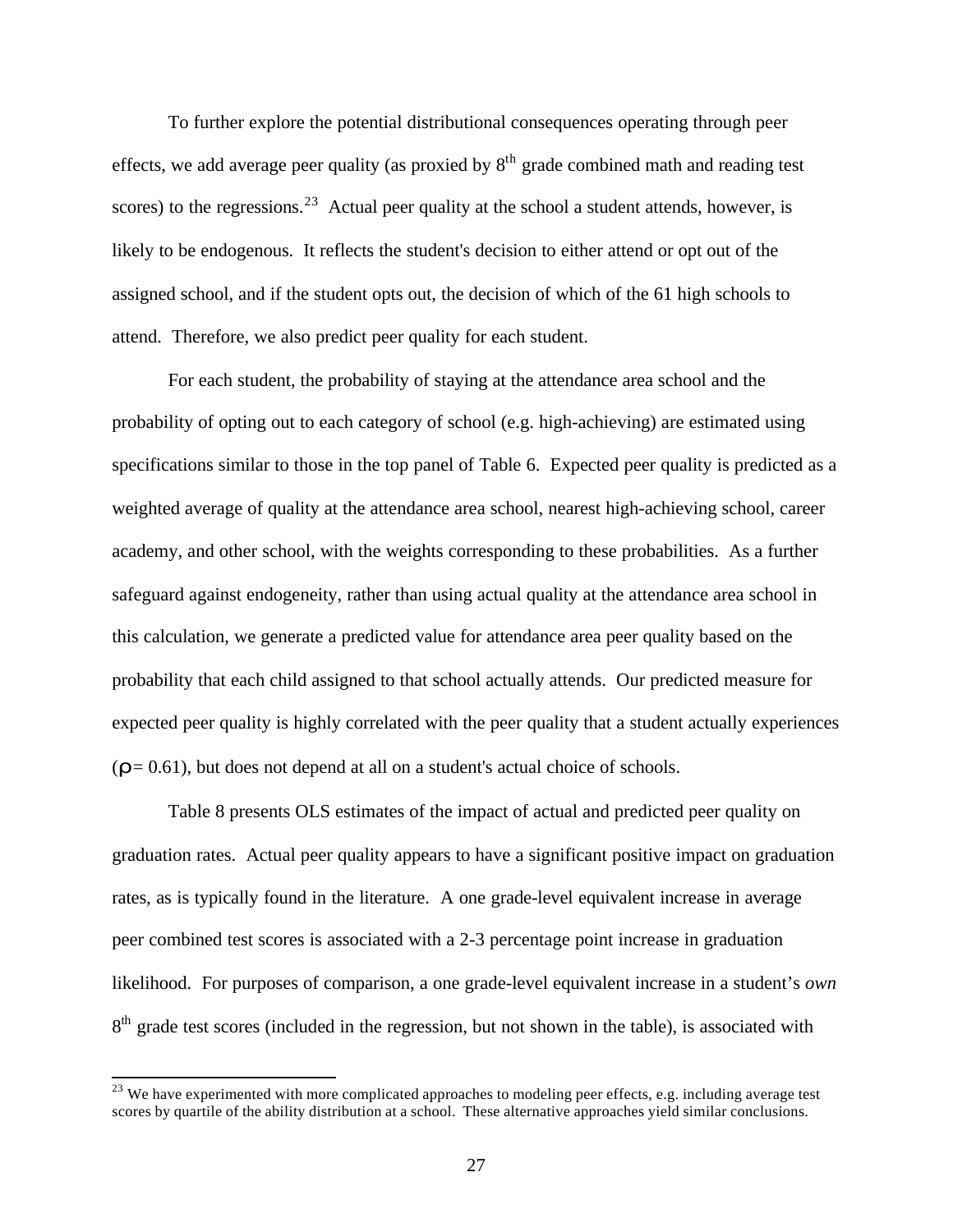roughly a 9 percentage point increase in the probability of graduation.

The importance of peer effects changes dramatically, however, when predicted peer quality is included instead in the bottom half of Table 8. The benefit of having good peers disappears once the estimates are purged of endogeneity, mirroring the findings of Jencks and Mayer (1990) and Evans, Oates et al. (1992). There is no evidence of a causal link between peers with high prior achievement and graduation rates. In fact, the point estimates on peer ability become (insignificantly) negative for all quartiles of the ability distribution. Consequently, there appears to be little cause for concern that the availability of school choice imposes substantial costs in terms of the attainment of students who remain at their neighborhood school.

## *Additional Evidence on Why Opting Out Improves Attainment from Within-School Estimates*

Of the 61 schools in CPS, 47 are attendance area schools, meaning that some students are assigned to them. Other students, however, are allowed to opt into these schools. As a consequence, for this subset of schools, we are able to identify the impact of traveling to the school controlling for school-fixed effects.<sup>24</sup> Within a school, students are likely to experience similar average peer quality, teacher quality, resource levels, and curriculum. Thus, if any of those factors are important in determining why those who opt out are more likely to graduate, adding school-fixed effects should diminish the estimated impact on graduation rates. On the other hand, if adding school dummies has little impact on the travel coefficient, then other explanations such as unobserved motivation or better match quality for those who travel must explain the cross-sectional relationship.

 $24$  For the 14 schools in which enrollment is by application only, all students who attend must by definition travel, so there is no within-school variation in the opting out variable.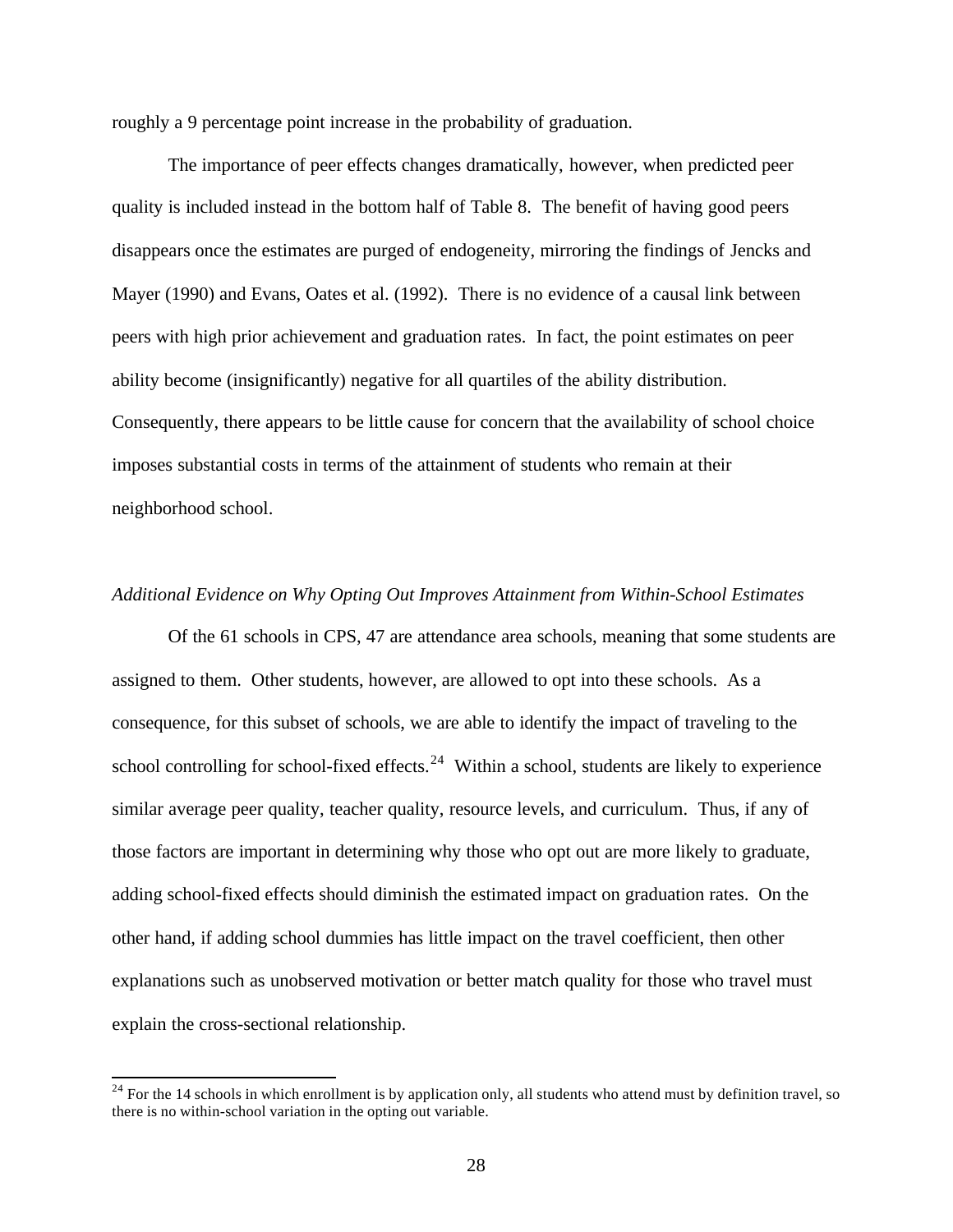The first column of Table 9 simply reports baseline OLS estimates of the impact of opting out to the three types of schools from Table 5. The second column of the table reports the results from the exact same regression, but restricts the sample to students who attend one of the 47 attendance area schools, since this is the sample that implicitly identifies the within-school estimates. The results obtained in the sub-sample are similar to those of the overall sample.

Column 3 adds school-fixed effects to the regression on the full sample. For career academies, the coefficient shrinks by 80 percent compared to what was found for the attendance area sample and is no longer statistically significant. The graduation benefits of attending career academies seem to accrue to all students – those who attend via choice and those who attend by default because they are assigned to the school. These findings are consistent with the special curricula in career academies helping to keep students in school.

For high-achieving schools and schools that are neither high-achieving nor career academies, the results are very different. Adding school-fixed effects has little impact on the measured benefit of opting out. This suggests that the higher graduation rates among students opting out to those types of schools is unlikely to be due to peers, resources, teachers, or curriculum at those schools. Instead, consistent with the earlier findings, the apparent benefit to students opting out to attend such schools is likely to be spuriously driven by unobserved characteristics of these students.

One critique of the above interpretation is that many attendance area schools feature magnet programs. One might expect that travelers disproportionately take advantage of such programs. If that were the case, a single fixed-effect per school may not capture the range of experiences of students at the school. The inclusion of school and ability quartile interactions to more closely capture shared school experiences in column 4, however, reduces the estimates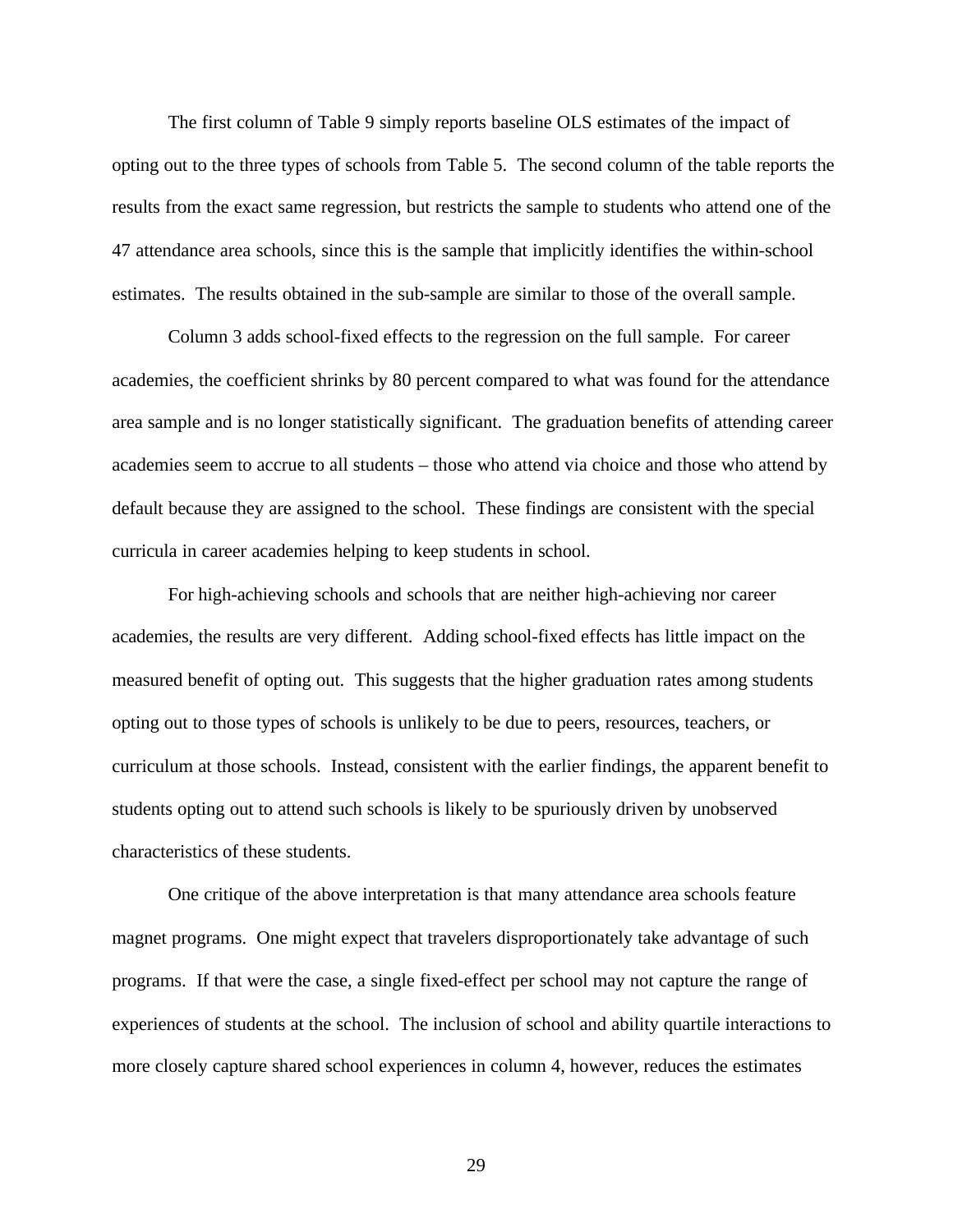only slightly.

## **7. Conclusion**

l

The Chicago Public Schools have implemented a system of school choice in which more than half of all students elect to opt out of their local assigned school to attend another public school in Chicago. The immediate impact of the school choice system is to dramatically increase the degree of segregation by student ability. Although students who opt out are more likely to graduate than observationally equivalent students who attend their neighborhood school, our evidence suggests that the primary explanation for this correlation is that those who opt out are superior along unobservable dimensions such as their motivation level. The exception to this finding is career academies, which appear to provide real improvement in graduation rates. We also find no evidence of negative spillovers to those students who are left behind. Our results provide little ammunition for those holding extreme views in favor of or against school choice. With the exception of career academies, there seem to be few apparent benefits of school choice (at least in the partial equilibrium setting in which we examine the question), but nor are there any obvious externalities imposed on students who do not exercise their choice.

Perhaps the greatest puzzle raised by our analysis is why so many students choose to opt out of their assigned school, despite the fact that we are able to identify little tangible academic benefit of doing so. One possible explanation is that there are non-academic reasons for opting out. Most students who leave their local school attend a school with more academically talented peers who come from neighborhoods with higher socio-economic characteristics. It is possible that such schools have lower levels of violence, for instance.<sup>25</sup> Alternatively, it may simply be

 $25$  Nonetheless, if this were the case, one might predict that students attending such schools would be more likely to graduate. Yet, we do not find this.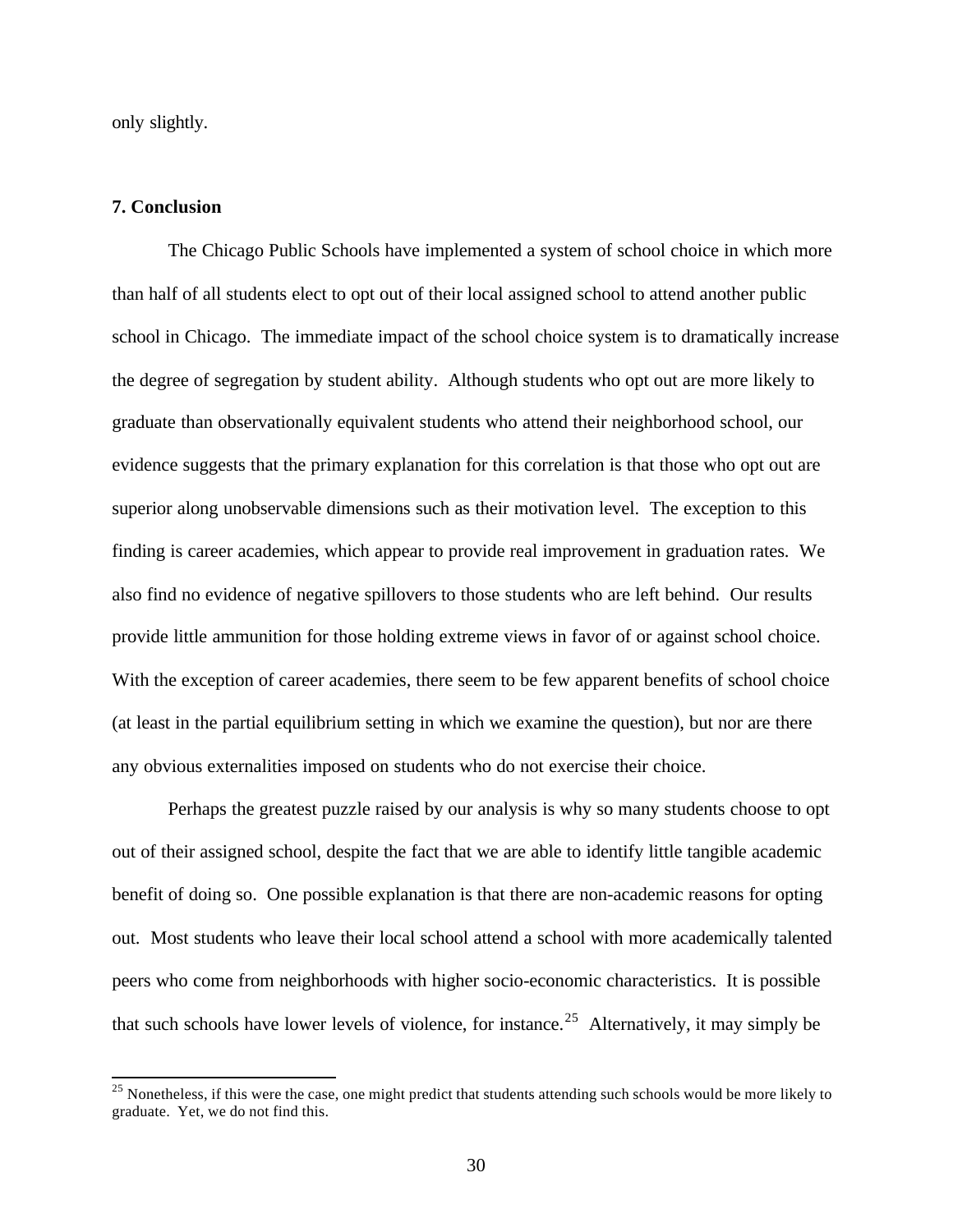the case that students and their parents do not accurately gauge the education production function. Students and parents have little information about educational inputs (e.g., the raw ability of students attending a particular school), but good information about educational outputs (e.g., average test scores and graduation rates). Given this limited information, it may be rational to opt out of local schools to attend schools with higher levels of outputs, even though in reality, the latter set of schools on average confer no additional benefits to those who attend.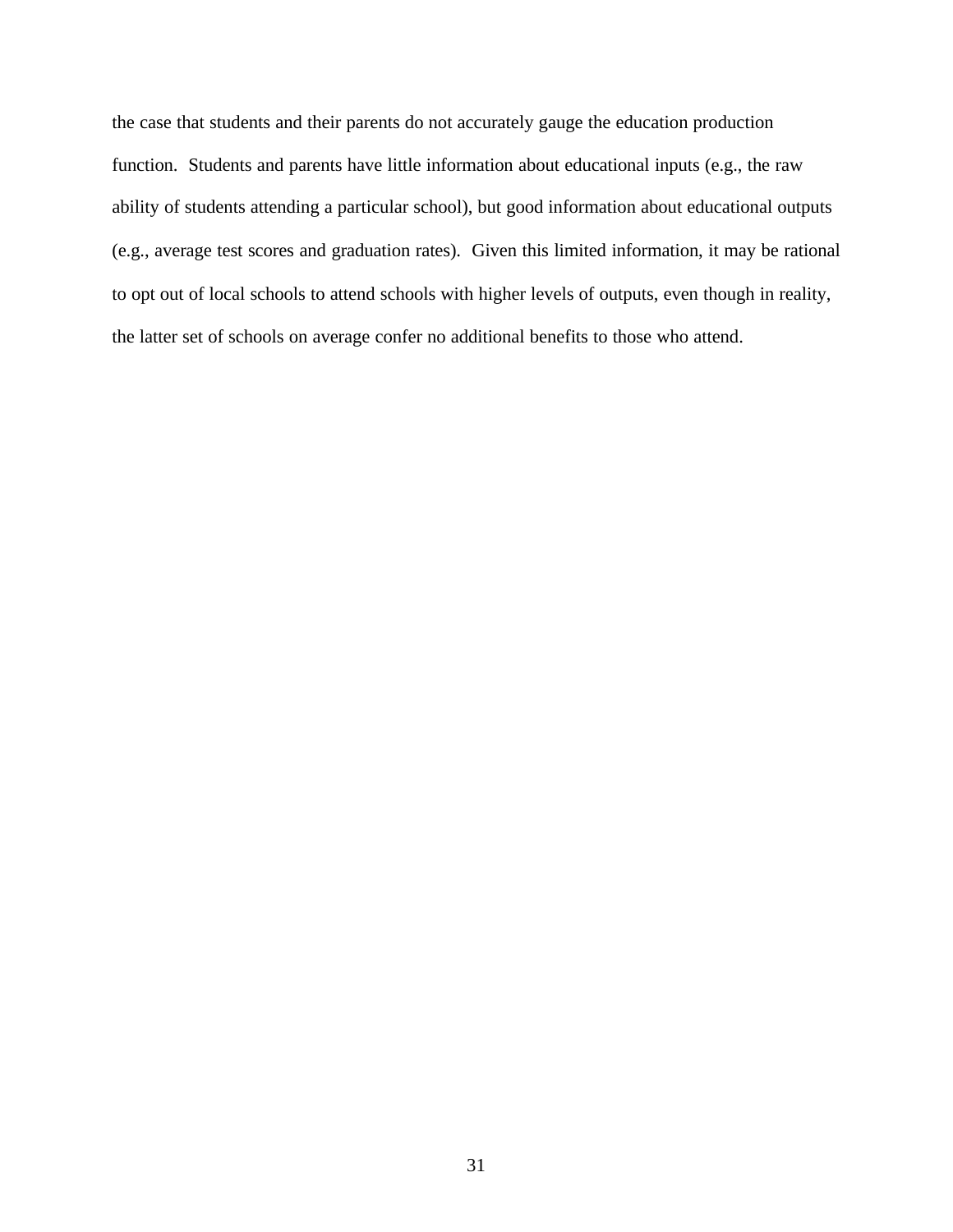#### **References**

- Allensworth, E. M. and T. Rosenkranz (2000). Access to Magnet Schools in Chicago. Chicago, I.L., Consortium on Chicago School Research.
- Blank, R. K. (1983). Survey of Magnet Schools: Analyzing a Model of Quality Integrated Education. Washington, DC, ABT Associates for the Department of Education.
- Buddin, R. J., J. J. Cordes, et al. (1998). "School Choice in California: Who Chooses Private Schools." Journal of Urban Economics **44**: 110-134.
- Chubb, J. E. and T. M. Moe (1990). Politics, Markets and America's Schools. Washington, DC, Brookings Institution.
- Coleman, J., K. Schiller, et al. (1993). Parent Choice and Inequality. Parents, Their Children and Schools. B. Schneider and J. Coleman. Boulder, CO, Westview Press**:** 147-182.
- Crain, R.L, A.L. Heebner, et al. (1992). The Effectiveness of New York City's Career Magnet Schools: An Evaluation of Ninth-Grade Performance Using an Experimental Design. Berkeley, CA, National Center for Research in Vocational Education.
- Duax, T. (1988). The Impact of Magnet Schools on a Predominantly Black Community. Madison, University of Wisconsin, Madison.
- Epple, D. and R. E. Romano (1998). "Competition Between Private adn Public Schools, Vouchers and Peer-Group Effects." American Economic Review **88**(1): 33-62.
- Evans, W. N., W. E. Oates, et al. (1992). "Measuring Peer Effects: A Study of Teenage Behavior." The Journal of Political Economy **100**(5): 966-991.
- Gamoran, A. (1996). "Student Achievement in Public Magnet, Public Comprehensive, and Private City High Schools." Educational Evaluation and Policy Analysis **18** (1):1-18.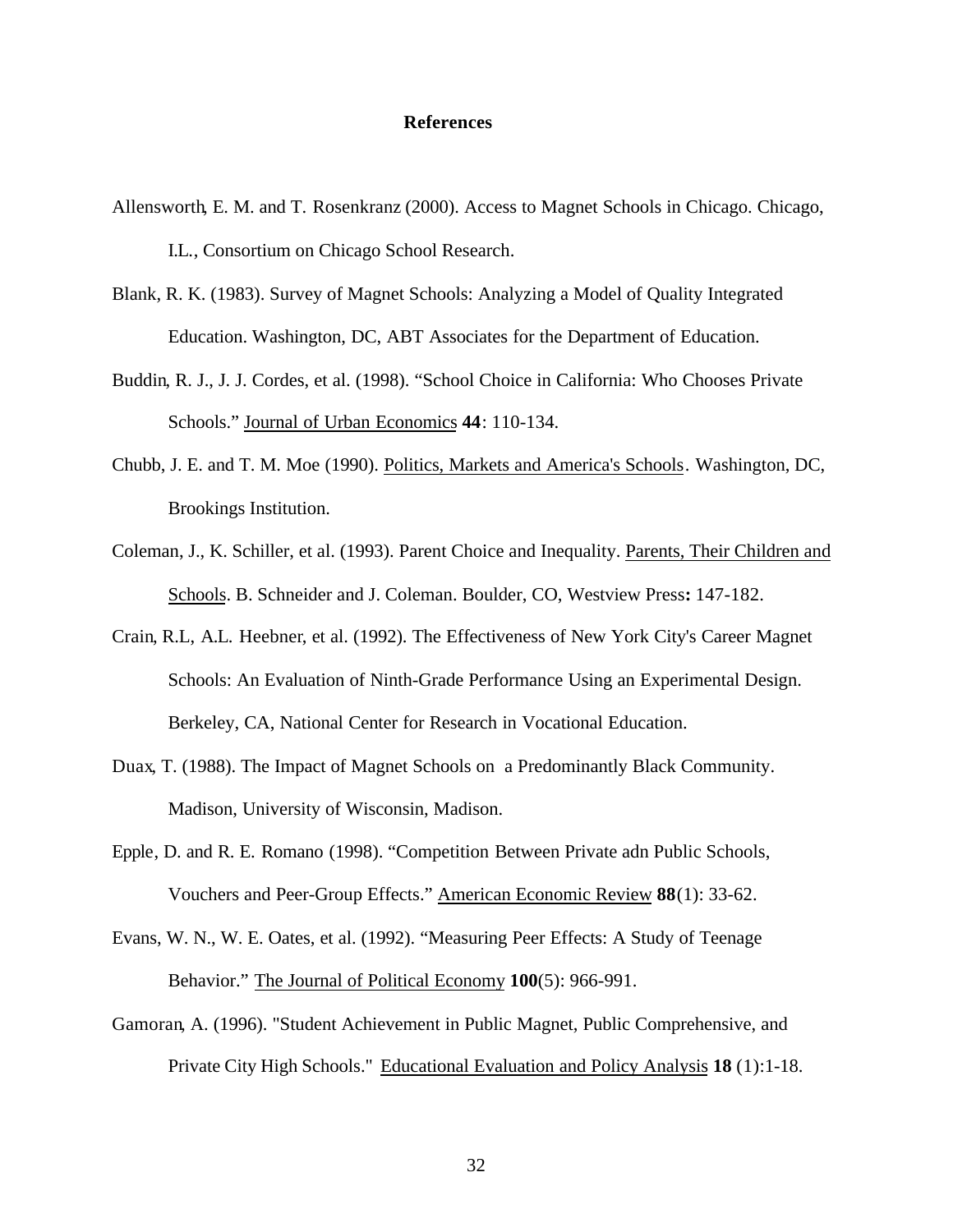- Goldhaber, D. D., D. J. Brewer, et al. (1999). "Testing for Sample Selection in the Milwaukee School Choice Experiment." Economics of Education Review **18**(2): 259-67.
- Green, J. P., P. E. Peterson, et al. (1997). The Effectiveness of School Choice: The Milwaukee Experiment. Cambridge, MA, Program on Education Policy and Governance, Harvard University.
- Hoxby, C. M. (1994). Does Competition Among Public Schools Benefit Students and Taxpayers? Cambridge, MA, National Bureau of Economic Research.
- Jencks, C. and S. E. Mayer (1990). The Social Consequences of Growing Up in a Poor Neighborhood. Inner-City Poverty in the United States. L. E. Lynn and M. G. H. McGeary. Washington, DC, National Academy Press**:** 111-186.
- Ladd, H. F. and E. B. Fiske (2000). When Schools Compete: A Cautionary Tale. Washington, D.C., Brookings Institution Press.
- Lankford, R. H., E. S. Lee, et al. (1995). "An Analysis of Elementary and Secondary School Choice." Journal of Urban Economics **38**: 236-251.
- Lee, V. E., R. G. Croninger, et al. (1994). "Parental Choice of Schools and Social Stratification." Educational Evaluation and Policy Analysis **16**: 434-457.
- Metz, M. H. (1986). Different by Design: The Context and Character of Three Magnet Schools. New York, Routledge Press.
- O'Brien, D. M. and J. C. Murdoch (2000). School Choice in a Large Texas School District. American Education Finance Association Annual Meeting, Austin, Texas.
- Peterson, P. E., D. Myers, et al. (1998). An Evaluation of the New York City School Choice Scholarship Program: The First Year. Cambridge, MA, Mathematica Policy Research and the Harvard Program on Education Policy and Governance.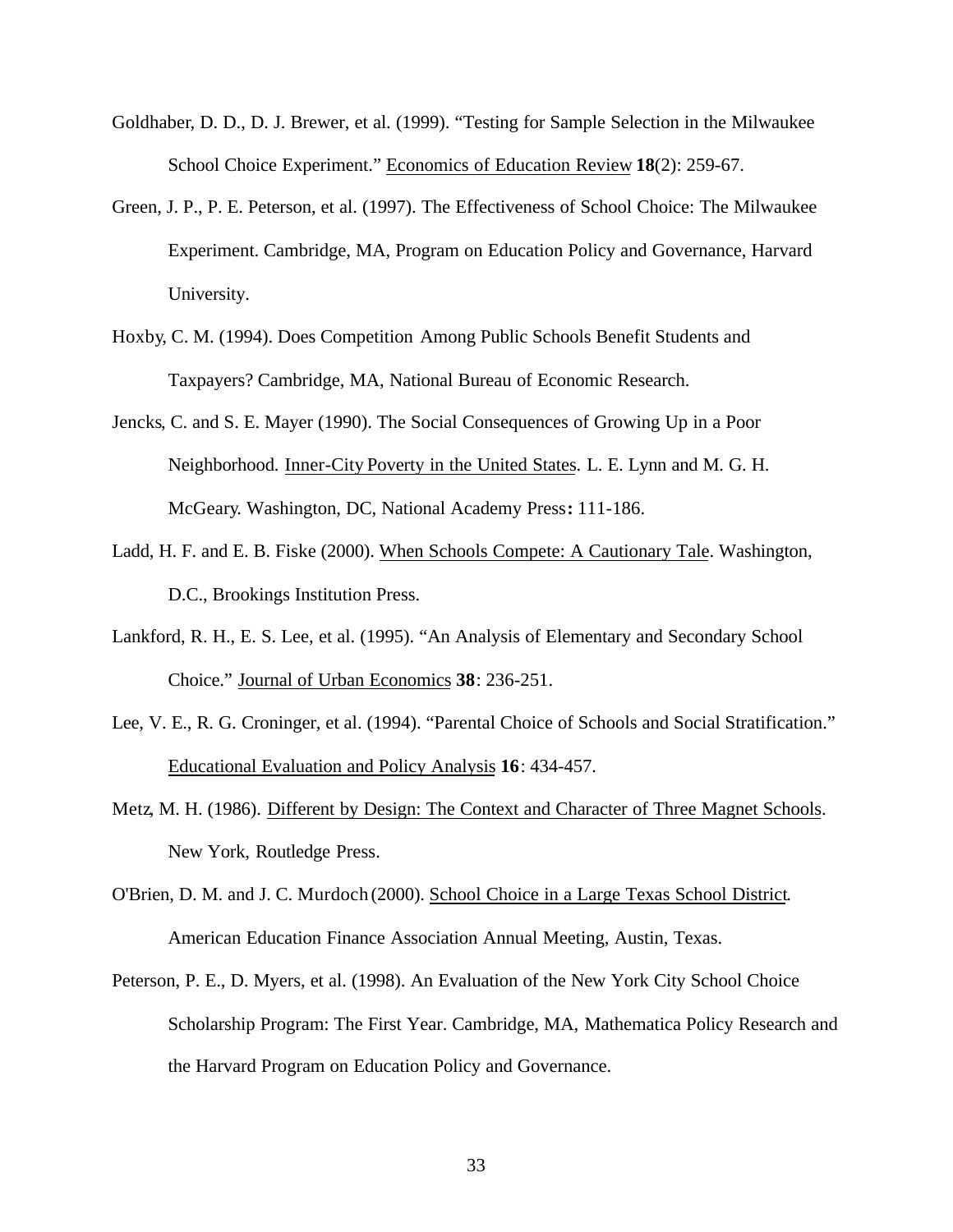- Rouse, C. E. (1998). "Private School Vouchers and Student Achievement: An Evaluation of the Milwaukee Parental Choice Program." Quarterly Journal of Economics **113**(2): 553-602.
- Schneider, B., K. S. Schiller, et al. (1996). "Public School Choice: Some Evidence from the National Education Longitudinal Study of 1988." Educational Evaluation and Policy Analysis **18**(1): 19-29.
- Witte, J. F. (1993). The Milwaukee Private-School Parental Choice Program. School Choice: Examining the Evidence. E. Rasell and R. Rothstein. Washington, DC, Economic Policy Institute**:** 69-110.
- Witte, J. F. (1997). Achievement Effects of the Milwaukee Voucher Program. American Economics Association Annual Meeting, New Orleans.
- Witte, J. F., T. D. Sterr, et al. (1995). Fifth-Year Report: Milwaukee Parental Choice Program. Madison, Wisconsin, University of Wisconsin.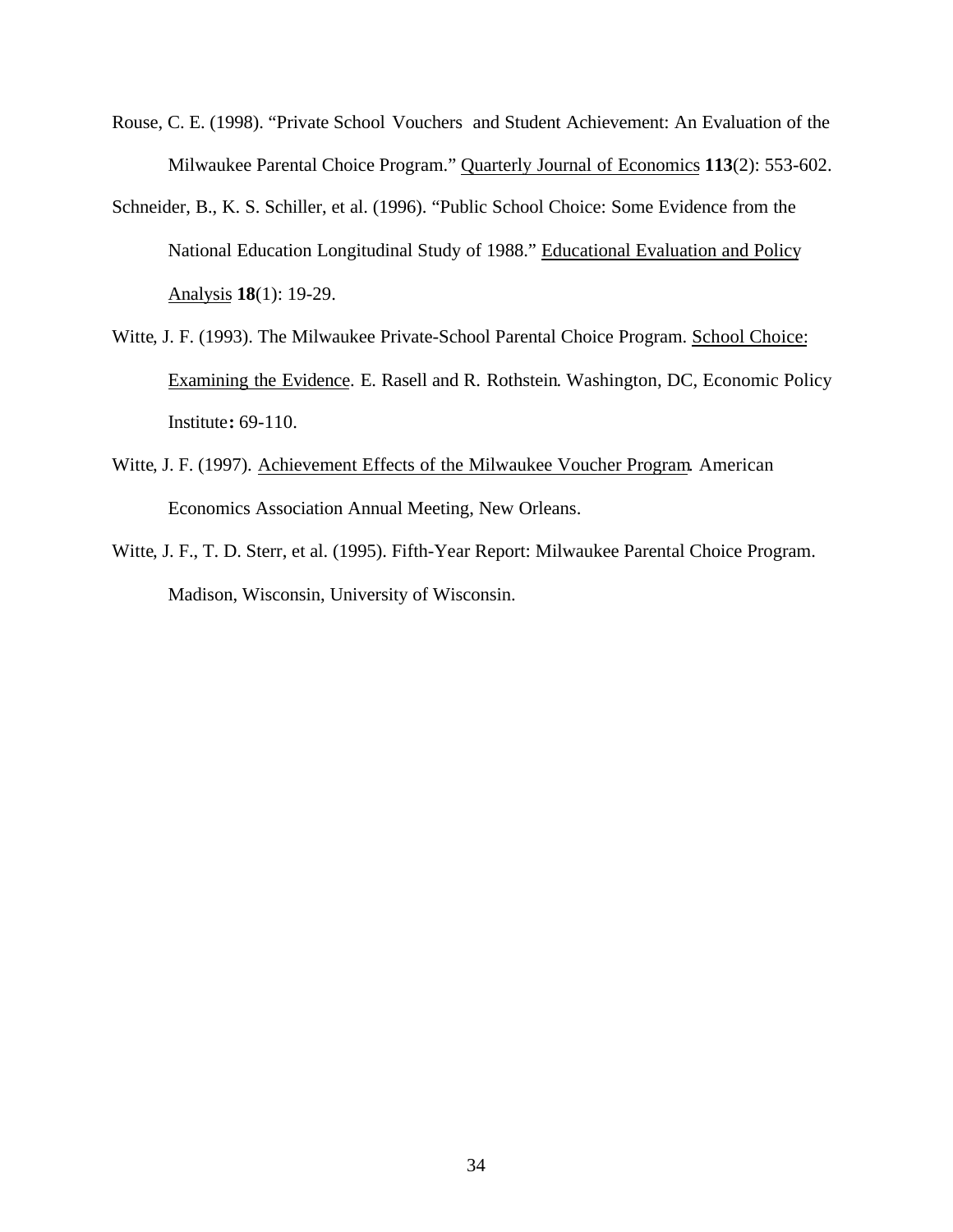|                                  |                                                   | Data Appendix                                                                                                                                                                                                                                                                                                                                                                                                                                                                                                                                                                |
|----------------------------------|---------------------------------------------------|------------------------------------------------------------------------------------------------------------------------------------------------------------------------------------------------------------------------------------------------------------------------------------------------------------------------------------------------------------------------------------------------------------------------------------------------------------------------------------------------------------------------------------------------------------------------------|
| Data                             | Source                                            | Construction                                                                                                                                                                                                                                                                                                                                                                                                                                                                                                                                                                 |
| <b>Student Outcomes</b>          | CPS Board                                         | Standardized test scores are taken directly from student test<br>and transcript files provided by the Board. Information on<br>graduation is from administrative records provided by the<br>Board. We classify a student as having graduated if the<br>student is not actively enrolled in the CPS in the Fall<br>following their fourth year of high school and the reason the<br>student left the CPS is marked as graduation.                                                                                                                                             |
| <b>Attendance Area</b><br>School | <b>CPS</b> Board                                  | Board staff matched students to attendance area schools using<br>students' Fall 9 <sup>th</sup> grade addresses and current (Fall 1999)<br>attendance area boundaries provided by the CPS. A few 1999<br>attendance area schools did not exist as options for our 1993-<br>95 cohorts. In these cases, we assume that the attendance area<br>school is the closest neighborhood school that is attended by<br>the majority of affected students in our cohorts.                                                                                                              |
| Distance<br>Variables            | <b>CPS</b> Board                                  | Student and school addresses were geocoded using MapInfo<br>software. We approximate home-to-school distances as the<br>distance from the centroid of the census tract in which the<br>student lives to the centroid of the tract in which the particular<br>school is located.                                                                                                                                                                                                                                                                                              |
| Student<br>Demographics          | CPS Board                                         | Student demographic variables (race, gender, age) come<br>directly from student records provided by the Board. Family<br>composition is based on information indicating the child's<br>guardian in the Fall of 9 <sup>th</sup> grade. Special education status<br>covers a variety of disabilities ranging from mild learning<br>disabilities to severe physical handicaps.                                                                                                                                                                                                  |
| <b>Student SES</b>               | 1990<br>Census                                    | We created a measure of social status using 1990 Census<br>measures at the student block group level. The index<br>combines information on the percent of employed residents<br>who are professionals and the mean education level of<br>residents in the student's block group in the Fall of 9 <sup>th</sup> grade.                                                                                                                                                                                                                                                        |
| Neighborhood<br>Characteristics  | 1990<br>Census $\&$<br><b>CPS</b> Board<br>& CCSR | Basic information on the student's census tract, such as<br>median household income and percent below the poverty line,<br>comes from the 1990 Census. The crime composite is an<br>index created by factor analysis using official crime statistics<br>for 1994 provided by the Consortium on Chicago School<br>Research (CCSR). The index was created at the block group<br>level. The variable used in this analysis is a tract-level<br>average (for the student's tract in the Fall of 9 <sup>th</sup> grade),<br>weighted by the total population in each block group. |
| <b>School Resources</b>          | <b>CPS</b> Board                                  | Information on the characteristics of the full time teaching<br>staff comes from administrative personnel files for the 1996-<br>97 school year. School finance variables are from CPS<br>budget data for the 1994-95 school year.                                                                                                                                                                                                                                                                                                                                           |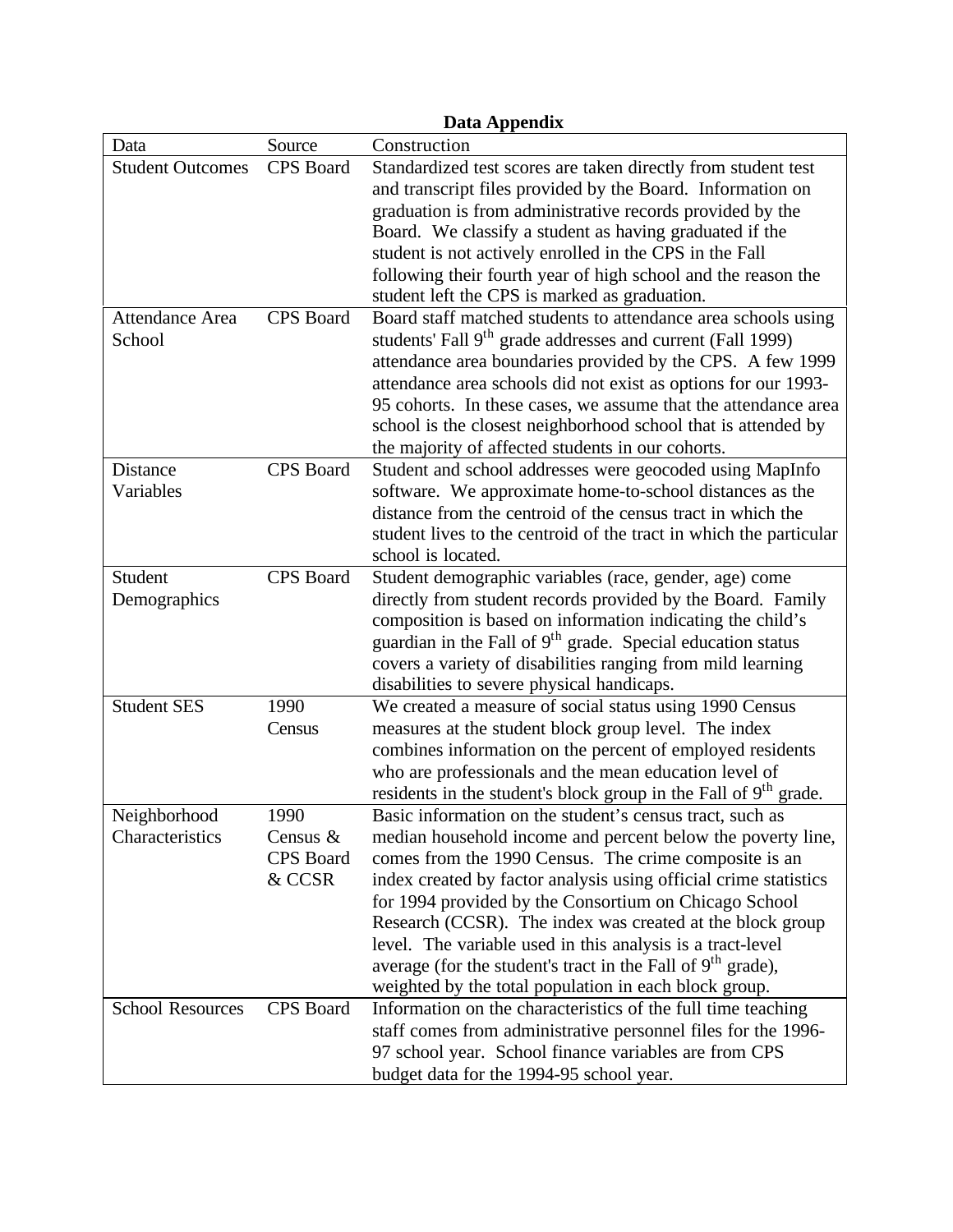

**Figure 1: Geographic Distribution of CPS High Schools**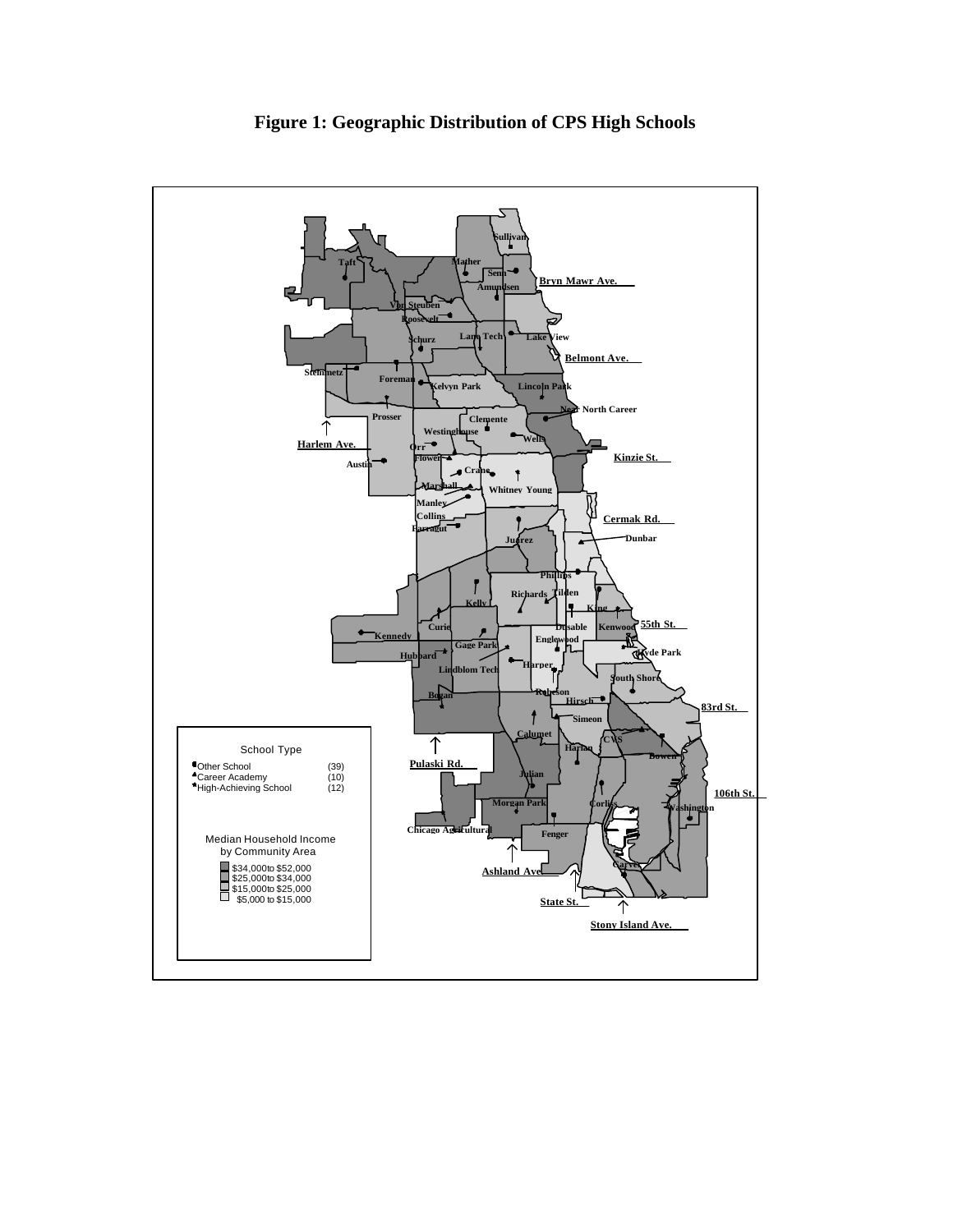

**Figure 2: Impact of Choice on Sorting by Ability**

Notes to Figure 2: Individual students' 8th grade math scores are depicted on the x-axis. We predict the expected average 8th grade math score of a student's 9th grade peers given actual attendance patterns (with choice) and under the assumption that all students attend their assigned school (without choice). Average peer score is predicted by regressing the mean score within a student's school under the alternative assumptions on a quartic in the student's 8th grade score. The sample is the full sample of students enrolled in 9th grade in the Fall of 1993, 1994, or 1995 who took the 8th grade achievement exams in the prior Spring. The national norm is 8.8.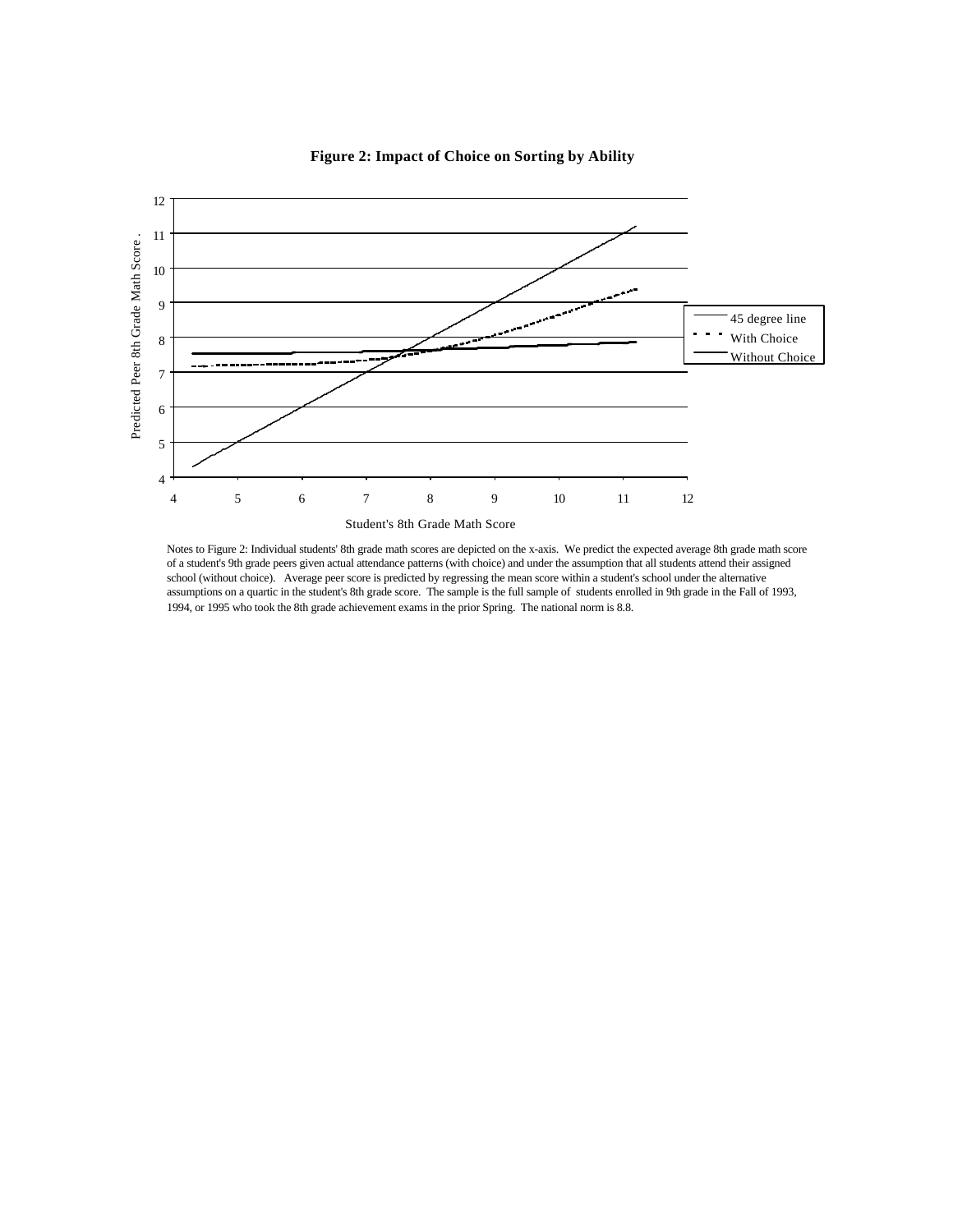

**Figure 3: Patterns of School Choice (An Example)**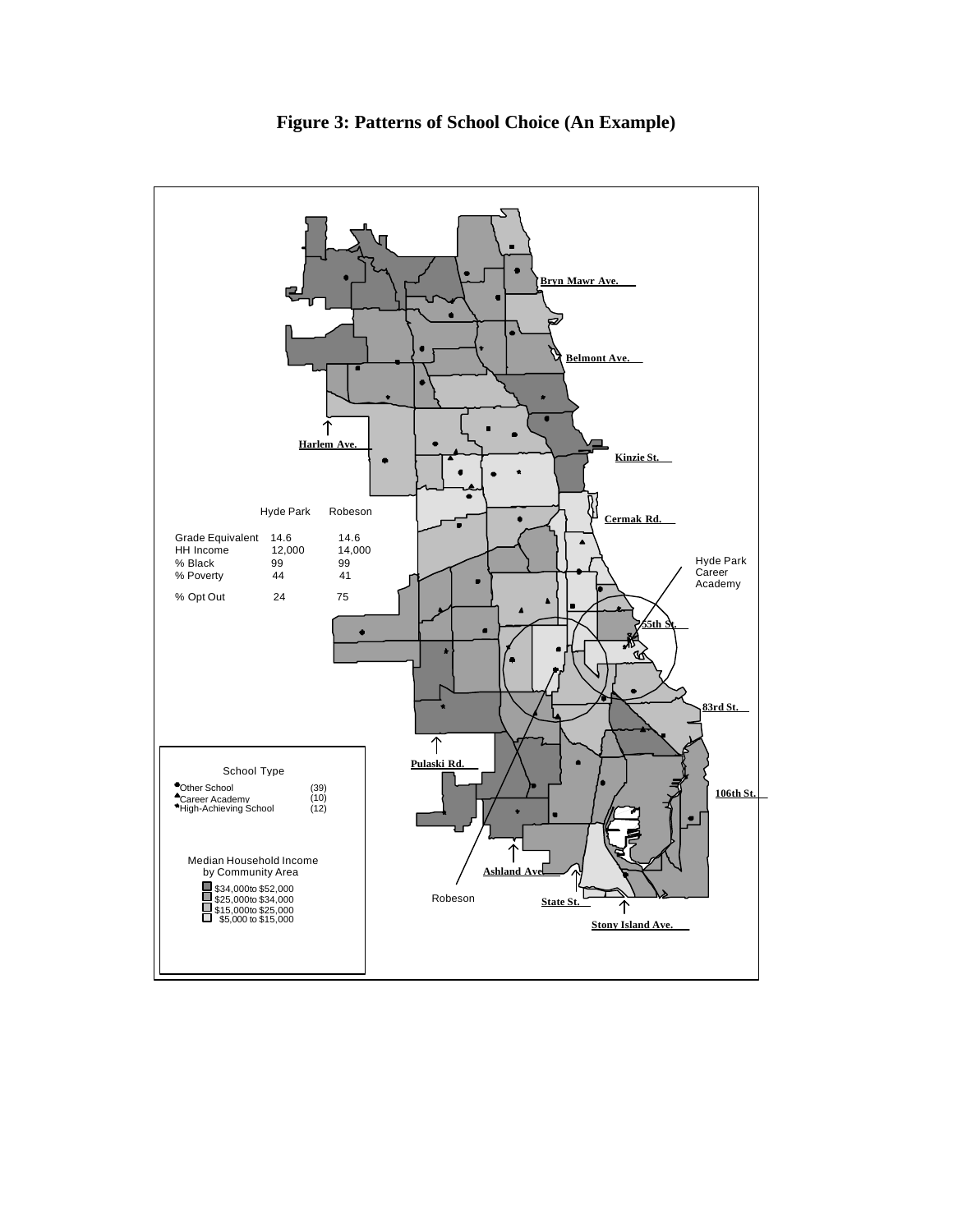|                                                                           |                     | <b>Table 1: Summary Statistics</b> |                         |                            |                               |                     |
|---------------------------------------------------------------------------|---------------------|------------------------------------|-------------------------|----------------------------|-------------------------------|---------------------|
|                                                                           |                     |                                    | <b>Students</b>         |                            | Students Remaining in the CPS |                     |
|                                                                           | All Students        | <b>Students Leaving</b><br>the CPS | Remaining in<br>the CPS | Non-Black/<br>Non-Hispanic | <b>Black</b>                  | Hispanic            |
| <b>Student Characteristics</b>                                            |                     |                                    |                         |                            |                               |                     |
| 8th Grade Math Test Score                                                 | 7.64<br>(1.36)      | 7.59<br>(1.32)                     | 7.64<br>(1.37)          | 8.63<br>(1.57)             | 7.43<br>(1.27)                | 7.70<br>(1.31)      |
| 8th Grade Reading Test Score                                              | 7.49<br>(1.86)      | 7.46<br>(1.86)                     | 7.49<br>(1.86)          | 8.59<br>(2.03)             | 7.31<br>(1.78)                | 7.43<br>(1.82)      |
| Completes 9 <sup>th</sup> grade at grade-level                            | $0.964^{\dagger}$   | $\overline{\phantom{a}}$           | 0.964                   | 0.969                      | 0.967                         | 0.957               |
| Completes 10 <sup>th</sup> grade at grade-level                           | $0.753^{\dagger}$   | $\sim$                             | 0.752                   | 0.835                      | 0.731                         | 0.766               |
| Completes 11 <sup>th</sup> grade at grade-level                           | $0.599^{\dagger}$   |                                    | 0.599                   | 0.733                      | 0.561                         | 0.625               |
| Graduates in 4 years                                                      | $0.503^{\dagger}$   |                                    | 0.503                   | 0.657                      | 0.462                         | 0.528               |
| Male                                                                      | 0.485               | 0.525                              | 0.479                   | 0.501                      | 0.468                         | 0.496               |
| <b>Black</b>                                                              | 0.595               | 0.481                              | 0.610                   | $\boldsymbol{0}$           | 1                             | $\boldsymbol{0}$    |
| Hispanic                                                                  | 0.281               | 0.336                              | 0.273                   | $\boldsymbol{0}$           | $\mathbf{0}$                  | 1                   |
| Age in September of 9th Grade                                             | 14.6<br>(0.5)       | 14.6<br>(0.5)                      | 14.6<br>(0.5)           | 14.6<br>(0.5)              | 14.6<br>(0.5)                 | 14.6<br>(0.5)       |
| Special Education Student in 8th Grade                                    | 0.102               | 0.107                              | 0.102                   | 0.098                      | 0.109                         | 0.088               |
| Lives with One or Both Parents                                            | 0.909               | 0.893                              | 0.911                   | 0.917                      | 0.904                         | 0.923               |
| Moved Tracts Between 8 <sup>th</sup> and 9th Grade                        | 0.116               | 0.121                              | 0.115                   | 0.083                      | 0.124                         | 0.110               |
| Social Status Indicator (Block Level)                                     | $-0.298$<br>(0.675) | $-0.255$<br>(0.680)                | $-0.303$<br>(0.674)     | 0.114<br>(0.652)           | $-0.297$<br>(0.660)           | $-0.497$<br>(0.629) |
| <b>Tract Characteristics</b>                                              |                     |                                    |                         |                            |                               |                     |
| Average 8th Grade Math and Reading<br>Combined Score Among Peers in Tract | 15.04<br>(1.09)     | 15.21<br>(1.10)                    | 15.02<br>(1.09)         | 16.25<br>(1.36)            | 14.71<br>(0.90)               | 15.19<br>(0.91)     |
| Average 8th Grade Combined Score<br>Among Peers in Assigned School        | 15.13<br>(0.69)     | 15.25<br>(0.71)                    | 15.11<br>(0.69)         | 15.84<br>(0.84)            | 14.91<br>(0.58)               | 15.25<br>(0.59)     |
| Population                                                                | 4,882<br>(2,859)    | 5,085<br>(3,011)                   | 4,855<br>(2,836)        | 5,392<br>(2, 816)          | 4,720<br>(2,923)              | 4,924<br>(2,610)    |
| % School Age                                                              | 0.235<br>(0.065)    | 0.227<br>(0.063)                   | 0.236<br>(0.066)        | 0.176<br>(0.051)           | 0.250<br>(0.065)              | 0.232<br>(0.059)    |
| % Hispanic                                                                | 0.217<br>(0.288)    | 0.252<br>(0.293)                   | 0.212<br>(0.287)        | 0.215<br>(0.191)           | 0.063<br>(0.153)              | 0.542<br>(0.275)    |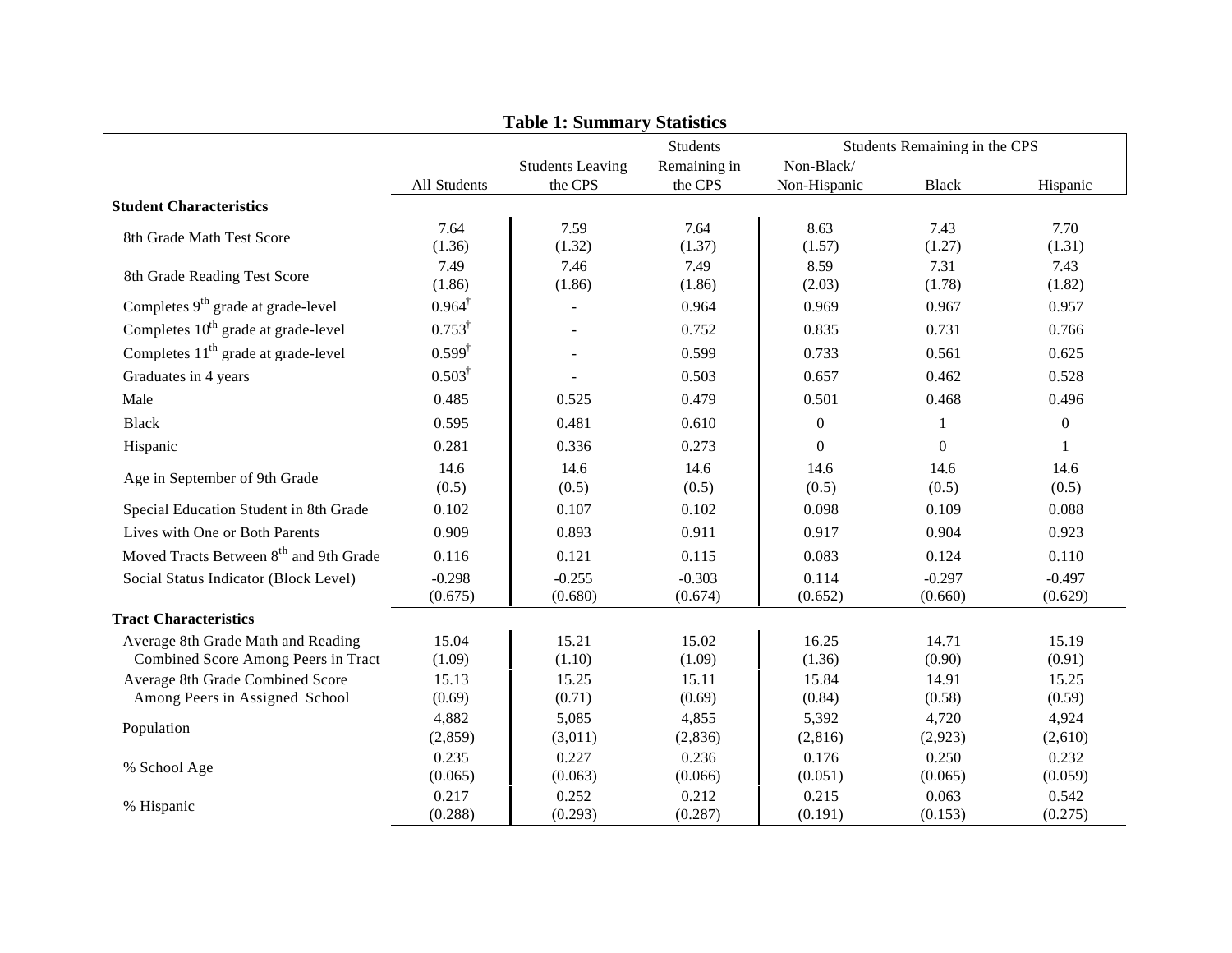|                                      |                  |                         | Students         | Students Remaining in the CPS |                  |                  |
|--------------------------------------|------------------|-------------------------|------------------|-------------------------------|------------------|------------------|
|                                      |                  | <b>Students Leaving</b> | Remaining in     | Non-Black/                    |                  |                  |
|                                      | All Students     | the CPS                 | the CPS          | Non-Hispanic                  | <b>Black</b>     | Hispanic         |
| % Black                              | 0.539            | 0.442                   | 0.553            | 0.075                         | 0.857            | 0.077            |
|                                      | (0.446)          | (0.446)                 | (0.445)          | (0.181)                       | (0.266)          | (0.146)          |
| Median Household Income              | 22,627           | 24,159                  | 22,418           | 28,892                        | 20,334           | 24,305           |
|                                      | (9,017)          | (8, 344)                | (9,085)          | (7, 399)                      | (9, 754)         | (5,923)          |
| % Below Poverty Line                 | 0.273            | 0.234                   | 0.278            | 0.126                         | 0.338            | 0.209            |
|                                      | (0.202)          | (0.174)                 | (0.205)          | (0.112)                       | (0.221)          | (0.125)          |
| Average Years of Education           | 12.1             | 12.1                    | 12.1             | 12.6                          | 12.1             | 11.8             |
|                                      | (0.8)            | (0.8)                   | (0.8)            | (0.8)                         | (0.8)            | (0.7)            |
| % Professionals                      | 0.170            | 0.172                   | 0.169            | 0.216                         | 0.173            | 0.141            |
|                                      | (0.091)          | (0.093)                 | (0.090)          | (0.102)                       | (0.088)          | (0.080)          |
| % Female Headed Households           | 0.419            | 0.364                   | 0.426            | 0.195                         | 0.555            | 0.237            |
|                                      | (0.238)          | (0.221)                 | (0.239)          | (0.126)                       | (0.202)          | (0.126)          |
| % Homeowners                         | 0.393            | 0.423                   | 0.389            | 0.473                         | 0.372            | 0.392            |
|                                      | (0.231)          | (0.222)                 | (0.232)          | (0.230)                       | (0.249)          | (0.179)          |
| % Have Lived in Same House Since '85 | 0.567<br>(0.121) | 0.560<br>(0.123)        | 0.568<br>(0.121) | 0.530<br>(0.129)              | 0.599<br>(0.120) | 0.515            |
|                                      | 0.131            | 0.001                   | 0.148            | $-0.519$                      | 0.468            | (0.095)          |
| Crime Composite                      | (0.690)          | (0.659)                 | (0.692)          | (0.537)                       | (0.590)          | $-0.279$         |
|                                      | 0.409            | 0.387                   | 0.412            | 0.334                         | 0.451            | (0.502)<br>0.360 |
| <b>Unemployment Rate</b>             | (0.122)          | (0.104)                 | (0.124)          | (0.071)                       | (0.135)          | (0.071)          |
| <b>Type of School Attended</b>       |                  |                         |                  |                               |                  |                  |
| Assigned Attendance Area School      | 0.474            | 0.532                   | 0.466            | 0.422                         | 0.403            | 0.625            |
| Career Academy                       | 0.152            | 0.124                   | 0.156            | 0.030                         | 0.218            | 0.071            |
| High-Achieving School                | 0.157            | 0.131                   | 0.161            | 0.411                         | 0.123            | 0.139            |
| Other School                         | 0.217            | 0.214                   | 0.218            | 0.137                         | 0.257            | 0.165            |
| Number of Observations               | 69,028           | 8,277                   | 60,751           | 7,103                         | 37,063           | 16,585           |

Notes to Table 1: Each column presents summary statistics for a separate sample. The sample represented in column 1 is our base sample of students enrolled in 9<sup>th</sup> grade in the Fall of 1993, 1994, or 1995 who took the 8<sup>th</sup>-grade achievement tests in the Spring of the prior year. We rely on this sample to analyze the basic patterns of school choice. For the rest of the analyses focusing on student outcomes, we restrict our attention to the sub-sample of students who continue to attend schools within the CPS through high school. The majority of the students who leave the CPS move outside the Chicago area. The sub-sample that leaves is described in column 2, while columns 3-6 provide breakdowns for the sub-sample of students who remain. Standard deviations are in parentheses. <sup>†</sup> Grade completion and graduation are defined only for students who remain within the CPS.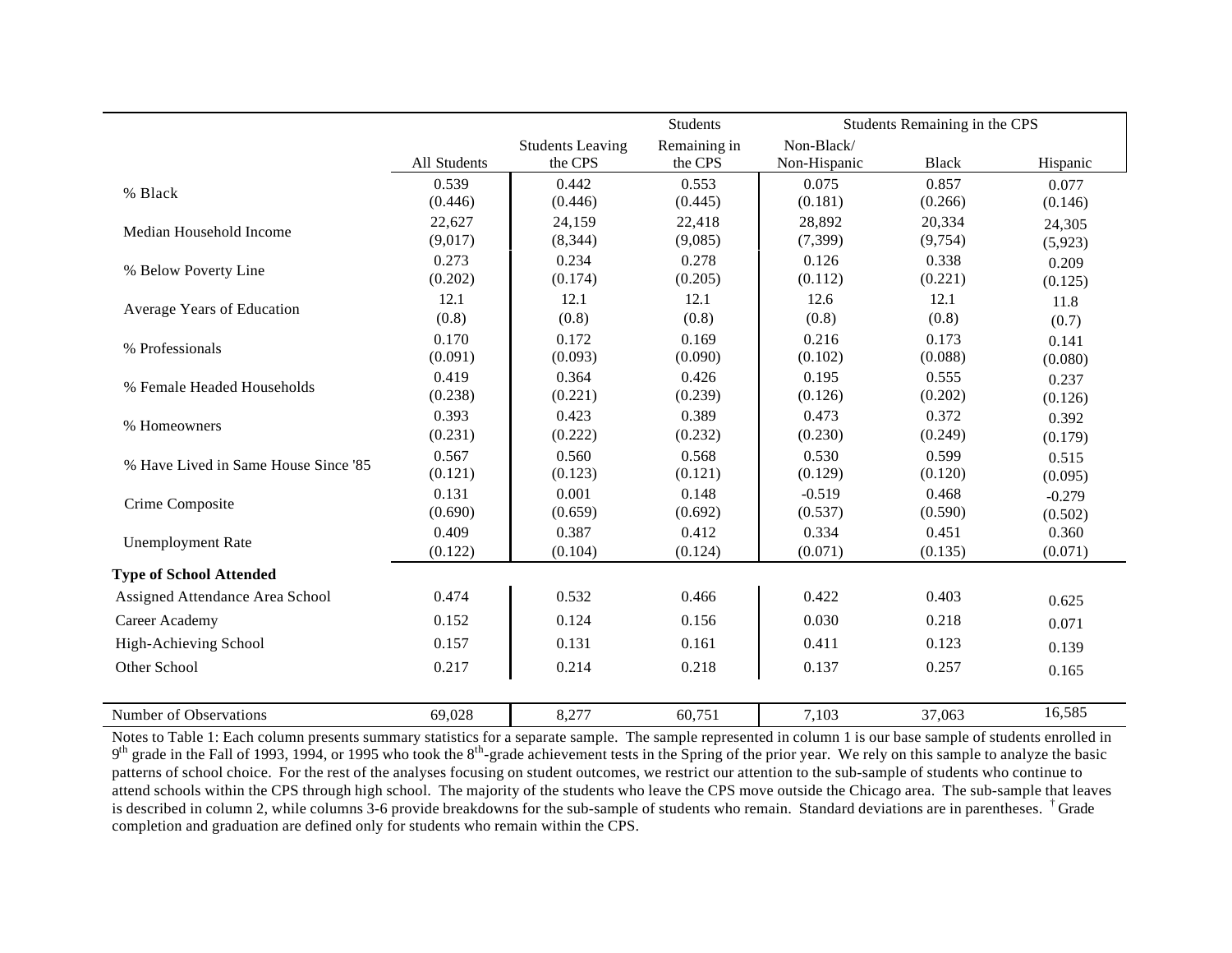|                                             | Table 2. Characteristics of Cr D Thigh Denotis |                           |               |
|---------------------------------------------|------------------------------------------------|---------------------------|---------------|
| Characteristics of 9 <sup>th</sup> Graders  | Career<br>Academies                            | High-Achieving<br>Schools | Other Schools |
| Average 8 <sup>th</sup> Grade Math Score    | 7.44                                           | 8.70                      | 7.24          |
|                                             | (0.49)                                         | (0.67)                    | (0.34)        |
| Average 8 <sup>th</sup> Grade Reading Score | 7.29                                           | 8.86                      | 6.96          |
|                                             | (0.69)                                         | (0.80)                    | (0.43)        |
| % Black                                     | 0.850                                          | 0.543                     | 0.606         |
|                                             | (0.234)                                        | (0.299)                   | (0.395)       |
| % Hispanic                                  | 0.125                                          | 0.207                     | 0.300         |
|                                             | (0.197)                                        | (0.152)                   | (0.328)       |
| % Lives with Both Parents                   | 0.910                                          | 0.929                     | 0.900         |
|                                             | (0.025)                                        | (0.015)                   | (0.022)       |
| Average Social Status (block level)         | $-0.473$                                       | $-0.015$                  | $-0.355$      |
|                                             | (0.242)                                        | (0.275)                   | (0.377)       |
| <b>Average Distance Traveled</b>            | 2.21                                           | 3.30                      | 1.59          |
|                                             | (0.81)                                         | (1.40)                    | (0.84)        |
| Number of Schools                           | 10                                             | 12                        | 39            |

**Table 2: Characteristics of CPS High Schools**

Notes to Table 2: The three columns present characteristics of the student bodies at the three types of high schools within CPS. High-achieving schools are the top quintile based on  $8<sup>th</sup>$  grade achievement scores of the entering  $9<sup>th</sup>$ grade class. "Other schools" are the remaining low-achieving schools that are not career academies. Standard deviations across schools are shown in parentheses.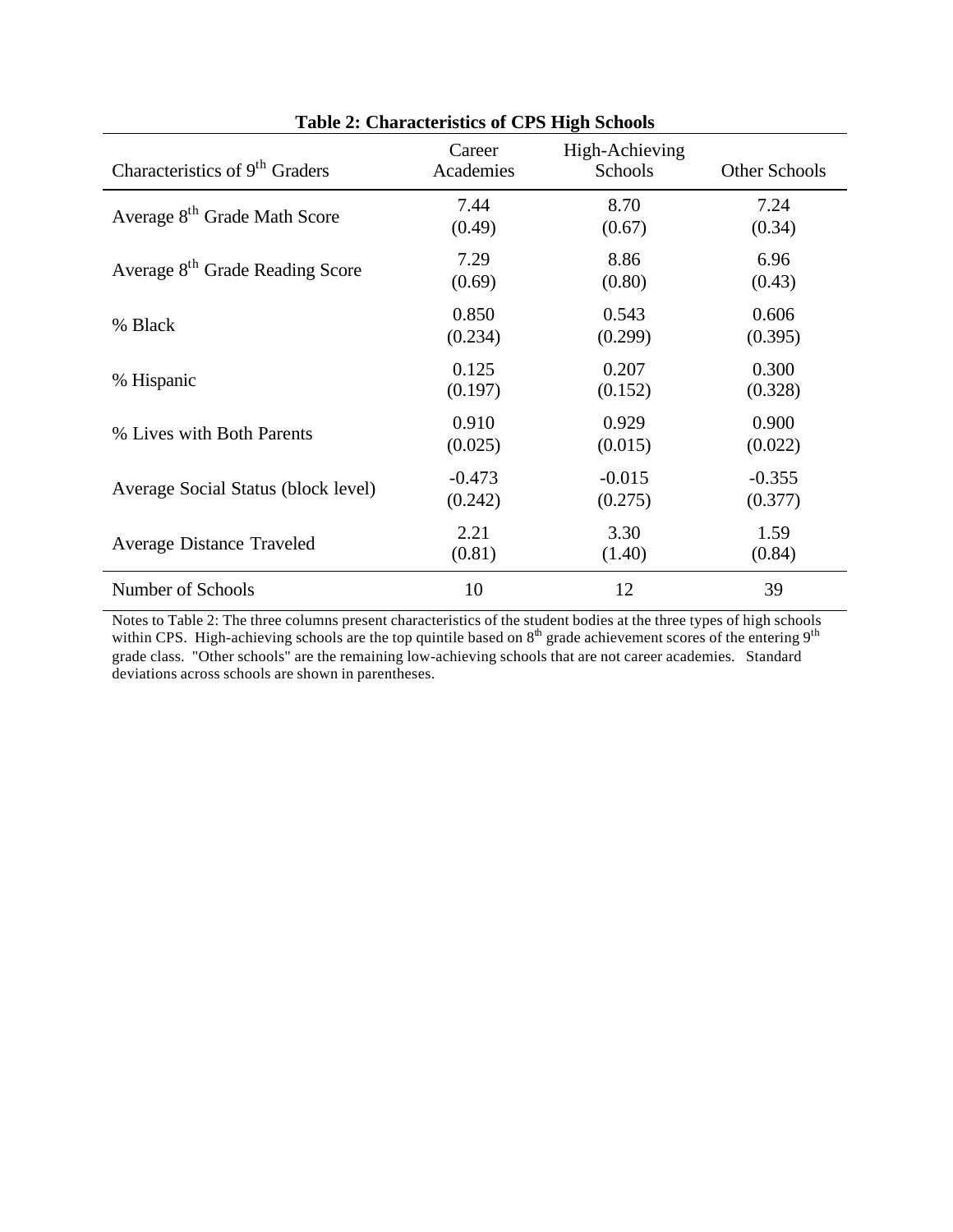| radio of impact or choice on the mnocation or buddents reross behoors                                                                                                                                                                                                                                                                        | With School Choice: |                |                    |  |  |
|----------------------------------------------------------------------------------------------------------------------------------------------------------------------------------------------------------------------------------------------------------------------------------------------------------------------------------------------|---------------------|----------------|--------------------|--|--|
|                                                                                                                                                                                                                                                                                                                                              | All Attend          | Actual         | Excluding          |  |  |
|                                                                                                                                                                                                                                                                                                                                              | Assigned            | Attendance     | <b>Test Magnet</b> |  |  |
|                                                                                                                                                                                                                                                                                                                                              | School              | Patterns       | Schools            |  |  |
| Variance in 8 <sup>th</sup> Grade Test Scores Within Schools                                                                                                                                                                                                                                                                                 |                     |                |                    |  |  |
| Math                                                                                                                                                                                                                                                                                                                                         | 1.77<br>(0.35)      | 1.28<br>(0.41) | 1.30<br>(0.42)     |  |  |
| Reading                                                                                                                                                                                                                                                                                                                                      | 3.32<br>(0.47)      | 2.51<br>(0.65) | 2.56<br>(0.63)     |  |  |
| Variance in 8 <sup>th</sup> Grade Test Scores Across Schools                                                                                                                                                                                                                                                                                 |                     |                |                    |  |  |
| Math                                                                                                                                                                                                                                                                                                                                         | 0.13                | 0.53           | 0.31               |  |  |
| Reading                                                                                                                                                                                                                                                                                                                                      | 0.23                | 0.87           | 0.54               |  |  |
| Fraction in Schools with Peer Cohort at or above the Minimum Academic Standard                                                                                                                                                                                                                                                               |                     |                |                    |  |  |
| >15% Exceeding National Norm in Math                                                                                                                                                                                                                                                                                                         | 0.656               | 0.395          | 0.354              |  |  |
| >15% Exceeding National Norm in Reading                                                                                                                                                                                                                                                                                                      | 0.957               | 0.579          | 0.551              |  |  |
| Fraction in Schools within Official Desegregation Reporting Categories                                                                                                                                                                                                                                                                       |                     |                |                    |  |  |
| % Black $\geq 85$                                                                                                                                                                                                                                                                                                                            | 0.430               | 0.421          | 0.441              |  |  |
| % Hispanic $\geq 85$                                                                                                                                                                                                                                                                                                                         | 0.049               | 0.069          | 0.074              |  |  |
| (% Black + % Hispanic) $\geq$ 85                                                                                                                                                                                                                                                                                                             | 0.691               | 0.675          | 0.713              |  |  |
| (% Black + % Hispanic) $\geq 70$                                                                                                                                                                                                                                                                                                             | 0.839               | 0.800          | 0.847              |  |  |
| (% Black + % Hispanic) $<$ 70                                                                                                                                                                                                                                                                                                                | 0.161               | 0.200          | 0.154              |  |  |
| Number of Observations                                                                                                                                                                                                                                                                                                                       | 69,028              | 69,028         | 64,698             |  |  |
| Notes to Table 3: The results are based on the full sample of students enrolled in 9 <sup>th</sup> grade in the Fall of either 1993,<br>$1004 - 11005 - 1$ , $1 \text{d} \text{)}$ $1 \text{d} \text{)}$ $1 \text{d} \text{)}$ $1 \text{d} \text{)}$ $1 \text{d} \text{)}$ $1 \text{d} \text{)}$ $1 \text{d} \text{)}$ $1 \text{d} \text{)}$ |                     |                |                    |  |  |

**Table 3: Impact of Choice on the Allocation of Students Across Schools**

1994, and 1995 who took the 8<sup>th</sup> grade achievement exams in the prior year. The first column shows statistics for the counterfactual in which all students attend their neighborhood school. The second column presents statistics given actual attendance patterns, and the third presents the same excluding students who attend the three selective test magnet schools from the sample. Whether a student's 9<sup>th</sup> grade class satisfies the minimum academic standards is determined from the attending students'  $8<sup>th</sup>$  grade test scores.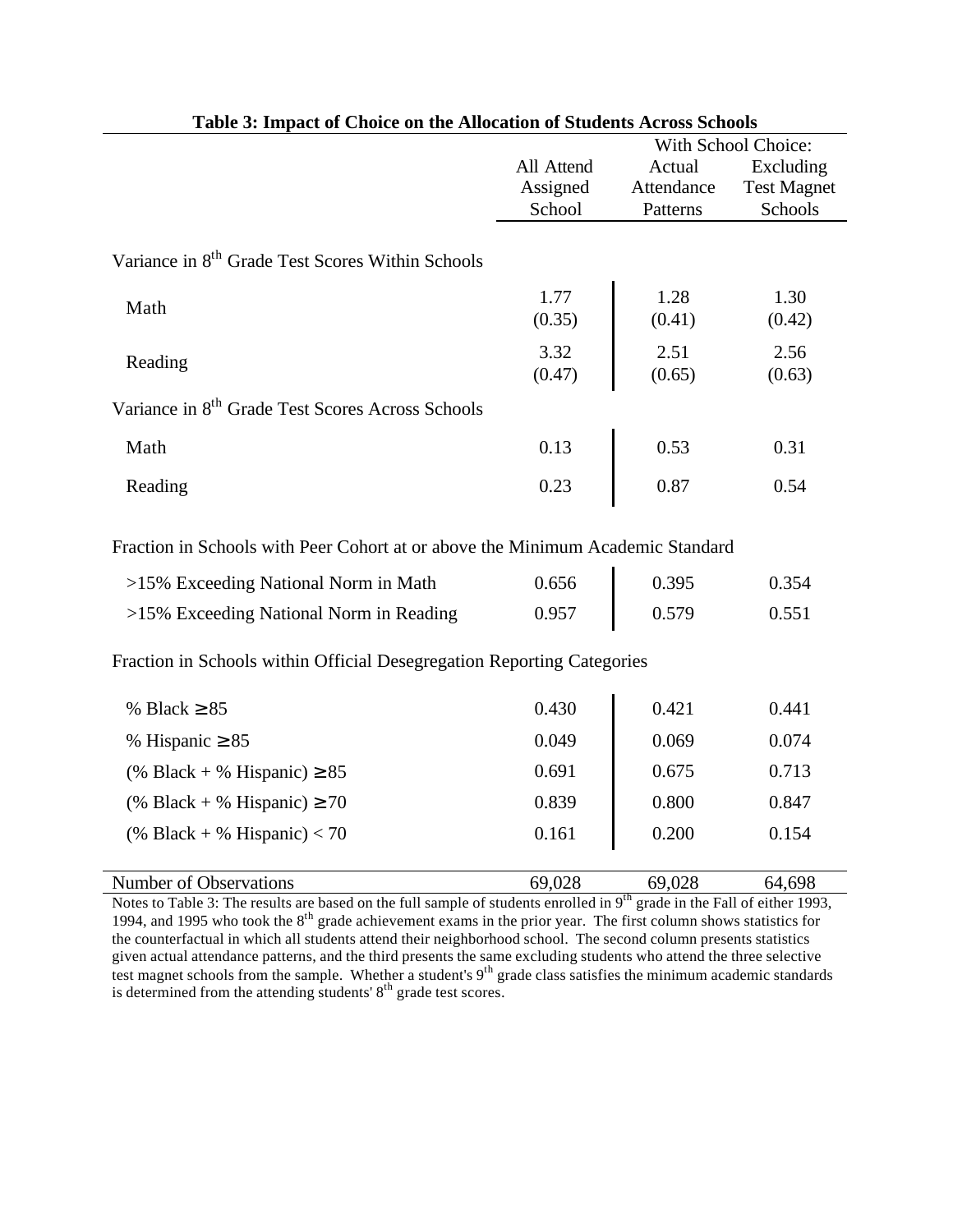| <b>Independent Variable</b>                              | Completes $10^{th}$<br><b>Grade</b> | Completes 11 <sup>th</sup><br><b>Grade</b> | <b>Graduates High</b><br><b>School</b> |
|----------------------------------------------------------|-------------------------------------|--------------------------------------------|----------------------------------------|
|                                                          | 0.066                               | 0.084                                      | 0.075                                  |
| Opts Out of Assigned School                              | (0.006)                             | (0.006)                                    | (0.005)                                |
| 8 <sup>th</sup> Grade Math Test Score                    | 0.050                               | 0.070                                      | 0.078                                  |
|                                                          | (0.002)                             | (0.002)                                    | (0.002)                                |
| 8 <sup>th</sup> Grade Reading Test Score                 | 0.011                               | 0.016                                      | 0.016                                  |
|                                                          | (0.001)                             | (0.002)                                    | (0.002)                                |
| Male                                                     | $-0.036$                            | $-0.065$                                   | $-0.085$                               |
|                                                          | (0.008)                             | (0.010)                                    | (0.010)                                |
| <b>Black</b>                                             | 0.036                               | 0.006                                      | $-0.004$                               |
|                                                          | (0.011)                             | (0.013)                                    | (0.013)                                |
|                                                          | 0.045                               | 0.035                                      | 0.030                                  |
| Hispanic                                                 | (0.009)                             | (0.011)                                    | (0.011)                                |
|                                                          | $-0.061$                            | $-0.077$                                   | $-0.071$                               |
| <b>Black Male</b>                                        | (0.009)                             | (0.011)                                    | (0.011)                                |
|                                                          | $-0.018$                            | $-0.023$                                   | $-0.038$                               |
| Hispanic Male                                            | (0.010)                             | (0.013)                                    | (0.013)                                |
| Age in September 9 <sup>th</sup> Grade                   | $-0.100$                            | $-0.101$                                   | $-0.099$                               |
|                                                          | (0.004)                             | (0.004)                                    | (0.004)                                |
| In Special Education in 8 <sup>th</sup> Grade            | 0.031                               | 0.052                                      | 0.067                                  |
|                                                          | (0.007)                             | (0.008)                                    | (0.007)                                |
| Moved Tracts Between 8 <sup>th</sup> and 9 <sup>th</sup> | $-0.058$                            | $-0.069$                                   | $-0.065$                               |
|                                                          | (0.006)                             | (0.006)                                    | (0.006)                                |
|                                                          | 0.022                               | 0.035                                      | 0.041                                  |
| Lives with Either or Both Parents                        | (0.006)                             | (0.007)                                    | (0.007)                                |
| Social Status Indicator (Block Level)                    | 0.015                               | 0.011                                      | 0.013                                  |
|                                                          | (0.005)                             | (0.005)                                    | (0.005)                                |
| $R^2$                                                    | 0.113                               | 0.147                                      | 0.159                                  |
| Number of Observations                                   | 60,623                              | 60,623                                     | 60,623                                 |
| Coefficient on Opts Out with only Cohort                 | 0.124                               | 0.160                                      | 0.158                                  |
| Controls                                                 | (0.007)                             | (0.007)                                    | (0.007)                                |
| Coefficient on Opts Out with Cohort,                     | 0.108                               | 0.143                                      | 0.139                                  |
| <b>Student Demographic and Tract</b>                     | (0.006)                             | (0.006)                                    | (0.005)                                |
| Characteristics as Control Variables                     |                                     |                                            |                                        |
| Coefficient on Opts Out with Only 8 <sup>th</sup> Grade  | 0.062                               | 0.076                                      | 0.068                                  |
| <b>Test Scores as Controls</b>                           | (0.006)                             | (0.006)                                    | (0.006)                                |

**Table 4: Cross-sectional Relationship Between Travelling and Achievement**

Notes to Table 4: Each column corresponds to a separate ordinary least squares regression for the binary dependent variable indicated. The models are linear probability models. The sample is the sub-sample of students enrolled in  $9<sup>th</sup>$  grade in the Fall of either 1993, 1994, or 1995 who took the  $8<sup>th</sup>$  grade achievement exams in the prior year who remain within the Chicago Public School system through high school. In addition to the control variables shown, each regression also includes the average  $8<sup>th</sup>$  grade math and reading combined score among peers in the student's tract and among peers assigned to the same attendance area school. The specifications also include the following tract-level covariates: population, crime index, unemployment rate, mean years of education, median household income, and the percentage Black, Hispanic, homeowners, female-headed households, below the poverty line, school aged children, professionals and in same house since 1985. Standard errors, shown in parentheses, are corrected for correlation within tracts using White's generalized method.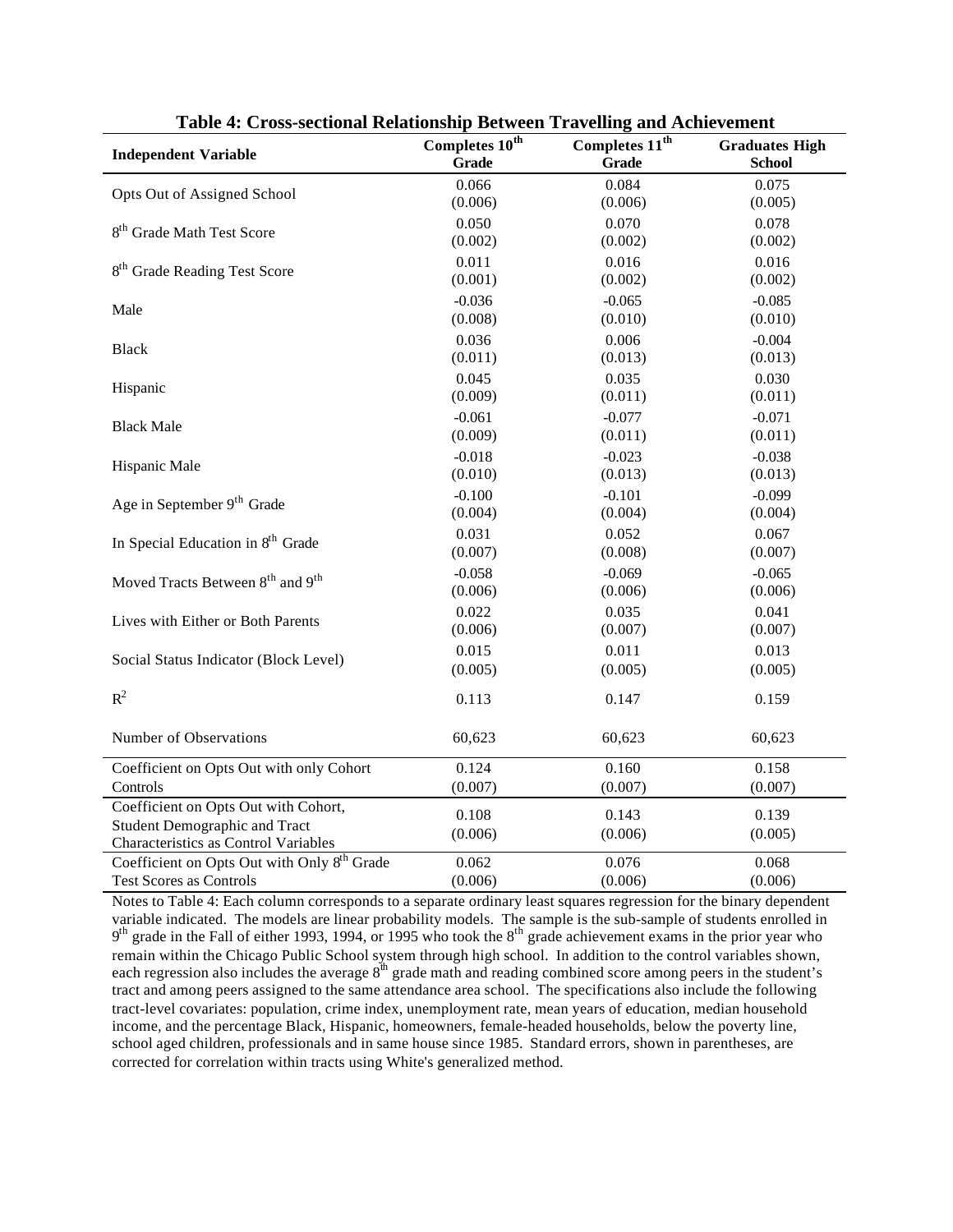|                                                         | Completes 10 <sup>th</sup><br><b>Grade</b> | Completes 11 <sup>th</sup><br><b>Grade</b> | <b>Graduates High</b><br><b>School</b> |
|---------------------------------------------------------|--------------------------------------------|--------------------------------------------|----------------------------------------|
| By Student's 8 <sup>th</sup> Grade Combined Test Scores |                                            |                                            |                                        |
| Top quartile                                            | 0.073                                      | 0.090                                      | 0.071                                  |
|                                                         | (0.008)                                    | (0.009)                                    | (0.010)                                |
| $2nd$ quartile                                          | 0.067                                      | 0.082                                      | 0.071                                  |
|                                                         | (0.008)                                    | (0.009)                                    | (0.009)                                |
| $3rd$ quartile                                          | 0.062                                      | 0.089                                      | 0.078                                  |
|                                                         | (0.009)                                    | (0.010)                                    | (0.009)                                |
| Bottom quartile                                         | 0.056                                      | 0.064                                      | 0.063                                  |
|                                                         | (0.011)                                    | (0.010)                                    | (0.009)                                |
| <b>By Student Race/Ethnicity</b>                        |                                            |                                            |                                        |
| Non-Black/Non-Hispanic                                  | 0.083                                      | 0.106                                      | 0.107                                  |
|                                                         | (0.013)                                    | (0.014)                                    | (0.014)                                |
| <b>Black</b>                                            | 0.068                                      | 0.088                                      | 0.076                                  |
|                                                         | (0.008)                                    | (0.007)                                    | (0.007)                                |
| Hispanic                                                | 0.046                                      | 0.061                                      | 0.063                                  |
|                                                         | (0.010)                                    | (0.010)                                    | (0.011)                                |
| <b>By Peer Ability in School Attends</b>                |                                            |                                            |                                        |
|                                                         | 0.107                                      | 0.137                                      | 0.129                                  |
| More than 2 Grade Equivalents Higher than AA            | (0.006)                                    | (0.006)                                    | (0.007)                                |
| 1-2 Grade Equivalents Higher than AA                    | 0.089                                      | 0.106                                      | 0.088                                  |
|                                                         | (0.007)                                    | (0.008)                                    | (0.008)                                |
| Up to 1 Grade Equivalent Higher than AA                 | 0.040                                      | 0.054                                      | 0.046                                  |
|                                                         | (0.008)                                    | (0.008)                                    | (0.007)                                |
| Lower than AA                                           | 0.007                                      | 0.009                                      | 0.010                                  |
|                                                         | (0.010)                                    | (0.010)                                    | (0.010)                                |
| <b>By Type of School Attends</b>                        |                                            |                                            |                                        |
|                                                         | 0.105                                      | 0.108                                      | 0.077                                  |
| Career Academy                                          | (0.007)                                    | (0.008)                                    | (0.007)                                |
|                                                         | 0.096                                      | 0.133                                      | 0.144                                  |
| High-Achieving School                                   | (0.007)                                    | (0.007)                                    | (0.008)                                |
| Other School                                            | 0.030                                      | 0.047                                      | 0.042                                  |
|                                                         | (0.007)                                    | (0.007)                                    | (0.006)                                |
| <b>By Distance Traveled</b>                             |                                            |                                            |                                        |
|                                                         | 0.064                                      | 0.082                                      | 0.084                                  |
| Top Third $(>3.7$ miles)                                | (0.007)                                    | (0.007)                                    | (0.007)                                |
|                                                         | 0.075                                      | 0.093                                      | 0.081                                  |
| Middle Third (1.8-3.7 miles)                            | (0.007)                                    | (0.007)                                    | (0.007)                                |
|                                                         | 0.059                                      | 0.076                                      | 0.063                                  |
| Bottom Third (<1.8 miles)                               | (0.007)                                    | (0.007)                                    | (0.007)                                |

Notes to Table 5: In the top two panels, the coefficient on the variable for opting out is shown for a separate regression for the sub-sample indicated in each row. In the bottom panel, sets of coefficients are presented from specifications that include several types of travel as independent variables within the same model. The base sample and full set of control variables are as described in Table 4. Standard errors are corrected for correlation within tracts using White's generalized method. "Grade equivalent" refers to the combined test scores on 8<sup>th</sup> grade math and reading achievement exams, and peer quality is calculated as the average of these combined test scores. "AA" stands for attendance area school.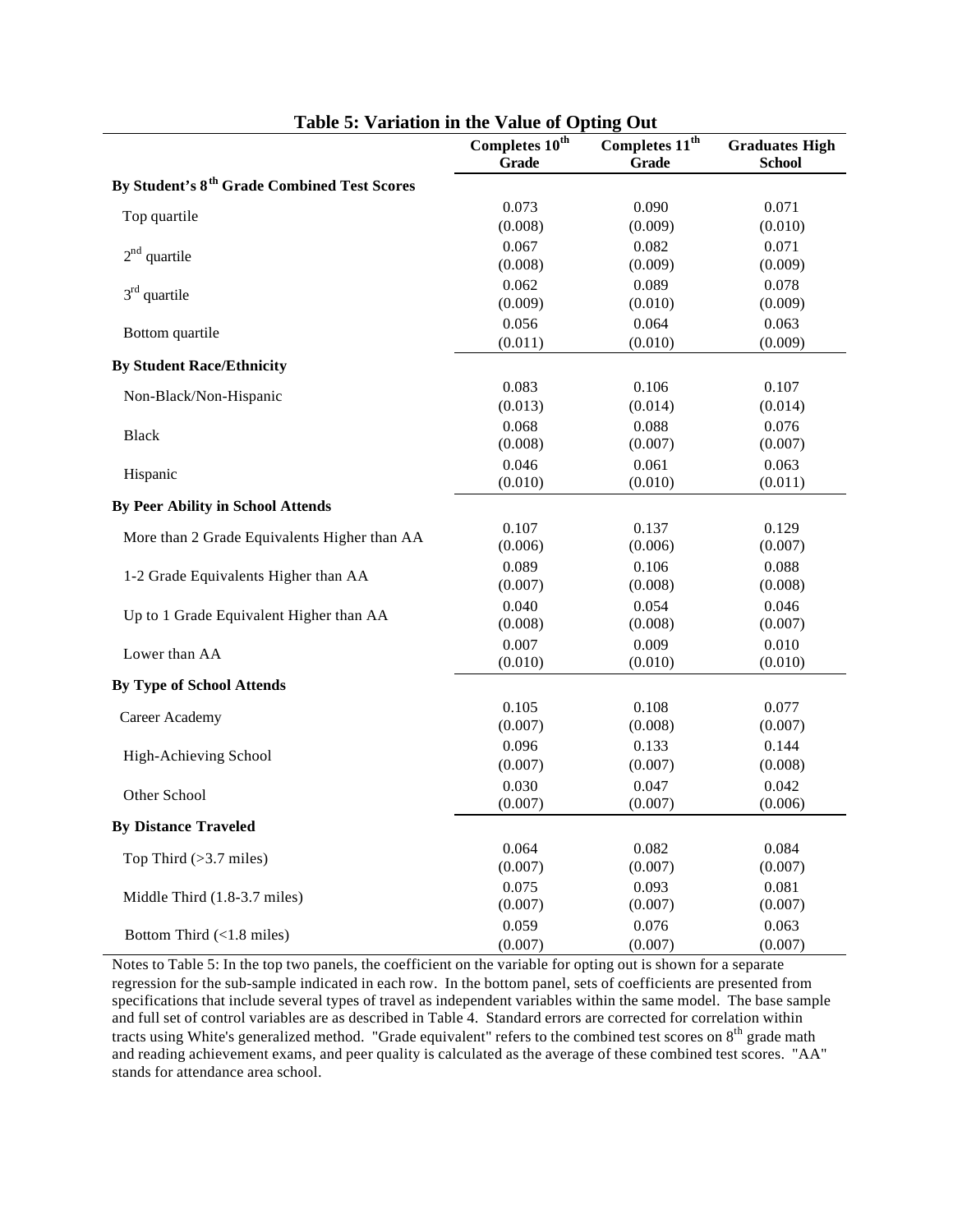|                                              |                          |                                                                            | Student ability quartile (from lowest to highest) |                     |                                  |                     |
|----------------------------------------------|--------------------------|----------------------------------------------------------------------------|---------------------------------------------------|---------------------|----------------------------------|---------------------|
| Independent Variable                         | Predicted<br>Sign        | All<br><b>Students</b>                                                     | I                                                 | $\mathbf{I}$        | $\mathop{\mathrm{III}}\nolimits$ | IV                  |
|                                              |                          | Dependent Variable = Binary Indicator for Whether Student Opts Out         |                                                   |                     |                                  |                     |
| Ln(Miles from Attendance Area School)        | $^{+}$                   | 0.115<br>(0.012)                                                           | 0.123<br>(0.015)                                  | 0.130<br>(0.012)    | 0.114<br>(0.013)                 | 0.094<br>(0.012)    |
| Ln(Miles from Closest Career Academy)        |                          | $-0.068$<br>(0.013)                                                        | $-0.041$<br>(0.016)                               | $-0.083$<br>(0.016) | $-0.105$<br>(0.014)              | $-0.043$<br>(0.014) |
| Ln(Miles from Closest High-Achieving School) |                          | $-0.029$<br>(0.011)                                                        | $-0.008$<br>(0.014)                               | $-0.009$<br>(0.012) | $-0.024$<br>(0.014)              | $-0.060$<br>(0.013) |
| Ln(Miles from Closest Other School)          |                          | $-0.072$<br>(0.019)                                                        | $-0.089$<br>(0.023)                               | $-0.079$<br>(0.021) | $-0.064$<br>(0.022)              | $-0.048$<br>(0.021) |
|                                              |                          | <b>Dependent Variable = Binary Indicator for Whether Student Graduates</b> |                                                   |                     |                                  |                     |
| Ln(Miles from Attendance Area School)        | $\overline{\mathcal{L}}$ | $-0.012$<br>(0.003)                                                        | $-0.006$<br>(0.005)                               | $-0.005$<br>(0.006) | $-0.019$<br>(0.006)              | $-0.016$<br>(0.006) |
| <b>Ln(Miles from Closest Career Academy)</b> |                          | $-0.026$<br>(0.005)                                                        | $-0.024$<br>(0.009)                               | $-0.031$<br>(0.009) | $-0.028$<br>(0.008)              | $-0.019$<br>(0.007) |
| Ln(Miles from Closest High-Achieving School) |                          | $-0.006$<br>(0.004)                                                        | $-0.007$<br>(0.009)                               | $-0.014$<br>(0.007) | $-0.008$<br>(0.007)              | 0.004<br>(0.006)    |
| Ln(Miles from Closest Other School)          |                          | 0.003<br>(0.007)                                                           | 0.000<br>(0.009)                                  | $-0.007$<br>(0.013) | 0.025<br>(0.011)                 | 0.001<br>(0.011)    |
| Number of observations                       |                          | 60,623                                                                     | 14,898                                            | 15,017              | 15,221                           | 15,487              |

**Table 6: The Impact of Distance on the Likelihood of Opting Out and the Probability of Graduating**

Notes to Table 6: The dependent variable in the specifications in the top panel is a binary indicator for whether a student opts out of the assigned school. The dependent variable in the specifications in the bottom panel is a binary indicator for whether a student graduates. The first column presents coefficients from regressions on the full sample described in Table 4. The next four columns present results from regressions on sub-samples based on quartiles of the overall student ability distribution. Student ability is measures by combined 8<sup>th</sup> grade math and reading achievement test scores. Although only the coefficients on the distance variables are shown, the full set of covariates described in Table 4 is included. The distance measures are the logarithm of distance in miles from the centroid of the census tract that a student lives in to the type of school indicated. Standard errors (in parentheses) are corrected for correlation within tracts using White's generalized method.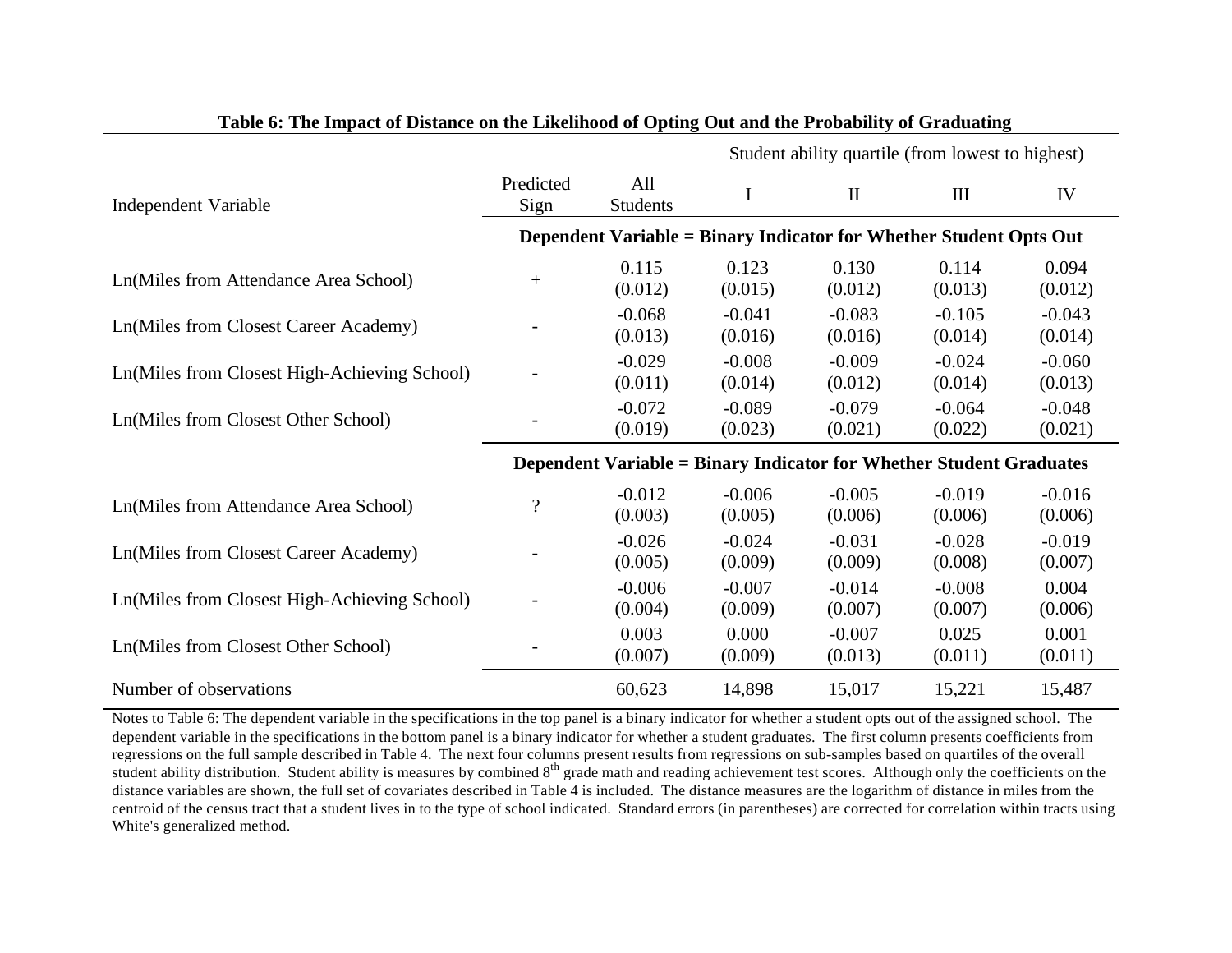|                                                                      | Tuble 11 Correlation Decircul Dibitatelo and Dagged Home, |                                 |                                      |                                 |  |  |
|----------------------------------------------------------------------|-----------------------------------------------------------|---------------------------------|--------------------------------------|---------------------------------|--|--|
|                                                                      | Dependent Variable = $Ln(Miles)$ to:                      |                                 |                                      |                                 |  |  |
| Independent Variable                                                 | Assigned<br>School                                        | Closest<br>Career<br>Academy    | Closest High-<br>Achieving<br>School | <b>Closest Other</b><br>School  |  |  |
|                                                                      |                                                           |                                 |                                      |                                 |  |  |
| 8 <sup>th</sup> grade math score                                     | 0.005<br>(0.004)                                          | $-0.006$<br>(0.004)             | $-0.002$<br>(0.003)                  | $-0.004$<br>(0.003)             |  |  |
| 8 <sup>th</sup> grade reading score                                  | $-0.004$<br>(0.003)                                       | 0.002<br>(0.002)                | $-0.000$<br>(0.002)                  | 0.002<br>(0.002)                |  |  |
| Full set of covariates included<br>in the specification?             | Yes                                                       | Yes                             | Yes                                  | Yes                             |  |  |
| F-test: joint significance of $8th$<br>grade math and reading scores | $F-stat = 0.99$<br>$[p = 0.37]$                           | $F-stat = 2.59$<br>$[p = 0.08]$ | $F-stat = 1.00$<br>$[p = 0.37]$      | $F-stat = 1.11$<br>$[p = 0.33]$ |  |  |

## **Table 7: Correlation Between Distances and Lagged Ability**

Notes to Table 7: The dependent variable in each column is the distance from the centroid of the census tract in which the student lives to the named school type. The top two rows present the estimated coefficients for  $8<sup>th</sup>$  grade math and reading test scores from regressions on the sample and including the full set of covariates described in Table 4. Standard errors (in parentheses) are corrected for correlation within tracts using White's generalized method. The third row presents F-statistics for tests of the joint significance of the two  $8<sup>th</sup>$  grade test scores (pvalues are in square brackets).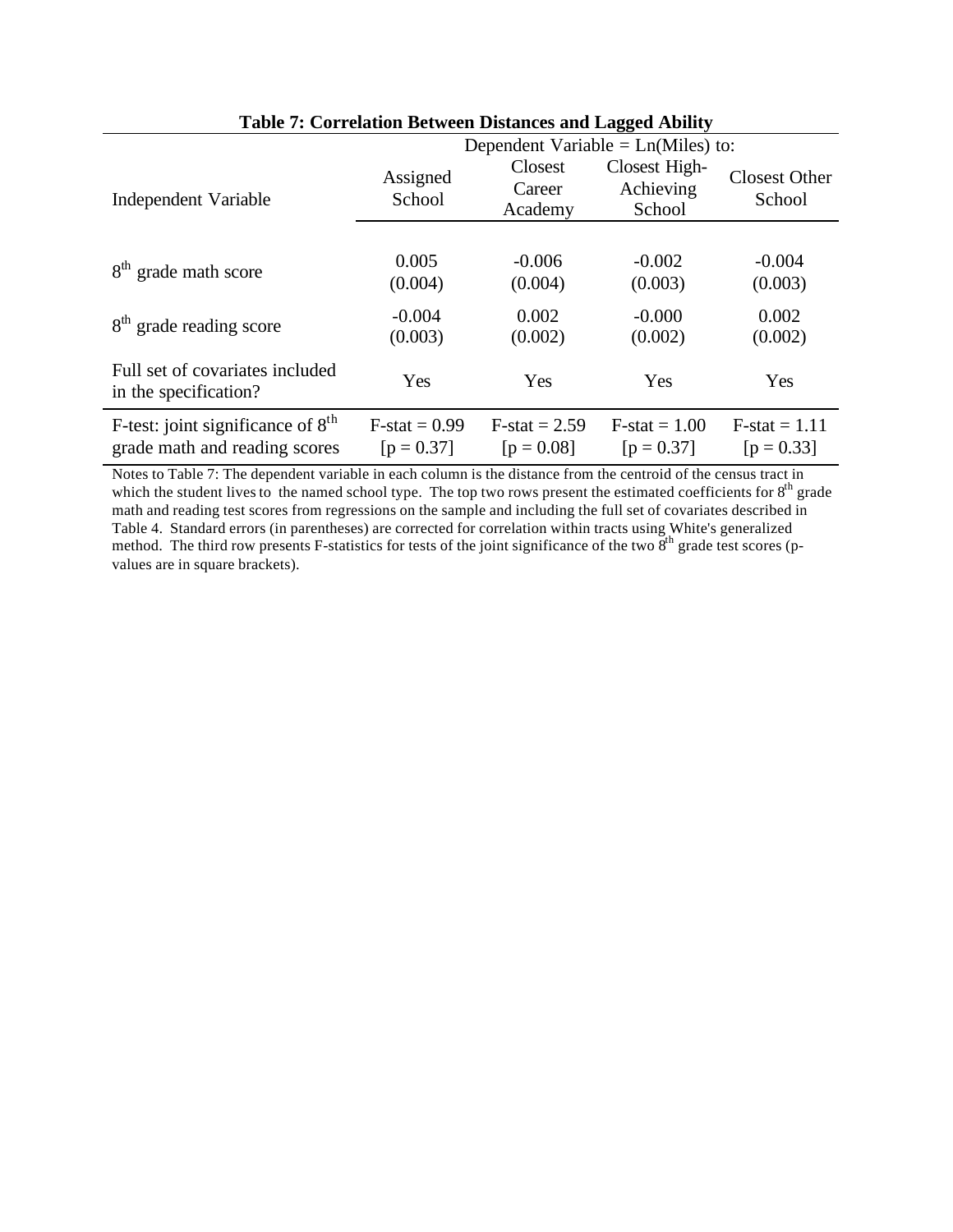|                               | Student Ability Quartile (from lowest to highest) |         |                                                                    |              |         |  |
|-------------------------------|---------------------------------------------------|---------|--------------------------------------------------------------------|--------------|---------|--|
| Independent Variable          | All<br><b>Students</b>                            | I       | $\mathbf{I}$                                                       | $\mathbf{I}$ | IV      |  |
|                               |                                                   |         | <b>Dependent Variable = Binary Indicator for Whether Graduates</b> |              |         |  |
| <b>Actual Peer Quality</b>    | 0.024                                             | 0.021   | 0.027                                                              | 0.027        | 0.024   |  |
|                               | (0.002)                                           | (0.005) | (0.005)                                                            | (0.004)      | (0.002) |  |
| <b>Opts Out</b>               | 0.050                                             | 0.055   | 0.059                                                              | 0.041        | 0.019   |  |
|                               | (0.006)                                           | (0.009) | (0.010)                                                            | (0.010)      | (0.011) |  |
|                               |                                                   |         | <b>Dependent Variable = Binary Indicator for Whether Graduates</b> |              |         |  |
| <b>Predicted Peer Quality</b> | $-.002$                                           | $-.023$ | $-.026$                                                            | $-.009$      | $-.001$ |  |
|                               | (.005)                                            | (.014)  | (.014)                                                             | (.012)       | (.006)  |  |
| Ln(Miles from Attendance      | $-.018$                                           | $-.006$ | $-.005$                                                            | $-.018$      | $-.014$ |  |
| Area School)                  | (.006)                                            | (.005)  | (.006)                                                             | (.006)       | (.006)  |  |
| Ln(Miles from Closest         | $-.026$                                           | $-.024$ | $-.034$                                                            | $-.029$      | $-.019$ |  |
| Career Academy)               | (.005)                                            | (.008)  | (.009)                                                             | (.008)       | (.007)  |  |
| Ln(Miles from Closest         | $-.007$                                           | $-.006$ | $-.014$                                                            | $-.009$      | .002    |  |
| High-Achieving School)        | (.004)                                            | (.009)  | (.007)                                                             | (.007)       | (.006)  |  |
| Ln(Miles from Closest         | .003                                              | $-.001$ | $-.005$                                                            | .026         | .001    |  |
| Other School)                 | (.007)                                            | (.009)  | (.013)                                                             | (.011)       | (.010)  |  |
| Number of Observations        | 60,623                                            | 14,898  | 15,017                                                             | 15,221       | 15,487  |  |

#### **Table 8: Testing for Evidence of Negative Externalities**

Notes to Table 8: The dependent variable is a binary indicator for whether or not a student graduates high school. Each column corresponds to a different sample, including the full sample and four samples for each ability quartile. The top panel presents coefficients on actual peer quality and an indicator for opts out from a specification that includes the full set of control variables described in Table 4. Peer quality is measured as the average combined 8th grade math and reading scores of students in the school the student attends. The bottom panel presents the coefficients on predicted peer quality and the distance measures that capture the likelihood that a student opts out. The specification again includes the full set of covariates described in Table 4. Peer quality is predicted as described in the text. Standard errors are corrected for correlation within tracts using White's generalized method.